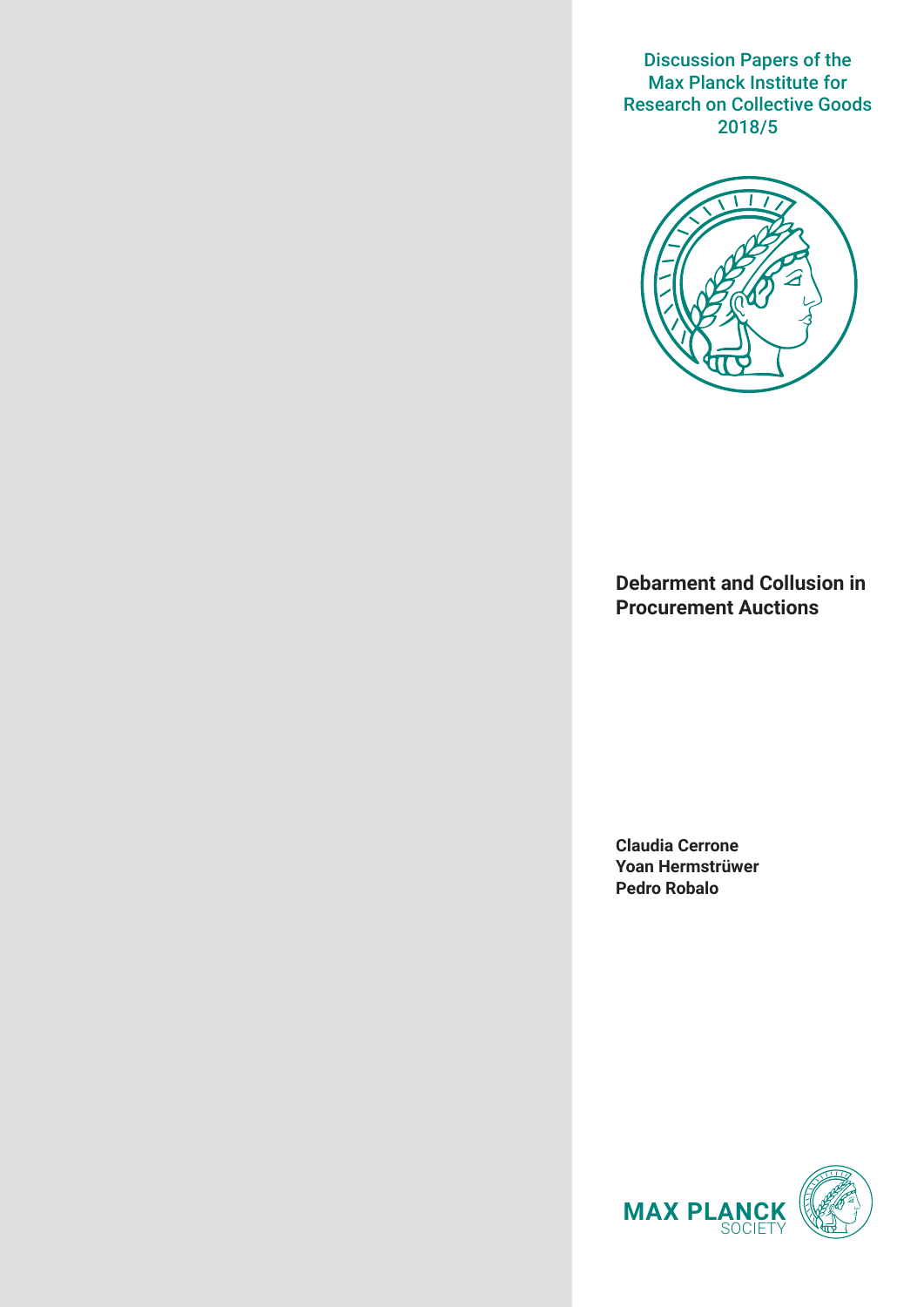

# **Debarment and Collusion in Procurement Auctions**

## **Claudia Cerrone / Yoan Hermstrüwer / Pedro Robalo**

April 2018

Revised version: April 2021

Max Planck Institute for Research on Collective Goods, Kurt-Schumacher-Str. 10, D-53113 Bonn https://www.coll.mpg.de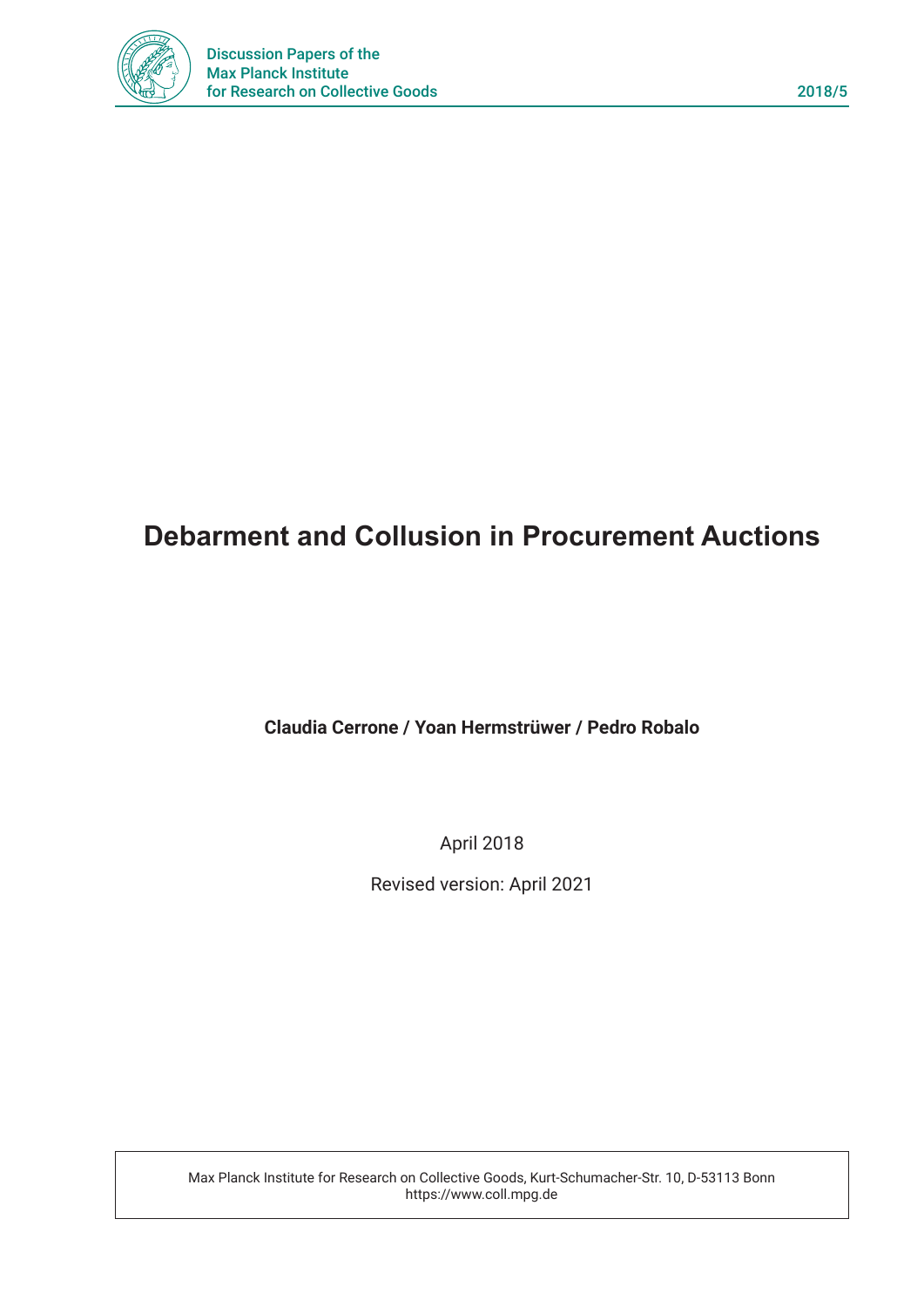# Debarment and Collusion in Procurement Auctions

Claudia Cerrone\* Yoan Hermstrüwer† Pedro Robalo‡

#### **Abstract**

This article presents the first experiment exploring the impact of debarments – the exclusion of colluding bidders – on collusion in procurement auctions. We find that debarments reduce collusion and bids relative to a market with no sanction. The deterrent effect of debarments increases in the length of the punishment. However, shorter debarments reduce efficiency and increase the bids of non-debarred bidders. This suggests that debarments that are too lenient may trigger tacit collusion among the bidders who remain in the market, thereby facilitating the very behavior they aim to deter.

*JEL codes*: C92, D03, D44, K21, K42.

*Keywords*: debarment, collusion, procurement auctions, sanctions.

## **1 Introduction**

Collusion is a pervasive phenomenon in public procurement auctions. The public provision of infrastructure, education and pharmaceuticals is particularly vulnerable to the concomitant harms of collusion, i.e. reduced competition and an increase in the cost of public projects. In order to prevent a wasteful use of taxpayer money, governments and international organizations devote substantial resources to the fight against collusion using different remedies (see e.g., U.S. Department of the Interior [2017;](#page-32-0) World Bank [2020;](#page-32-1) Kawai and Nakabayashi [2018\)](#page-31-0).

One of the most important remedies used in response to anti-competitive practices, such as collusion, and other types of illegal behavior in procurement auctions is debarment. Debarment denotes the exclusion of bidders who have engaged in collusion or other illegal practices from future procurement auctions for a specified period of time. Enacted as administrative remedies by the US Congress in 1884 to prevent the government from working with bidders who are not "presently responsible" (U.S. Department of the Interior [2020\)](#page-32-2), debarments were later used by governments and international development banks, such as the World Bank, as sanctions with a clear deterrence purpose. To date, the World Bank has debarred or otherwise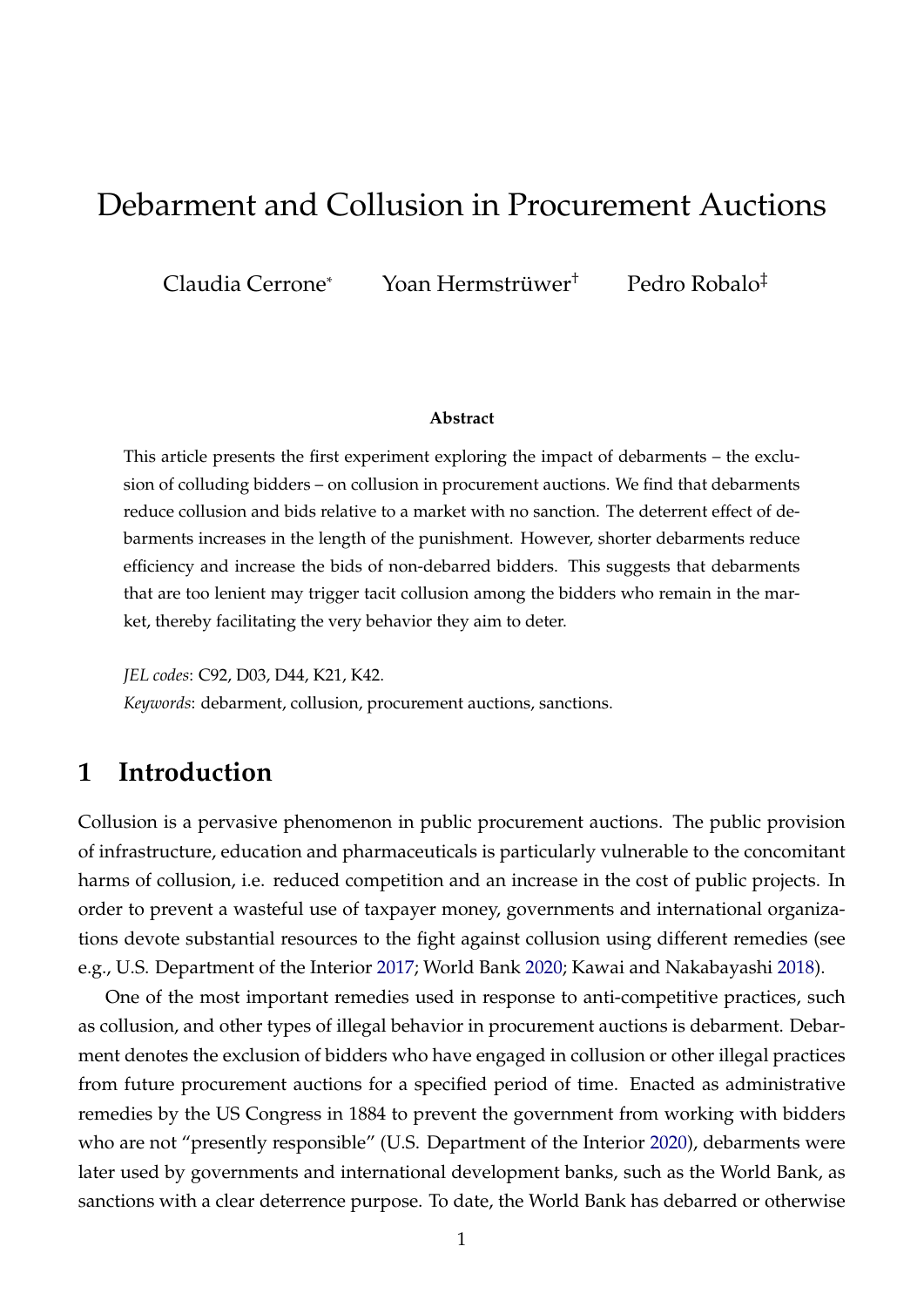sanctioned more than 900 companies and individuals, with debarments accounting for 93% of all sanctions (Dubois, Irving, and Smith [2019;](#page-29-0) World Bank [2017;](#page-32-3) Fariello and Bo [2015\)](#page-30-0) and a considerable number of debarments being imposed to sanction collusion (World Bank [2019\)](#page-32-4). In 2016, for instance, the World Bank debarred Schneider Electric Pakistan Pvt. Ltd, a switchgear manufacturer, for 25 months for orchestrating the winning bids in procurement auctions run under the Pakistan Electricity Distribution and Transmission Improvement Project. In 2019, the World Bank debarred Tiger IT Bangladesh Ltd for coordinating the technical specifications of the contract and orchestrating the procurement authorities' responses to other prospective bidders, all to their competitive advantage.

Despite their widespread use, evidence on the effects of debarments on anti-competitive bidding practices or other types of illegal behavior remains scarce. The only existing study on debarments is theoretical and focuses on their effect on corruption (Auriol and Søreide [2017\)](#page-28-0). The study shows that debarments will effectively deter corruption in small markets if the probability of debarment is sufficiently high and if bidders sufficiently value contract awards in future procurement auctions – a finding that is consistent with the classical model of crime, according to which the deterrent effect of a sanction depends on its expected costs (Becker [1968\)](#page-29-1). However, there is no empirical evidence on the effect of debarments on collusion in procurement auctions (e.g. price fixing, bid rigging, or bid rotation), the main reason being that collusive arrangements are usually surreptitious and therefore difficult to detect in practice (see e.g., Porter [2005;](#page-32-5) Kaplow [2011\)](#page-31-1). In light of these epistemic constraints, experiments, as the one presented in this article, are particularly useful.

The answer to whether debarments effectively deter collusion is far from obvious. On the one hand, debarments are used as a sanction and should discourage collusive behavior. On the other hand, by reducing the size of procurement markets, debarments may facilitate collusion and higher bids among non-debarred bidders (Tirole [1988;](#page-32-6) Levenstein and Suslow [2006;](#page-31-2) Fonseca and Normann [2012\)](#page-30-1). This problem may arise with respect to *explicit collusion*, i.e. any agreement aimed at limiting competition and sharing the surplus from non-competitive bidding (Marshall and Marx [2012\)](#page-31-3), and to *tacit collusion*, i.e. the coordination of bids without explicit communication, side-contracting or transfers (see Ayres [1987;](#page-28-1) Cramton and Schwartz [2002;](#page-29-2) Bajari and Yeo [2009;](#page-28-2) Fonseca and Normann [2012\)](#page-30-1). $^1$  $^1$  Irrespective of the specific mode of collusion, debarments may be a double-edged sword, as they may trigger the very behavior they are intended to deter.

This article reports evidence from the first experimental study on the impact of debarments on collusion and bidding behavior in procurement auctions. We explore whether debarment deters collusion by comparing it with the benchmark case of no sanction in a closed market, i.e. in a market without new entries. To explore how the deterrent effect of debarment varies with its length, we vary the length of bidder exclusion. Moreover, we explore whether and

<span id="page-3-0"></span><sup>1.</sup> Throughout this article, the terms *explicit collusion* and *bidding rings* are used interchangeably.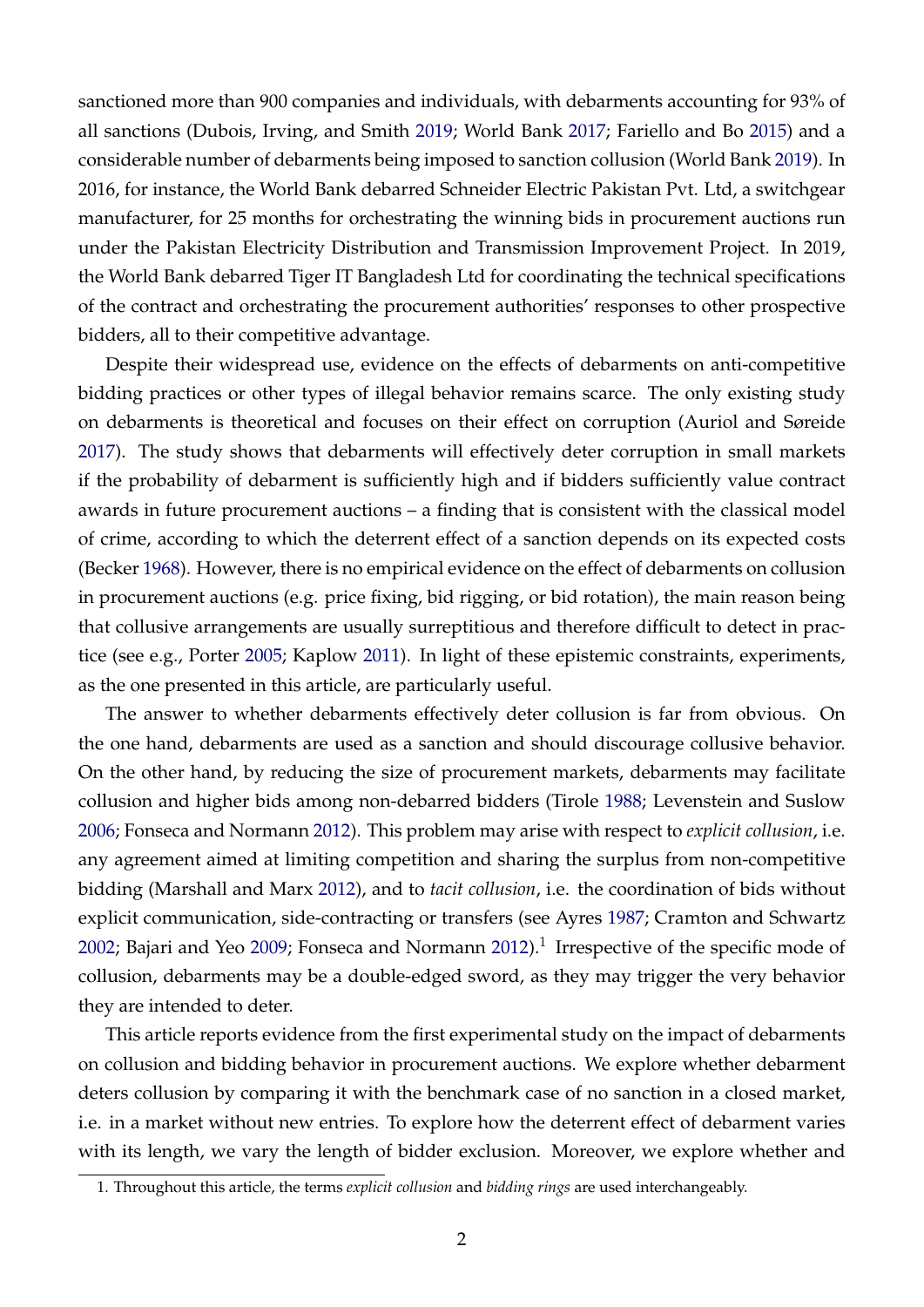how the exclusion of colluding bidders affects the bids of non-debarred bidders. Finally, we compare debarments with fines – the most common alternative to debarments in the practice of public authorities – to generate evidence on the conditions under which public authorities may apply both sanctions as equally effective substitutes.<sup>[2](#page-4-0)</sup>

We find that the threat of debarment significantly reduces the frequency of collusion relative to the no sanction baseline, and decreases bids towards the competitive level. This deterrent effect increases with the length of the debarment. However, under the short debarment regime, the exclusion of colluding bidders increases the bids of non-debarred bidders. This suggests that the reduced thickness of the auction market generated by the exclusion of colluding bidders may facilitate tacit collusion among bidders who remain in the market. Interestingly, we do not observe this effect under the long debarment. The reason may be the following. The short debarment is less deterrent than the long one, which implies that debarments are more frequent. As a result, under the short debarment regime, non-debarred bidders interact in a smaller market for longer and thus have more time to learn about the additional earning opportunities offered by the reduced market size. Moreover, short debarments reduce efficiency, because bidder exclusions are more frequent and the bidder with the lowest cost is less likely to win the auction. Finally, we do not find a significant difference between the short debarment and the fine but for one result: the fine yields significantly higher efficiency levels than the short debarment.

To the best of our knowledge, we present the first experimental study on the impact of debarments on collusion in procurement auctions. On the one hand, we extend the small literature on debarment and corruption (Auriol and Søreide [2017\)](#page-28-0) by exploring the effect of debarment on collusion. While Coey, Larsen, and Sweeney [\(2019\)](#page-29-3) investigate the expected revenue drops resulting from a counterfactual bidder exclusion (i.e. a setup where the bidder exclusion is not observed in the data), we use a lab experiment to impose actual bidder exclusions as a sanction against collusion and quantify its effects. On the other hand, we contribute to the literature on collusion (Kaplow [2011;](#page-31-1) Engel [2015\)](#page-30-2) and, more specifically, to the literature strand on collusion in procurement auctions (Milgrom and Weber [1982;](#page-31-4) Porter and Zona [1993,](#page-32-7) [1999;](#page-32-8) Pesendorfer [2000;](#page-31-5) Bajari and Ye [2003;](#page-28-3) Skrzypacz and Hopenhayn [2004;](#page-32-9) Fugger, Katok, and Wambach [2015;](#page-30-3) Brosig-Koch, Güth, and Weiland [2016\)](#page-29-4).

Most experimental studies have focused on the impact of the auction format on bid rigging. Hu, Offerman, and Onderstal [\(2011\)](#page-30-4), for example, show that collusion rates are lower in the Amsterdam second-price auction than in the English auction and the first-price sealed-bid auction. Hinloopen and Onderstal [\(2014\)](#page-30-5) find that antitrust policies tend to facilitate a breakdown of collusion in the first-price auction, while being largely ineffective in the English auction.

<span id="page-4-0"></span><sup>2.</sup> The World Bank has imposed fines in the Siemens case, in which the Siemens Group agreed to pay USD 100 million as part of a settlement agreement, but it is not clear whether the Bank has the legal authority to levy fines outside the framework of settlement agreements (Fariello and Bo [2015\)](#page-30-0). Fines have also been levied to sanction collusion in procurement auctions for the supply of school milk in the US (Porter and Zona [1999\)](#page-32-8).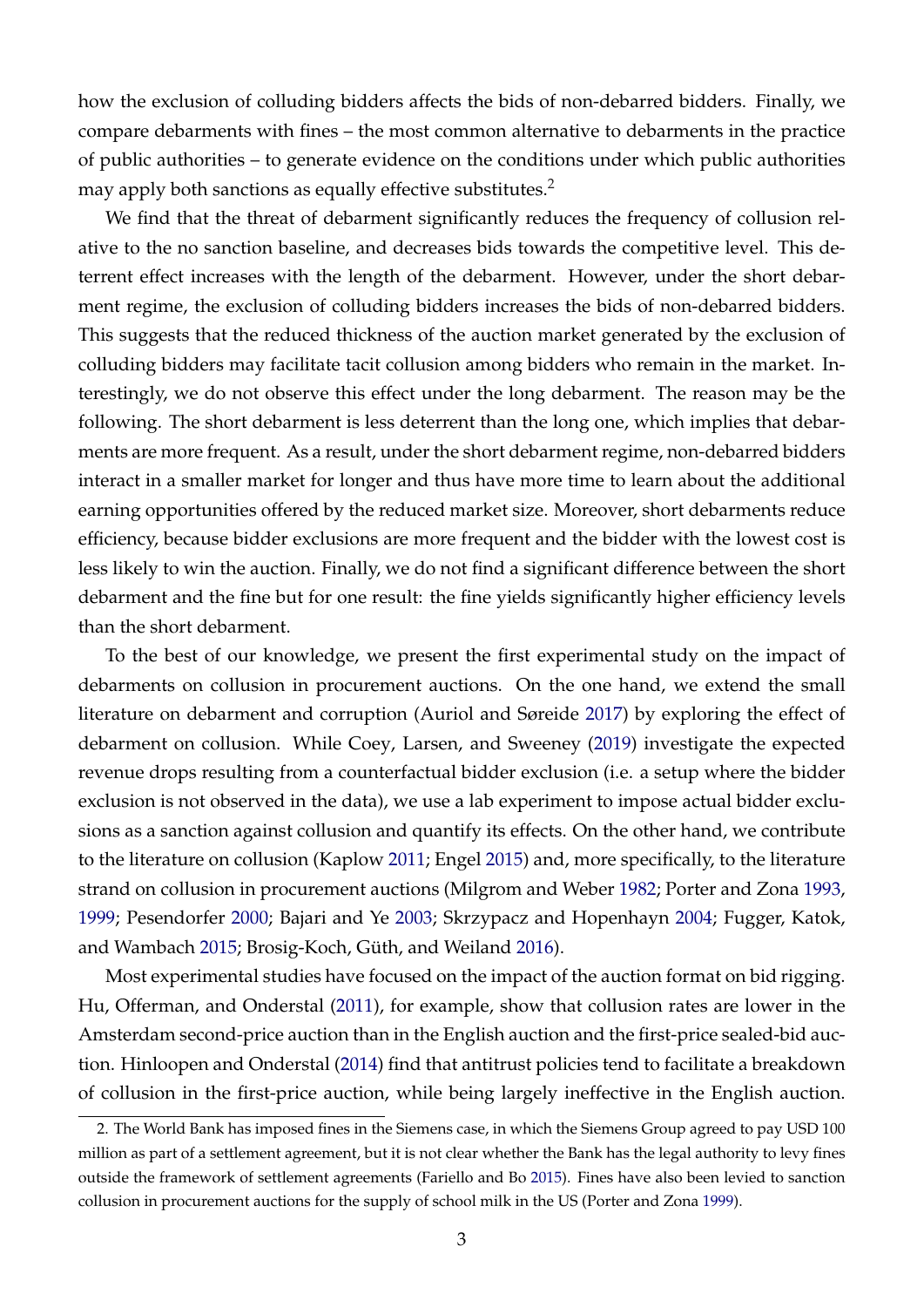Recent experimental evidence suggests that this may be driven by the increased stability of collusion in the English auction relative to the first-price auction (Hinloopen, Onderstal, and Treuren [2020\)](#page-30-6). In the setup explored by Llorente-Saguer and Zultan [\(2017\)](#page-31-6), one bidder can bribe the other bidder to stay out of a first-price or second-price private-values auction, but the authors find no difference in bribing behavior across auction formats. Agranov and Yariv [\(2018\)](#page-28-4) show that pre-play communication and post-auction side-payments in one-shot firstprice and second-price sealed-bid auctions entail a strong reduction of revenues, whereas the auction format has no effect on collusion. Finally, Noussair and Seres [\(2020\)](#page-31-7) explore a secondprice sealed-bid auction with private and common value components, and find that collusion reduces efficiency.

Only a few experimental studies have narrowed down their focus on sanctions and, more specifically, fines (see Bigoni et al. [2012,](#page-29-5) [2015\)](#page-29-6). Hamaguchi et al. [\(2007\)](#page-30-7), for example, investigate the effect of fines in a repeated procurement auction. Hinloopen and Onderstal [\(2014\)](#page-30-5) find that leniency programs yield stabler cartels and lower average winning cartel bids in first-price sealed-bid auctions than in English auctions. However, none of these studies has explored alternative remedies intended to weed out the vulnerability to collusion.

The remainder of our article is organized as follows. Section [2](#page-5-0) discusses the legal background. Section [3](#page-6-0) presents the theoretical model. We then present our experimental design and testable predictions in Section [4.](#page-11-0) Section [5](#page-15-0) reports the results of the experiment. Section [6](#page-27-0) concludes.

## <span id="page-5-0"></span>**2 Legal background**

Our study relates to a long-standing legal debate about the purpose and effects of debarments. Some authors have praised the deterrent effects of debarments and advocated their use as criminal sanctions against large corporations (Stevenson and Wagoner [2011\)](#page-32-10). Others have categorized debarments as administrative tools (Tillipman [2012,](#page-32-11) [2013\)](#page-32-12). Through the lens of administrative law, debarments are not part of criminal law and thus do not serve any punitive purpose, such as deterrence, retribution, or rehabilitation. Rather than disincentivizing a specific subset of potentially dishonest bidders (*specific deterrence*) or the entire set of potentially dishonest bidders (*general deterrence*), debarments are only intended to prevent presently dishonest bidders from contracting with the government with a view to relieving the strain on public budgets. Under administrative law, even if debarments were proven to deter future anti-competitive misconduct, such an effect would be considered as a mere coincidence and not as an intended effect.

In accordance with this non-punitive conceptualization of the purposes of debarments, the US Congress enacted the first debarment provision in the Act of July 5, 1884, which required the executive branch to award contracts to the "lowest responsible bidder" (U.S. Department of the Interior [2020\)](#page-32-2). Stepping up this approach, the US legislator later established Subpart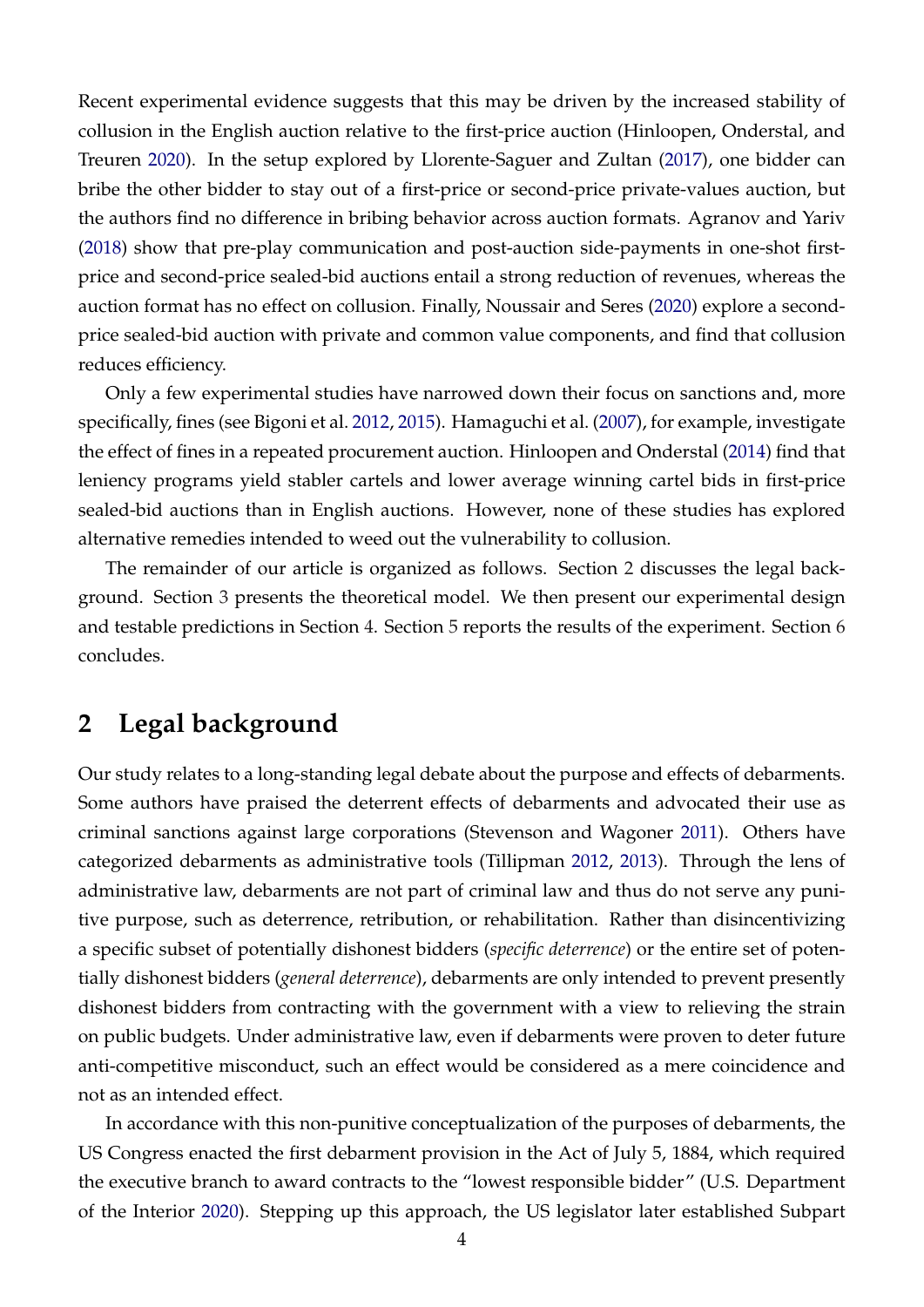9.402(b) of the US Federal Acquisition Regulation providing that debarments are to be imposed "not for purposes of punishment" but "only in the public interest for the Government's protection".<sup>[3](#page-6-1)</sup> A similar administrative debarment regime is enshrined in Art.  $57(4)(d)$  EU Procurement Directive  $2014/24/EU$  $2014/24/EU$  $2014/24/EU$ <sup>4</sup> The upshot is that, by and large, debarments are not used as criminal sanctions but as administrative remedies aimed at protecting the government from imminent harm that irresponsible bidders may cause (Tillipman [2012,](#page-32-11) [2013\)](#page-32-12).

The World Bank and other international development banks have taken a different approach to debarments. While debarments are formally qualified as administrative remedies (Dubois and Nowlan [2010;](#page-29-7) Dubois [2012;](#page-29-8) Leroy and Fariello [2012\)](#page-31-8), they are explicitly designed to serve a similar purpose as criminal sanctions (Søreide, Groning, and Wandall [2016;](#page-32-13) Seiler and Madir [2012;](#page-32-14) Fariello and Daly [2013;](#page-30-8) Fariello and Bo [2015\)](#page-30-0). Under Section 9.01 and Annex 1 of the World Bank Sanctions Procedures and the World Bank Sanctioning Guidelines, for example, all sanctions including debarments explicitly serve as a deterrent upon those who might otherwise engage in a misuse of Bank funds, especially through collusion – meaning arrangements between two or more parties designed to achieve an improper purpose, such as agreements between two or more bidders intended to establish bid prices at artificial, noncompetitive levels (Annex IV of the World Bank Procurement Regulations, Section 1.01 of the World Bank Sanctions Procedures).

## <span id="page-6-0"></span>**3 Theoretical framework**

In this section, we describe the theoretical framework. In Subsection [3.1,](#page-6-3) we present the benchmark game: a first-price sealed-bid procurement auction with the possibility to collude and no sanction. In Subsection [3.2,](#page-9-0) we introduce debarments as a sanction for collusive behavior.

### <span id="page-6-3"></span>**3.1 Benchmark auction game**

<span id="page-6-1"></span><sup>3.</sup> The US moved towards a more punitive regime with the *Buy America Act* (42 U.S.C. § 10), but there is no lack of plausible reasons why US lawmakers eventually refrained from making debarments part of the criminal sanctions toolkit. On the one hand, debarments as "administrative remedies" enable the administration to immediately respond to misconduct without having to rely on justice authorities and criminal courts to conduct a criminal procedure and impose "criminal sanctions". On the other hand, the standard of proof is lower in administrative law than in criminal law, which makes it easier to apply administrative remedies than criminal sanctions.

<span id="page-6-2"></span><sup>4.</sup> Accordingly, a contracting authority may exclude from a procurement procedure an economic operator if it "has sufficiently plausible indications to conclude that the economic operator has entered into agreements with other economic operators aimed at distorting competition". §§ 123, 124 of the German Antitrust Act (GWB) transpose the EU Procurement Directive 2014/24/EU, including provisions on statutory and discretionary debarments, into German law.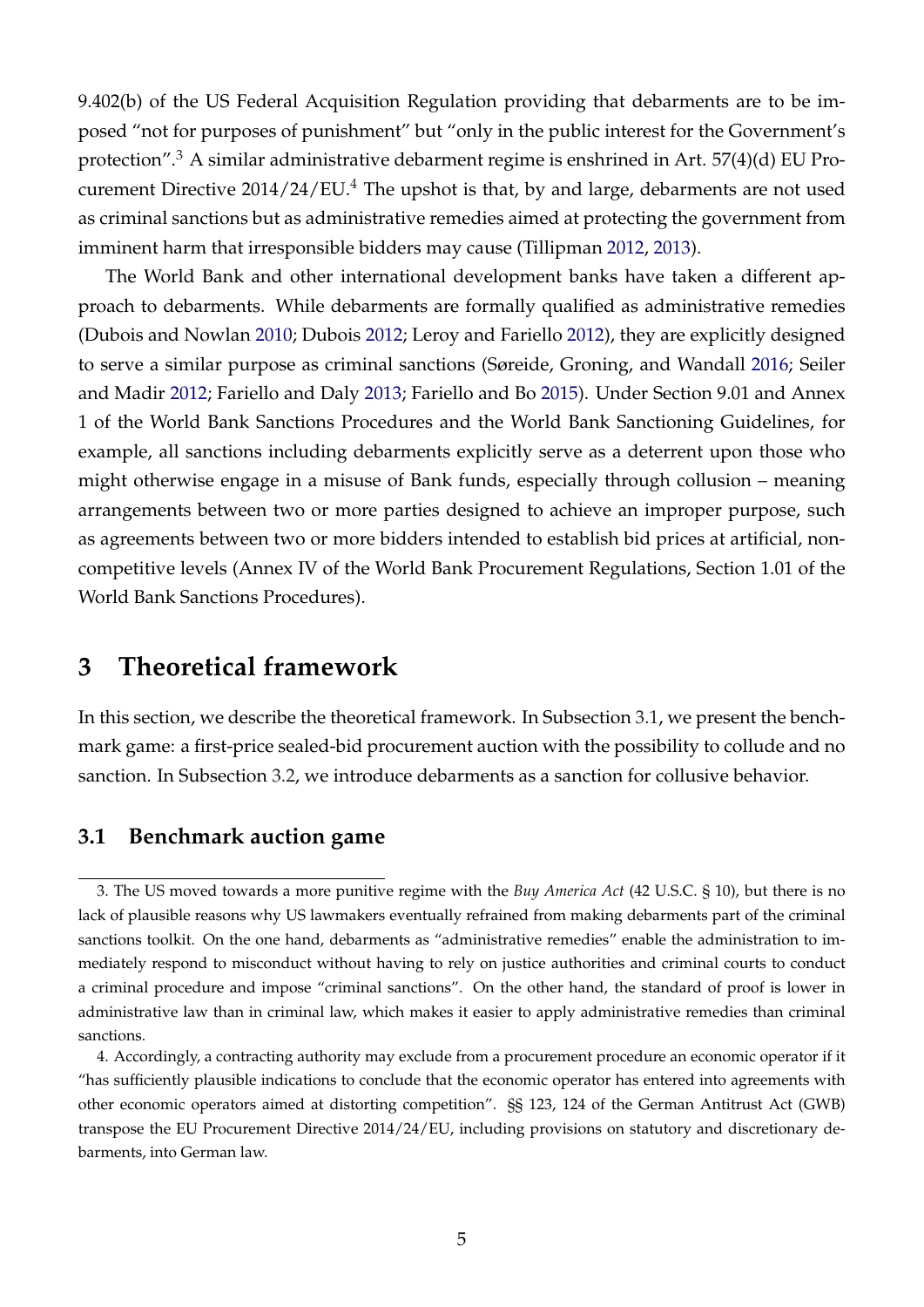#### **3.1.1 Model set-up**

The benchmark stage game has the following stages.

- **Stage 0.** Nature draws the private costs of two strong risk-neutral bidders and two weak risk-neutral bidders, denoted by  $c_{ik}$ , where  $i \in \{1,2\}$  and  $k \in \{s,w\}$ .<sup>[5](#page-7-0)</sup> Costs are private information.
- **Stage 1**. The strong bidders simultaneously decide whether or not to form a bidding ring. A bidding ring is formed if both strong bidders agree to collude. If no bidding ring is formed, the game proceeds to Stage 3. Weak bidders cannot join the bidding ring.
- **Stage 2**. If a bidding ring is formed, its members implement a first-price preauction knock-out, or PAKT (Mailath and Zemsky [1991;](#page-31-9) Kittsteiner [2003\)](#page-31-10), to determine the designated bidder in the subsequent procurement auction and the side payment that the other strong bidder will receive.
- **Stage 3**. All the bidders participate in the procurement auction.

**PAKT** In the preauction knock-out, bidders bid for the right to be the designated bidder in the procurement auction. The bid is an offer to make a side payment to the other ring member. The ring member submitting the highest bid becomes the designated bidder in the procurement auction and makes a transfer to the other ring member. The other ring member submits a shill bid.

**Procurement auction** As in our experiment, each strong bidder's private cost  $c_i$  is independently drawn from a uniform distribution  $U(c_{is})$  with support  $[\underline{c}_s, \bar{c}_s]$ , and each weak bidder's private cost *ciwt* is independently drawn from a uniform distribution *U*(*ciw*) with support  $[\underline{c}_w, \overline{c}_w]$ , where  $\underline{c}_w > \overline{c}_s$  and  $\underline{c}_s > 0.6$  $\underline{c}_s > 0.6$  All bidders know their private costs and the distribution of the other bidders' private costs. Let *R* denote the bid cap (the buyer's reserve price), where  $R > \bar{c}_w$ . We assume an efficient tie-breaking rule: if two or more bidders submit the same bid, the winning bidder is the one with the lowest cost. This implies that if the ring leader and a weak bidder submit the same bid, the ring leader will win the auction.

### **3.1.2 Equilibrium analysis**

In what follows, we derive the perfect Bayesian Nash equilibrium. Following related literature, we assume that bidders of the same type use identical bidding strategies. The game is solved

<span id="page-7-0"></span><sup>5.</sup> We include weak bidders who are not allowed to form a bidding ring because we are interested in the effect of debarment on the behavior of non-debarred bidders. Moreover, in most auctions bidders have unequal bidding strength.

<span id="page-7-1"></span><sup>6.</sup> We opt for non-overlapping supports to keep the model tractable and the experimental design simple to understand.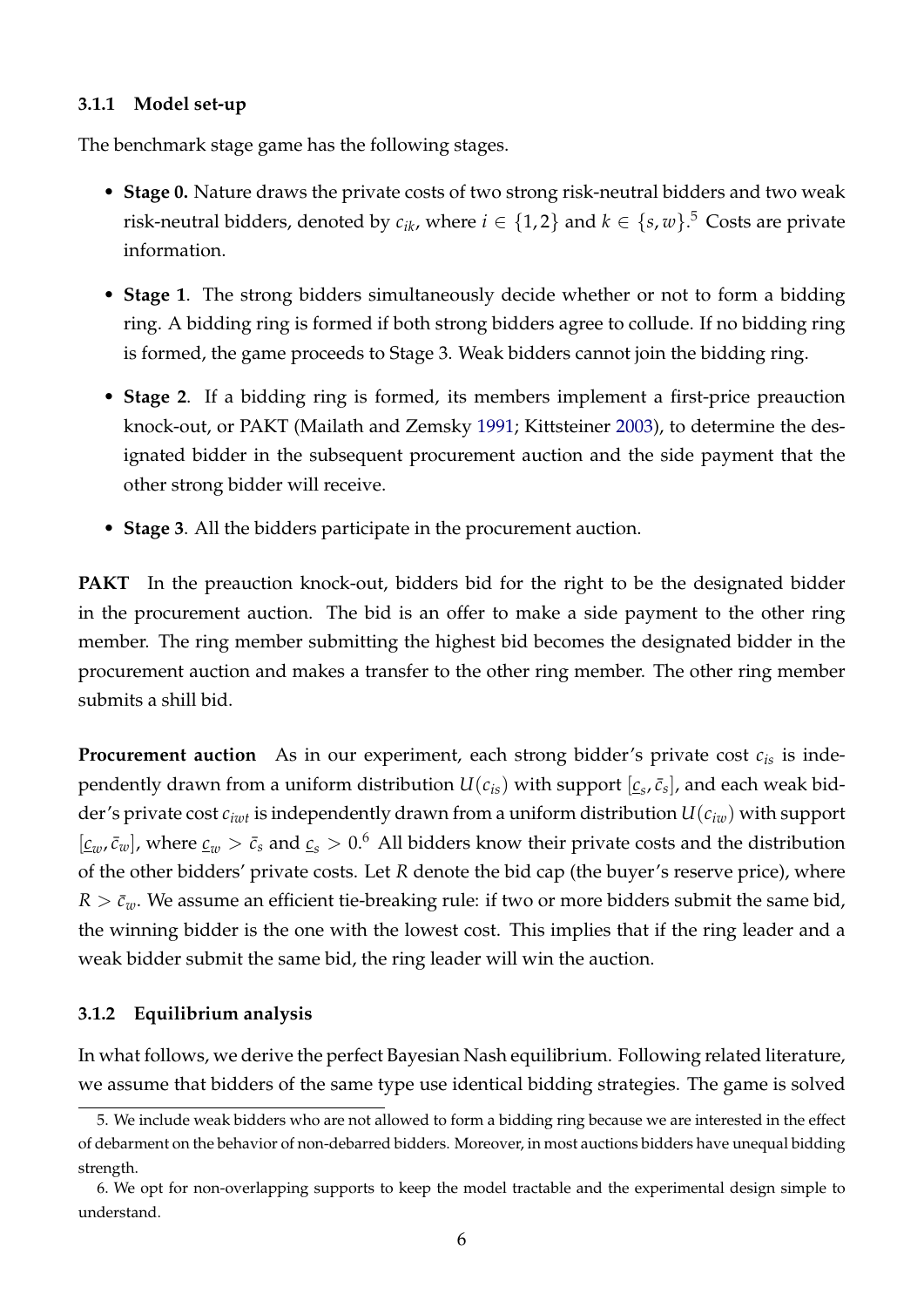by backward induction. All the proofs for Section [3.1](#page-6-3) can be found in Appendix [B.1.](#page-33-0)

#### **Procurement auction**

**Case I: No collusion in Stage 1** If the strong bidders choose not to form a bidding ring in Stage 1 of the game, Stage 3 is a competitive procurement auction. Each bidder *i*, of type *k*, simultaneously submits a sealed bid, *b*(*cik*). The bidder submitting the lowest bid obtains the contract and receives  $b(c_{ik}) - c_{ik}$ , while the other bidders receive 0. Each strong bidder *i* maximizes the following expected payoff:

$$
\pi_{is}^{NC} = (b(c_{is}) - c_{is}) \Pr(b(c_{is}) \leq b(c_{js}))
$$

<span id="page-8-1"></span>where  $i \neq j.^7$  $i \neq j.^7$  Strong bidders' symmetric equilibrium bidding function is:

$$
b(c_{is}) = \frac{c_{is}}{2} + \frac{\bar{c}_s}{2} \tag{1}
$$

Each weak bidder *i* will set  $b(c_{iw}) = c_{iw}$ , as they cannot profitably win the auction anyway.

**Case II: Collusion in Stage 1** If the strong bidders choose to collude in Stage 1 of the game, then one strong bidder will become the ring leader and the other strong bidder will submit a shill bid. In equilibrium the *lowest-cost strong bidder*, i.e. the strong bidder with the lowest cost, will be designated as the ring leader.

Assume that, for  $i \in \{1,2\}$ , weak bidder *i* bids his private cost,  $b(c_{iw}) = c_{iw}$  (Maskin and Riley [2000;](#page-31-11) Kaplan and Zamir [2012\)](#page-31-12). The ring leader maximizes the following expected profit:

$$
\pi_{is}^C = (b(c_{is}) - c_{is}) \Pr(b(c_{is}) \leq b(\tilde{c}_{jw}))
$$

<span id="page-8-2"></span>where, for  $j \neq i$ ,  $\tilde{c}_{jw}$  denotes the weak bidders' lowest cost and thus  $b(\tilde{c}_{jw})$  denotes the minimum competing bid. The best response of the ring leader will depend on the costs supports and on his private cost.

$$
b(c_{is}) = \begin{cases} b(c_{is}) = \underline{c}_w & \text{if } c_{is} \leq 2\underline{c}_w - \overline{c}_w\\ b(c_{is}) = \frac{c_{is}}{2} + \frac{\overline{c}_w}{2} > \underline{c}_w & \text{if } c_{is} > 2\underline{c}_w - \overline{c}_w \end{cases}
$$
(2)

If  $c_{is} \leq 2\underline{c}_w - \overline{c}_w$ , the ring leader's equilibrium bid is the lower bound of the weak bidders' cost range and the ring leader will always win. This is what Maskin and Riley (2000) term the "Getty effect", after the art museum known for out-bidding its competitors. When a bidder is very strong (i.e. has a very low cost), his profit from winning will be so high that it pays him to be sure that he will outbid the weak bidders. If  $c_{is} > 2 \underline{c}_{w} - \overline{c}_{w}$ , the ring leader's equilibrium

<span id="page-8-0"></span><sup>7.</sup> Given that  $\bar{c} < \underline{c}_w$  and  $b(c_{ik})$  is monotonically increasing in  $c_{ik}$ , the minimum competing bid will be the bid of the other strong bidder.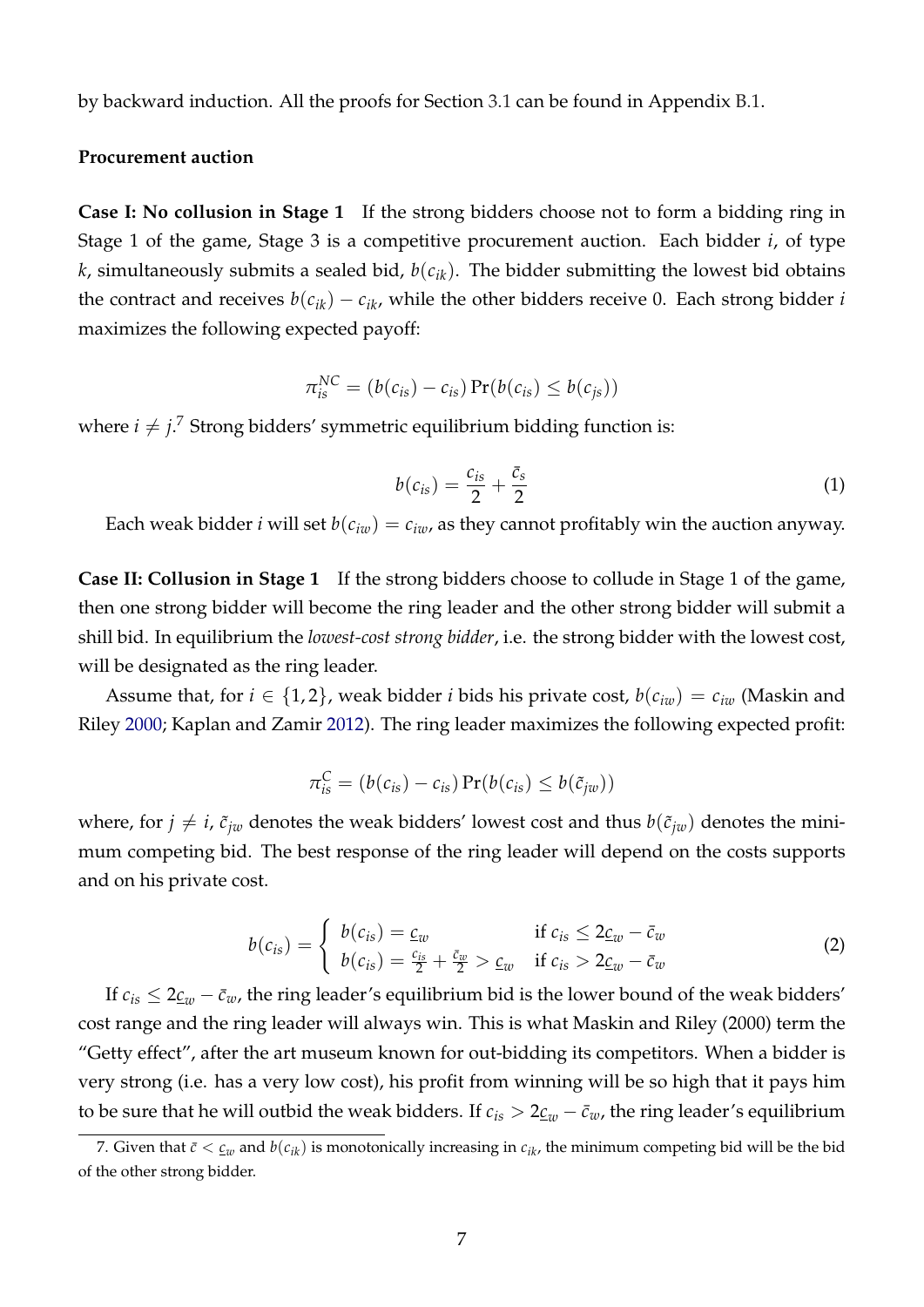bid is above the lower bound of the weak bidders' cost range. Weak bidders have a non-zero probability of winning – if  $b(c_{iw}) < b(c_{is})$ .

In our experiment,  $[\underline{c}_s, \bar{c}_s] = [20, 60]$  and  $[\underline{c}_w, \bar{c}_w] = [80, 120]$ . Thus, if  $c_{is} \leq 40$ ,  $b_{is}(c_{is}) =$  $c_{\textit{w}} = 80$ , whereas if  $c_{\textit{is}} > 40$ ,  $b_{\textit{is}}(c_{\textit{is}}) = \frac{c_{\textit{is}}}{2} + 60 > 80$ .

<span id="page-9-4"></span>**PAKT** If a bidding ring is formed in Stage 1, the PAKT in Stage 2 takes place. The symmetric equilibrium bid in the PAKT, and thus the equilibrium side payment, is given by:

$$
\lambda(c_{is}) = \begin{cases} \frac{1}{2}(\underline{c}_{w} - c_{is}) & \text{if } c_{is} \leq 2\underline{c}_{w} - \overline{c}_{w} \\ \frac{1}{2}(\frac{\overline{c}_{w}}{2} - \frac{c_{is}}{2}) & \text{if } c_{is} > 2\underline{c}_{w} - \overline{c}_{w} \end{cases}
$$
(3)

The equilibrium side payment is part of the Bayesian equilibrium. The ring leader and the other ring member will earn the same in the PAKT. Thus, the ring member with the highest cost will not want to mimic the ring member with the lowest cost (see Appendix [B.1\)](#page-33-0).

**Collusion decision** A strong bidder will collude if the expected payoff from colluding, conditional on the other strong bidder joining the ring, is weakly higher than the expected payoff from not colluding. $8\,$  $8\,$  In the absence of any sanction, the expected payoff from colluding will exceed the expected payoff from not colluding for any private costs of the strong bidders. Thus, the strong bidders will always collude. Proposition [1](#page-9-2) summarizes collusion and bidding behavior in the benchmark game with no sanction.

<span id="page-9-2"></span>**Proposition 1.** *In the absence of sanctions, the strong bidders will collude for any private cost. The equilibrium bid of the ring leader is:*

$$
b(c_{is}) = \begin{cases} b(c_{is}) = \underline{c}_w & \text{if } c_{is} \leq 2\underline{c}_w - \overline{c}_w\\ b(c_{is}) = \frac{c_{is}}{2} + \frac{\overline{c}_w}{2} > \underline{c}_w & \text{if } c_{is} > 2\underline{c}_w - \overline{c}_w \end{cases}
$$

#### <span id="page-9-0"></span>**3.2 Auction game with debarment**

#### **3.2.1 Set-up**

As debarment implies the exclusion of colluding bidders for some periods, we must consider a dynamic auction game. Let *T* denote the finite number of periods of the game. In the final period,  $t = T$ , the auction game with debarment is the same as the benchmark game, as no punishment can occur. In any period before the final one,  $t < T$ , if the strong bidders collude, they will be excluded from the auction for the following  $\lambda$  periods with a probability of  $p =$ 0.5.<sup>[9](#page-9-3)</sup> In any period  $t < T$ , if no bidder is debarred, the auction game includes the following stages.

<span id="page-9-3"></span><span id="page-9-1"></span><sup>8.</sup> We assume that, if indifferent, strong bidders collude.

<sup>9.</sup> In our experiment, we impose  $T = 16$  in all treatments, with  $\lambda = 0$  in the benchmark case,  $\lambda = 3$  in the short debarment treatment, and  $\lambda = 6$  in the long debarment treatment.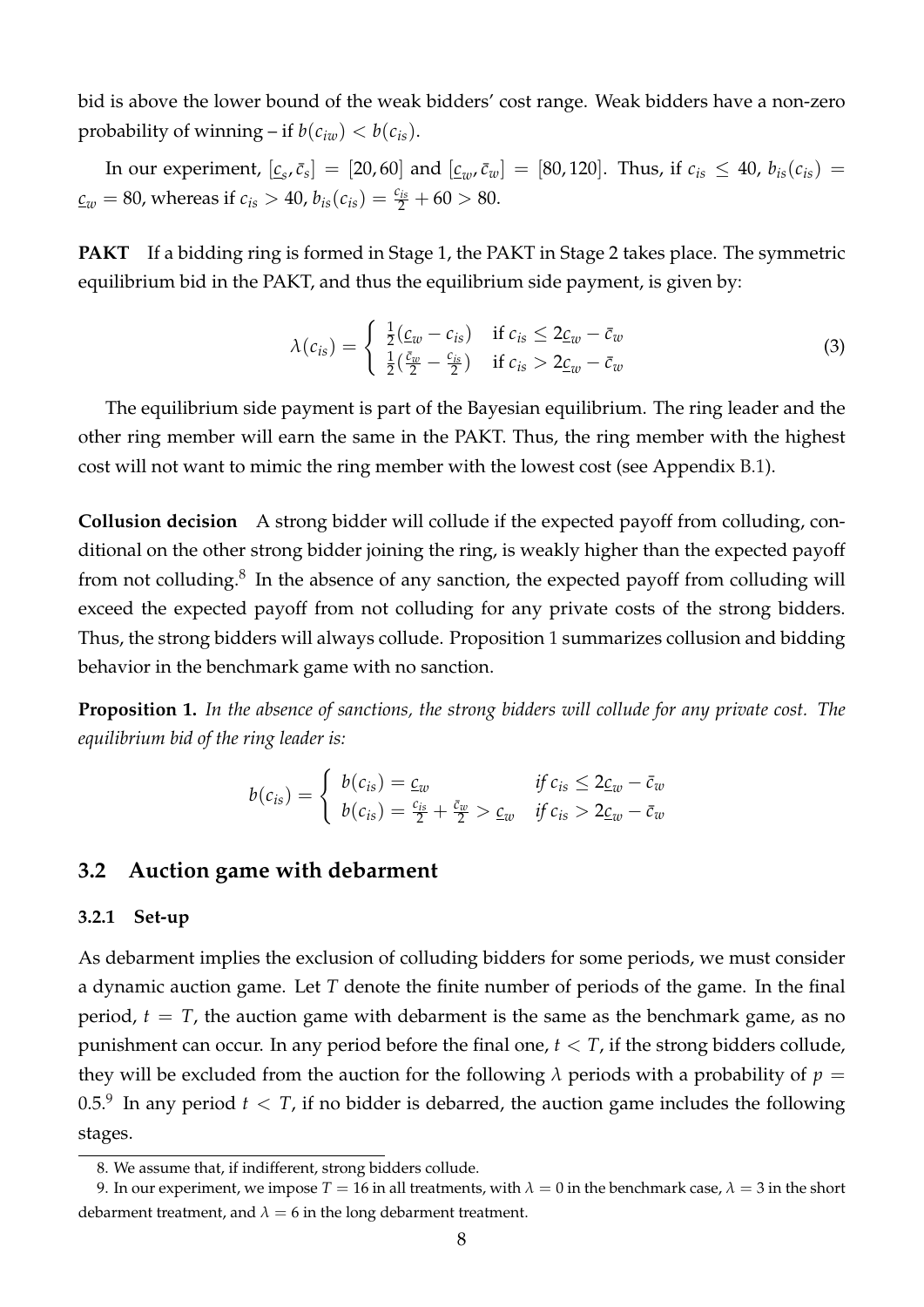- **Stage 0.** Nature draws the private costs of two strong risk-neutral bidders and two weak risk-neutral bidders, denoted by  $c_{ikt}$ , where  $i \in \{1,2\}$  and  $k \in \{s,w\}$ . Costs are private information.
- **Stage 1**. The strong bidders simultaneously decide whether or not to form a bidding ring. A bidding ring is formed if both strong bidders agree to collude. If no bidding ring is formed, the game proceeds to Stage 3. Weak bidders cannot join the bidding ring.
- **Stage 2**. If a bidding ring is formed, its members implement a first-price preauction knock-out, or PAKT, to determine the designated bidder in the subsequent procurement auction and the side payment that the other strong bidder will receive.
- **Stage 3**. All the bidders participate in the procurement auction.
- **Stage 4**. If a bidding ring is formed and detected, its members are debarred from the auction for the next *λ* periods.

When the strong bidders are debarred, only the costs of the weak bidders are drawn in Stage 0 and only weak bidders participate in the procurement auction in Stage 3. Stage 1, Stage 2 and Stage 4 do not take place.

#### **3.2.2 Equilibrium analysis**

The equilibrium bid in the procurement auction and in the PAKT remain the same as in the benchmark game. However, the decision to collude may change under debarment. The proofs for Section [3.2](#page-9-0) can be found in Appendix [B.2.](#page-36-0)

**Collusion decision** In the last period, the expected payoff from colluding under debarment is the same as that in the benchmark game with no sanction, as there is no future period where exclusion may occur. Strong bidders will collude for any private cost. In any period before the last, the expected profit from colluding is lower under debarment than under no sanction, as colluding bidders face a 50% chance of not playing the game in the following period(s). Thus, the private cost threshold below which the strong bidders can sustain collusion in equilibrium is lower under debarment than under no sanction. That is, strong bidders will collude for a smaller range of private costs than under no sanction.

<span id="page-10-0"></span>**Proposition 2.** *Under debarment, in t* = *T the strong bidders will collude for any private cost, as under no sanction. In any t* < *T, the private cost threshold below which the strong bidder will collude is lower than under no sanction.*

It follows from Proposition [2](#page-10-0) that, as the number of periods of debarment increases, the expected cost from being debarred increases and thus the private cost threshold below which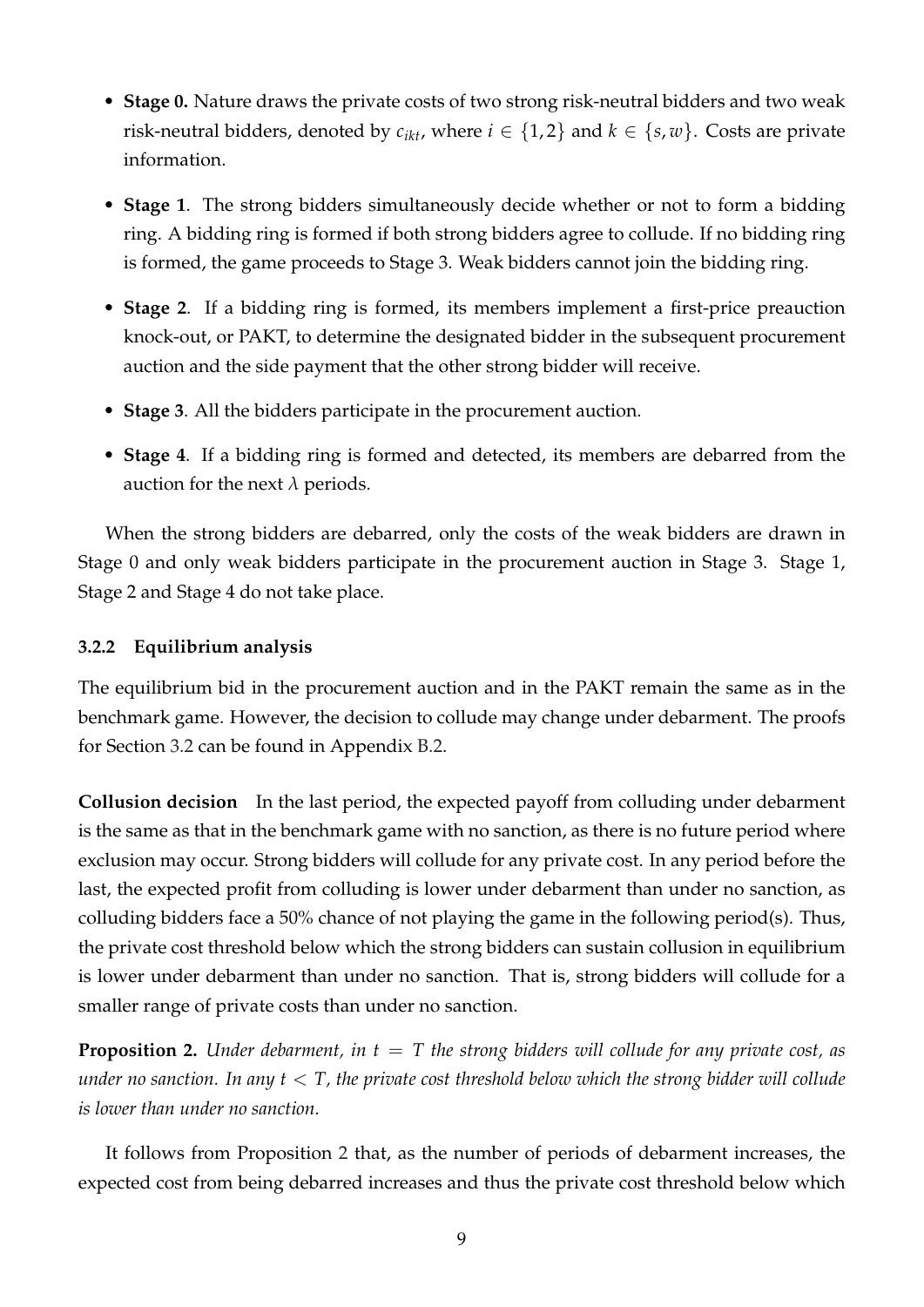the strong bidders will collude decreases. The longer the debarment, the smaller the range of private costs such that collusion can be sustained in equilibrium.<sup>[10](#page-11-1)</sup>

<span id="page-11-4"></span>**Corollary 1.** *As the number of periods of debarment, λ, increases, the private cost threshold below which the strong bidder will collude decreases.*

**Weak bidders.** Under debarment weak bidders know that, when the strong bidders are excluded, they are (alone) in a competitive auction and have a chance to win. Hence their equilibrium bid will be:

$$
b(c_{iwt})=\frac{c_{iwt}}{2}+\frac{\bar{c}_w}{2}
$$

## <span id="page-11-0"></span>**4 Experimental design**

Our experiment proceeded in three parts (Figure [1\)](#page-12-0).<sup>[11](#page-11-2)</sup> Part 1 and Part 2 were common to all treatments. Part 1 consisted of 8 rounds of a procurement auction with no opportunity to form bidding rings. Part 2 consisted of 8 rounds of a procurement auction with the opportunity to form bidding rings. Part 3 consisted of 16 rounds of a procurement auction with the opportunity to form bidding rings and our between-subjects sanctions treatment. Following related studies (see Hu, Offerman, and Onderstal [2011\)](#page-30-4), we deliberately increased complexity over these three parts to facilitate subjects' understanding of the game. In particular, Part 1 and Part 2 were designed to let subjects experience respectively a competitive environment and a collusive environment before interacting in the more complex environment with both collusion and sanctions – i.e. our treatments – in Part 3.

Subjects were randomly assigned to groups of four at the beginning of the experiment. Each group consisted of two strong bidders and two weak bidders. Groups were fixed in each part, as debarment requires fixed groups.<sup>[12](#page-11-3)</sup> Because groups had to be fixed in the debarment treatment in Part 3, they also had to be in the other treatments and in the other parts. Moreover, fixed groups facilitate learning.

In Part 1 and Part 2, each subject was randomly assigned the role of strong or weak bidder at the beginning of each round. Reassigning the roles in each round ensured that subjects did not always play either in the role of weak bidder or in the role of strong bidder. The latter, in fact,

<span id="page-11-1"></span><sup>10.</sup> Using our experiment's parameters and setting  $\delta = 1$ , we find that both our short debarment and our long debarment treatments should decrease collusion. It is reasonable to assume no discounting in the lab, as the time span of repetitions is extremely short.

<span id="page-11-2"></span><sup>11.</sup> At the beginning of the experiment, subjects knew they would participate in three parts but they received instructions for the next part only after the end of the previous part.

<span id="page-11-3"></span><sup>12.</sup> First, if we had debarred colluding bidders and then re-matched subjects into new groups, we would not have been able to observe the effect of debarment on the remaining bidders. Second, due to the exclusion of some strong bidders under debarment, re-matching subjects in each round would not have guaranteed that groups of weak and strong bidders would always be formed.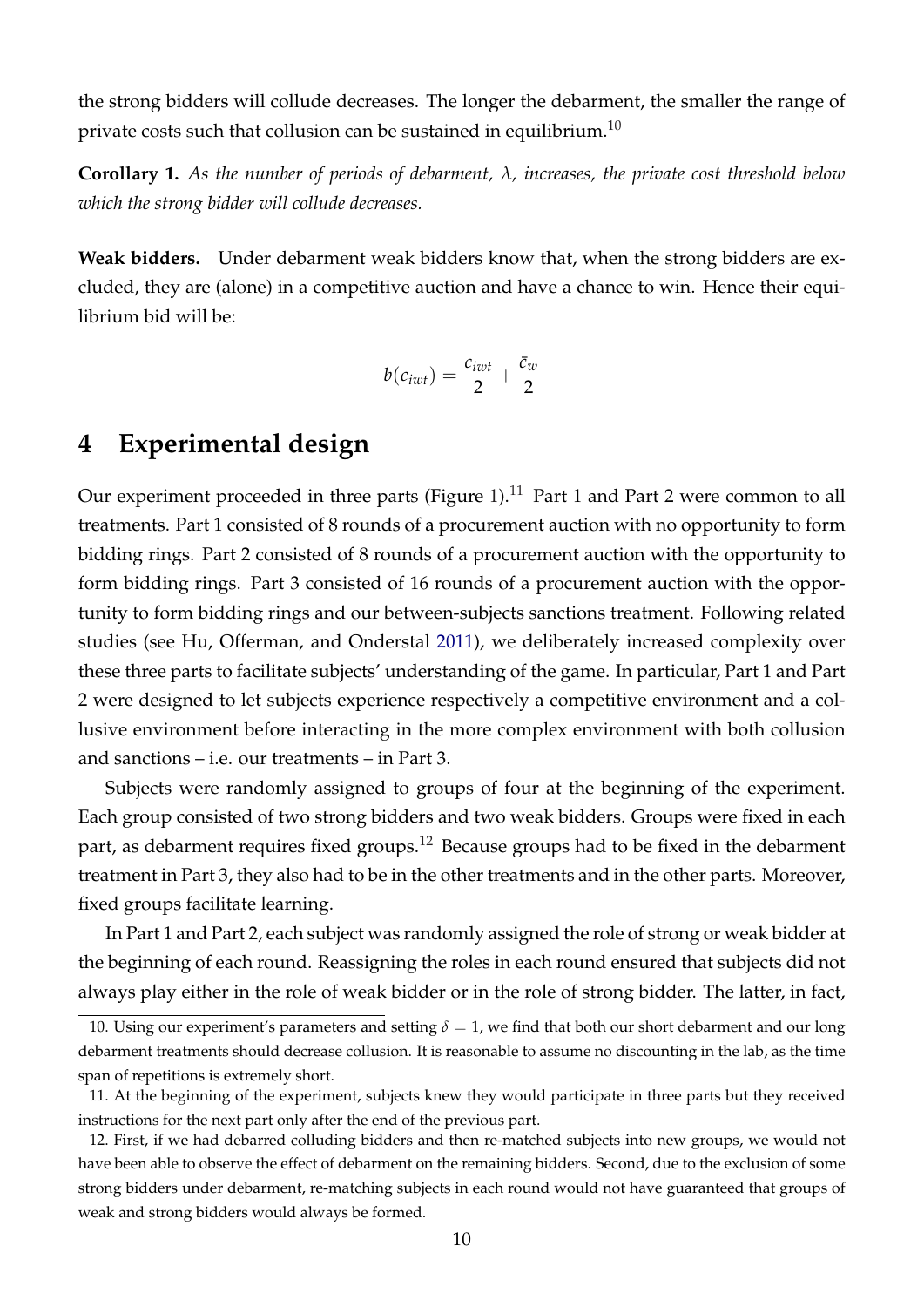would lead to (i) a very unequal income distribution in the experiment, (ii) different learning experiences for always-weak and always-strong bidders, and (iii) always-weak bidders feeling that they have been treated unfairly and thus playing resentfully.

At the beginning of Part 3, each subject was randomly re-matched with three subjects she had not previously interacted with (perfect strangers re-matching). $^{13}$  $^{13}$  $^{13}$  Each subject was then assigned the role of strong or weak bidder, and kept this role for all 16 rounds of Part 3. Thus, each group is one independent observation. As we had 48 subjects per treatment, this gives us 12 independent observations per treatment.

<span id="page-12-0"></span>

Figure 1: Timeline of the experiment

### **4.1 Basic game**

At the beginning of each round, each strong bidder was randomly assigned an individual cost from the distribution *U*[20, 60], whereas each weak bidder was randomly assigned an individual cost from  $U[80, 120]$ . Costs were private information.<sup>[14](#page-12-2)</sup> The strong bidders then individually and simultaneously decided whether they wanted to form a bidding ring – neutrally referred to as an "agreement".<sup>[15](#page-12-3)</sup> The decision to form a bidding ring was made by clicking a button. No free-form communication was possible to bargain over the conditions of the agreement prior to the decision. A bidding ring was only formed if both the strong bidders decided to enter an agreement. Only the strong bidders learned whether a bidding ring had been formed.

If a bidding ring was not formed, all bidders proceeded to the procurement auction and placed their bids. If a bidding ring was formed, each strong bidder proceeded to a PAKT and simultaneously stated the side payment they would transfer to the other strong bidder if they became the designated bidder. The strong bidder stating the higher amount became the designated bidder. Side payments were enforced. While side payments cannot be enforced in so-called weak bidding rings, such as those involving bid rotation schemes, we deliberately opted for enforceable side payments – i.e. strong bidding rings – in order to avoid poten-

<span id="page-12-1"></span><sup>13.</sup> We did not additionally re-match subjects at the beginning of Part 2 in order to (i) avoid dependence between parts and (ii) keep the game as simple as possible for subjects. An additional re-matching would have overwhelmed subjects and distracted their attention from the task at hand.

<span id="page-12-2"></span><sup>14.</sup> In Part 3, we elicited the bidders' beliefs about the other bidders' costs, regardless of whether a ring was formed.

<span id="page-12-3"></span><sup>15.</sup> As mentioned above, strong bidders did not have this opportunity in Part 1.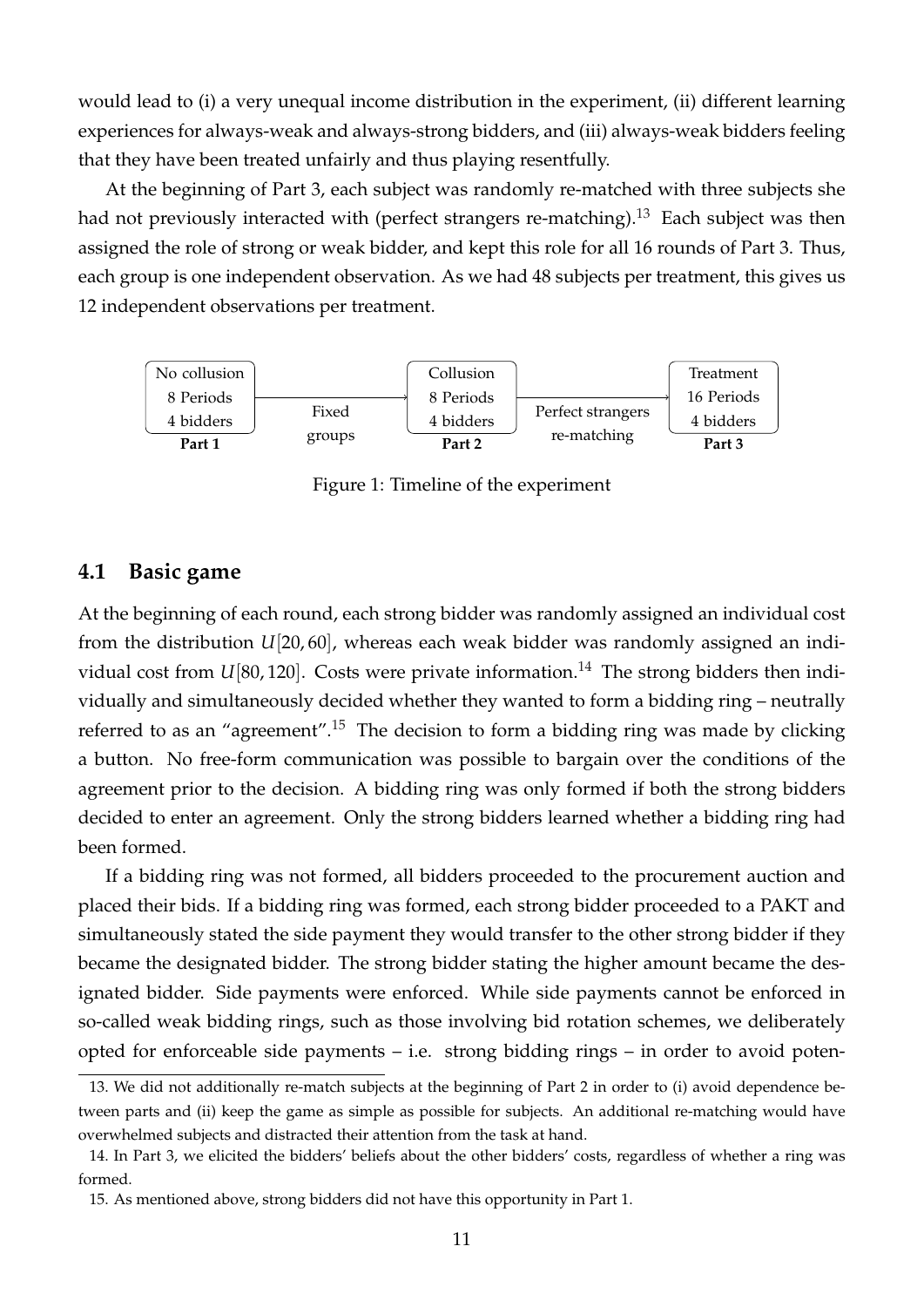tial confounds, like trust and cheating (for evidence on strong bidding rings, see McAfee and McMillan [1992;](#page-31-13) Asker [2010\)](#page-28-5). After the PAKT, the weak bidders and the designated bidder proceeded to the procurement auction. For the sake of simplicity, the designated bidder submitted both her own bid and a shill bid for the non-designated bidder.

In the procurement auction, all bidders could submit bids up to the bid cap  $R = 140$ , this constraint being in place for weak bidders' own bids, strong bidders' own bids and shill bids.<sup>[16](#page-13-0)</sup> Tied bids were broken randomly. The bidder submitting the lowest bid won the auction and earned an amount equal to her bid. The other bidders did not earn anything. After the auction, each bidder learned whether she had won the auction and the others' bids. At the end of each round, we elicited bidders' beliefs about the other bidders' costs. The main purpose of the belief elicitation was to assess weak bidders' responses to debarment and their belief about potential bid inflation by the other weak bidder.

### **4.2 Treatments**

The four treatments we implemented in Part 3 are summarized in Table [1.](#page-14-0) The baseline treatment without a sanction (*No Sanction*) consisted of 16 rounds of the basic game described in the previous section. In the treatments with the 6-period debarment (*DebarLong*) and the 3-period debarment (*DebarShort*), bidding rings were detected with a probability of *p* = 0.5. While the probability of detection might depend on the severity of the sanction in practice, we assume an exogenous and constant probability of detection and only manipulate the severity of the sanction. In case of detection, both strong bidders were unable to bid in the auction for the 6 rounds or 3 rounds, respectively, following detection. Strong bidders could only be excluded together (never singly) and only for a ring formed in the current round (never for a ring formed in a previous round). Beliefs were always elicited, regardless of whether strong bidders were debarred, in order to prevent the risk of additional and undesired differences across treatments. Weak bidders participated in the auction as normal when strong bidders were debarred, and were informed about their debarment.<sup>[17](#page-13-1)</sup> This enables us to investigate whether debarment fosters tacit collusion among non-debarred bidders. Finally, we implemented a treatment with fines (*Fine*), where bidding rings were detected with a probability of  $p = 0.5$ . In the event of detection, the fine was subtracted from the strong bidders' earnings up to that round (including the earnings in the current round). The amount of the fine was calibrated so as to be equivalent to the expected cost of being debarred for 3 rounds. As strong bidders forewent on average 8 points per round in the debarred rounds of *DebarShort*, the fine was set to 24 points.

<span id="page-13-0"></span><sup>16.</sup> Note that lowering the bid cap can be used as a means of reducing the incentives for collusion. An effective use of this tool, however, requires information about the distribution of costs that procurement authorities usually do not have. Our design accounts for this information problem and reflects the intuition that procurement authorities have an interest in attracting enough bidders and securing thick markets by adopting a bid cap that is sufficiently high.

<span id="page-13-1"></span><sup>17.</sup> Weak bidders, however, did not learn whether collusion had occurred.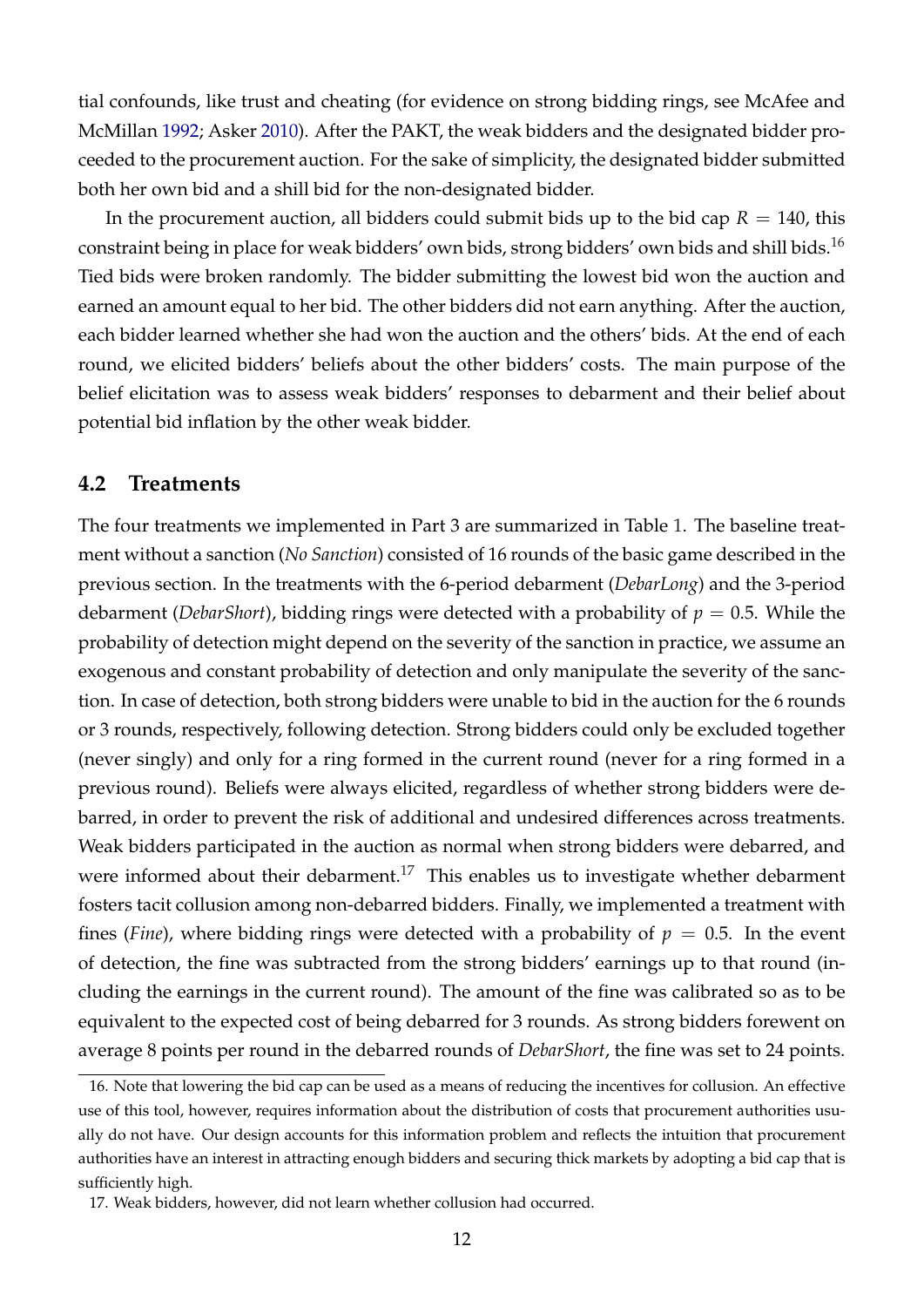| Treatment   |           | Severity Probability |
|-------------|-----------|----------------------|
| No Sanction |           |                      |
| DebarLong   | 6 rounds  | 0.5                  |
| DebarShort  | 3 rounds  | 0.5                  |
| Fine        | 24 Points | 0.5                  |

Table 1: Treatments

<span id="page-14-0"></span>As for any experimental design, some simplifications had to be made to keep the design easy for subjects to understand and allow for a tractable implementation. The key features of our design, however, closely mimic what happens in several procurement auctions carried out all over the world, especially those carried out by international development banks or used by public agencies and governments to award infrastructure contracts. For example, strong cartels like those in our experiment, where side payments are possible and defection within the cartel does not occur, are supported by both experimental (Phillips, Menkhaus, and Coatney [2003;](#page-32-15) Hamaguchi et al. [2007\)](#page-30-7) and empirical evidence (Asker [2010\)](#page-28-5). In addition to reporting detailed evidence of side payments, the latter study also provides evidence of bidding behavior in the internal preauction knock-out that the ring used to coordinate its activities, as well as evidence of weaker bidders (i.e. bidders whose stated reason for participating in the ring was receiving side payments). The presence of weak and strong bidders characterizes all those auctions in which some seriously interested bidders have the willingness and opportunity to collude, while the other bidders are merely hunting for a bargain (Hu, Offerman, and Onderstal [2011\)](#page-30-4). As to the specific implementation of collusion, our design is supported by empirical evidence showing that collusion in infrastructure procurement auctions takes the form of a serious bid combined with shill bids, rather than a bid rotation scheme (Porter and Zona [1993\)](#page-32-7). With respect to treatments, our design captures the essential features of the sanctions process as carried out by several procurement authorities, especially international development banks. Accordingly, one of the most important parameters in the sanctions process is how severe a debarment should be or whether bidders should rather pay a fine, for example, as part of a settlement agreement (Fariello and Bo [2015;](#page-30-0) Dubois, Ezzeddin, and Swan [2016;](#page-29-9) Dubois, Irving, and Smith [2019\)](#page-29-0).

### **4.3 Procedure**

The experiment was programmed using the experimental software *z-Tree* (Fischbacher [2007\)](#page-30-9) and conducted at the BonnEconLab of the University of Bonn in November 2017, with a total of 236 subjects. Subjects were recruited via *hroot* (Bock, Baetge, and Nicklisch [2014\)](#page-29-10) and participated in 8 main sessions and 2 pilot sessions. The pilot sessions were used to calibrate the experiment. In this article, we only report the results from our 8 main sessions (2 sessions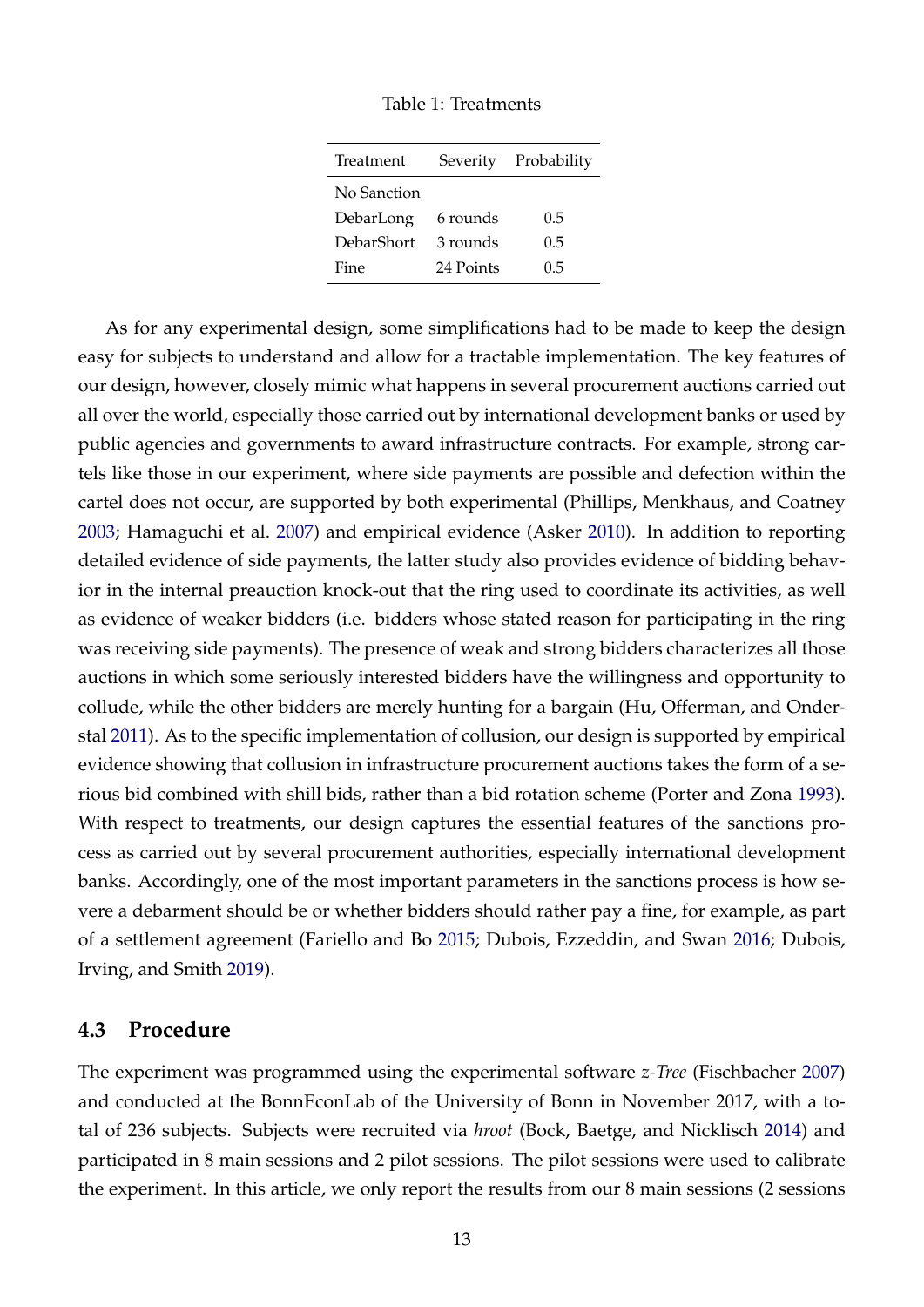per treatment), with a total of 196 subjects (48 subjects per treatment). Before each part of the experiment, subjects had to answer control questions in order to proceed to the actual experiment. In each treatment, we measured risk preferences (Holt and Laury [2002\)](#page-30-10), the impact of the number of competitors on competitiveness (Garcia and Tor [2009;](#page-30-11) Garcia, Tor, and Schiff [2013\)](#page-30-12), $^{18}$  $^{18}$  $^{18}$  and demographic characteristics. At the end of the experiment, subjects received the sum of their earnings in Part 1 and Part 2 or their earnings in Part 3, in addition to a show-up fee of 6 Euros. On average, subjects earned 17.04 Euros.

## **4.4 Hypotheses**

In this subsection, we present our testable predictions, which follow from our theoretical analysis in Section [3.](#page-6-0) In Section [3](#page-6-0) we show that, in the absence of sanctions, strong bidders will collude for any private costs.

#### <span id="page-15-2"></span>**Hypothesis 1.**

*Strong bidders are less likely to collude under debarments and fines than in the absence of any sanction.*

#### <span id="page-15-3"></span>**Hypothesis 2.**

*Strong bidders are less likely to collude under the long debarment than under the short debarment.*

Under sanctions, there will be fewer periods with non-competitive bidding. Therefore, strong bidders' bids will be lower under sanctions than without sanctions.

#### <span id="page-15-4"></span>**Hypothesis 3.**

*Strong bidders' bids are lower under debarments and fines than in the absence of any sanction.*

As an additional check of the robustness of our experimental design, we ran a power analysis to determine the expected power of our tests, given a 5% significance level, a certain size of our hypothesized effects, and 12 independent observations per treatment (Appendix [C.5\)](#page-41-0).

## <span id="page-15-0"></span>**5 Results**

### **5.1 Summary**

Table [2](#page-16-0) presents the collusion rates and the bids submitted by strong bidders in all parts of the experiment. In Part 3, collusion rates are higher in the no sanction baseline than under debarments and fines, and decrease with the length of the debarment (Figure [2\)](#page-16-1). Similarly, bids are higher with no sanction than with debarments or fines, and decrease with the length of the debarment (Figure [3\)](#page-17-0).

<span id="page-15-1"></span><sup>18.</sup> To control for ratio bias, we used the survey questions proposed by Denes-Raj and Epstein [\(1994\)](#page-29-11). See Appendix [C.4.](#page-41-1)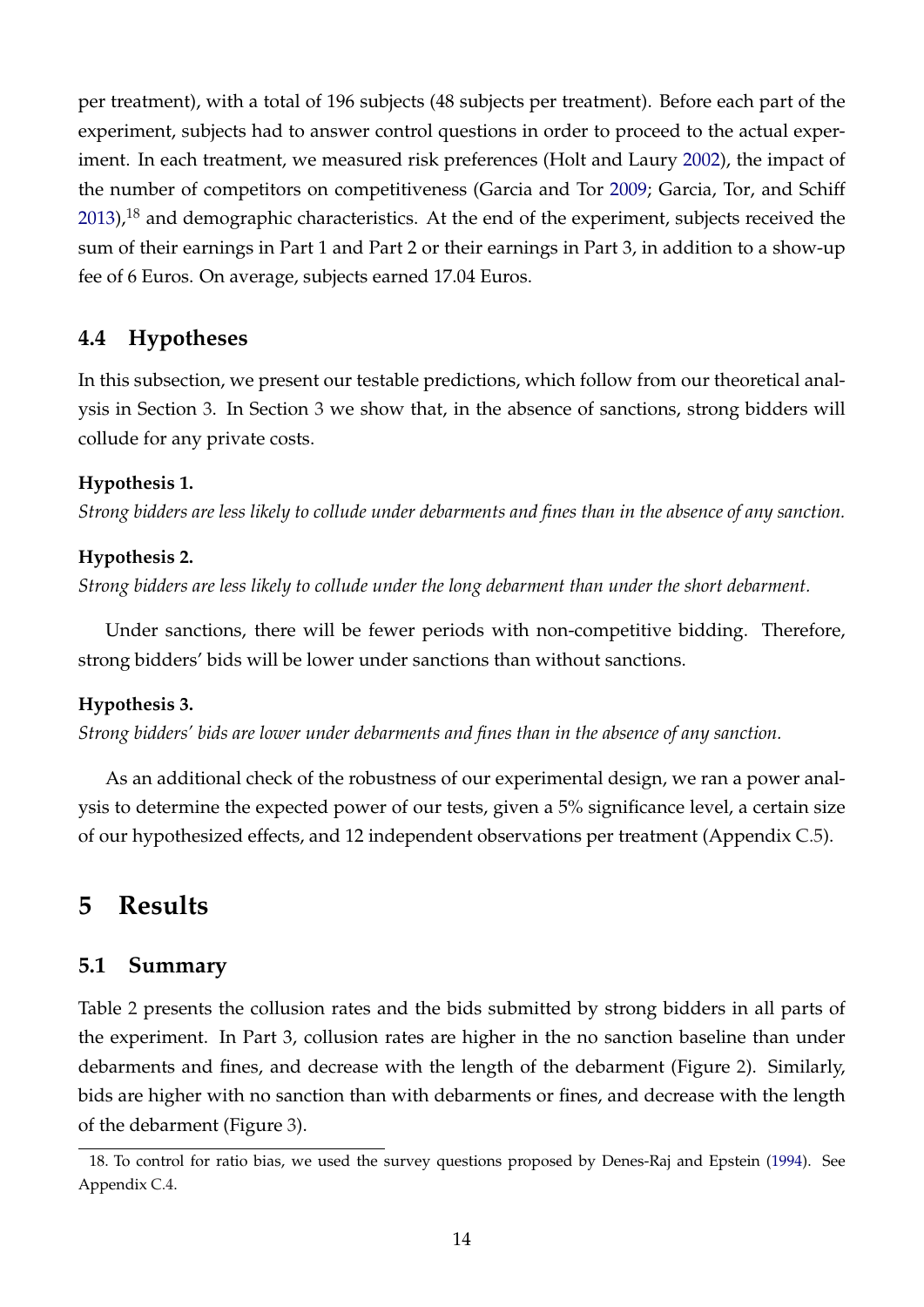Bids are markedly higher in Part 2, where collusion was possible, than in Part 1, where collusion was not possible. Moreover, as expected, we observe small differences in collusion levels across treatments in Part 2, and small differences in bids across treatments in Part 1 and Part 2. Part 3, however, features very strong variations of collusion levels and bids across treatments.

<span id="page-16-0"></span>

|                   | Part 1    |       | Part 2    |       | Part 3    |       |
|-------------------|-----------|-------|-----------|-------|-----------|-------|
| Treatment         | Collusion | Bids  | Collusion | Bids  | Collusion | Bids  |
| No Sanction       |           | 49.69 | 0.85      | 74.64 | 0.92      | 81.87 |
| DebarLong         |           | 47.10 | 0.81      | 72.12 | 0.23      | 49.09 |
| <b>DebarShort</b> |           | 48.98 | 0.87      | 72.82 | 0.58      | 59.98 |
| Fine              |           | 46.68 | 0.92      | 79.01 | 0.48      | 58.47 |
| N                 | 768       |       | 768       |       | 1.536     |       |

Table 2: Summary statistics for strong bidders

<span id="page-16-1"></span>*N* denotes the number of individual observations in each part. All reported values denote treatment averages, i.e. average collusion rates and average bids among strong bidders.



Figure 2: Mean frequency of collusion by treatment.

## **5.2 Effect of debarment and fines**

#### **5.2.1 Collusion**

Following the literature (Hinloopen and Soetevent [2008;](#page-30-13) Bigoni et al. [2015;](#page-29-6) Chowdhury and Wandschneider [2018\)](#page-29-12), collusion is a dummy variable taking value 1 when a strong bidder agrees to form a bidding ring, and 0 otherwise. To estimate our effects, we use Mann-Whitney tests at the group observation level. While collusion rates are as high as 91.7% in the no sanction baseline, they drop to to 22.6% in the long debarment treatment, to 57.5% in the short de-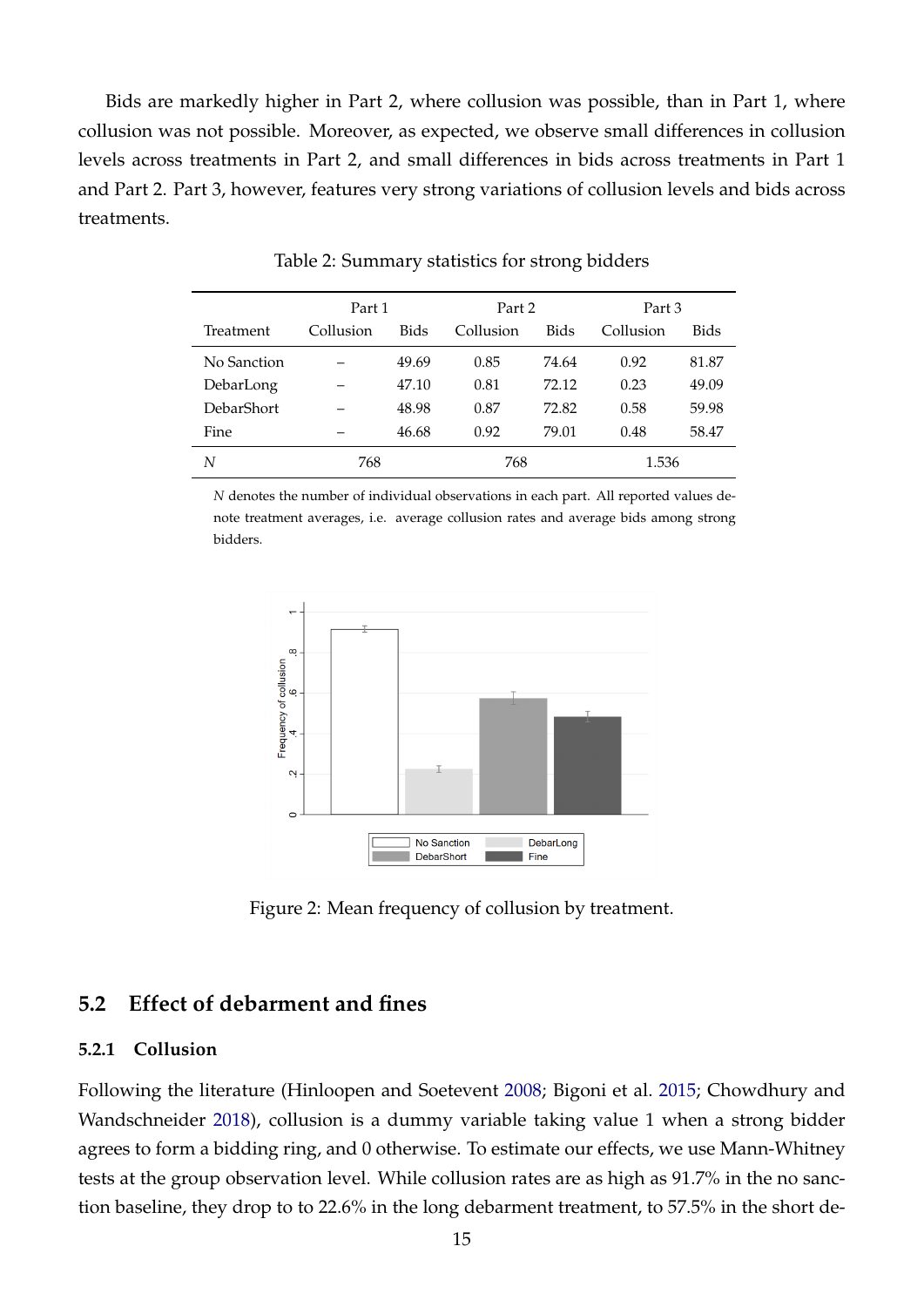<span id="page-17-0"></span>

Figure 3: Mean strong bidders' bids by treatment.

barment treatment, and to  $48.4\%$  in the fines treatment.<sup>[19](#page-17-1)</sup> This drop in collusion rates generated by each of the three sanctions in comparison to the no sanction baseline is highly significant (Mann-Whitney, *p* < 0.01).

In addition, we estimate OLS and logit regressions with the following basic specification:

$$
Y_{ig} = \beta_0 + \beta_1 DebarLong + \beta_2 DebarShort + \beta_3 Fine + \epsilon_{ig},
$$

where *β*<sup>0</sup> denotes the constant, and *DebarLong*, *DebarShort* and *Fine* are treatment dummies taking value 1 if *i* participated in the treatment, and 0 otherwise. The indicator *i* denotes each subject, the indicator *g* the group to which subjects belong, and  $\epsilon_{i\varrho}$  the error term. To account for dependence arising from the repeated interaction within groups, standard errors are clustered at the level of groups consisting of two strong bidders and two weak bidders. We also estimate three-level mixed-effects logit models for collusion and three-level mixed-effects linear models for bids. This approach allows us to account for the dependence of each subject's and each group's observations over the 16 rounds in Part 3 (for a similar approach, see Hu, Offerman, and Onderstal [2011;](#page-30-4) Bigoni et al. [2012,](#page-29-5) [2015\)](#page-29-6).<sup>[20](#page-17-2)</sup> Finally, we use Wald tests to assess differences across treatments and expect to reject the null when comparing the coefficients of our treatment dummies.

Table [3](#page-18-0) presents the average marginal effects of the three sanctions on collusion relative to the no sanction baseline, as estimated in a logit model with standard errors clustered at the group level. In Column 1 we only control for the treatment dummies, in Column 2 we also control for private cost and risk aversion, and in Column 3 we also control for demographic

<span id="page-17-1"></span><sup>19.</sup> An alternative measure of collusion might consider the frequency of *bidding rings* rather than *individual collusion propensities*. Using this measure, the treatment effects become even larger. While bidding rings form in 83.3% of rounds in the no sanction baseline, they form in only 4.4% of rounds under the long debarment, in 40.6% of rounds under the short debarment, and in 26% of rounds under the fine.

<span id="page-17-2"></span><sup>20.</sup> A more detailed explanation of the model specifications and further results can be found in Appendix [C.1.](#page-38-0)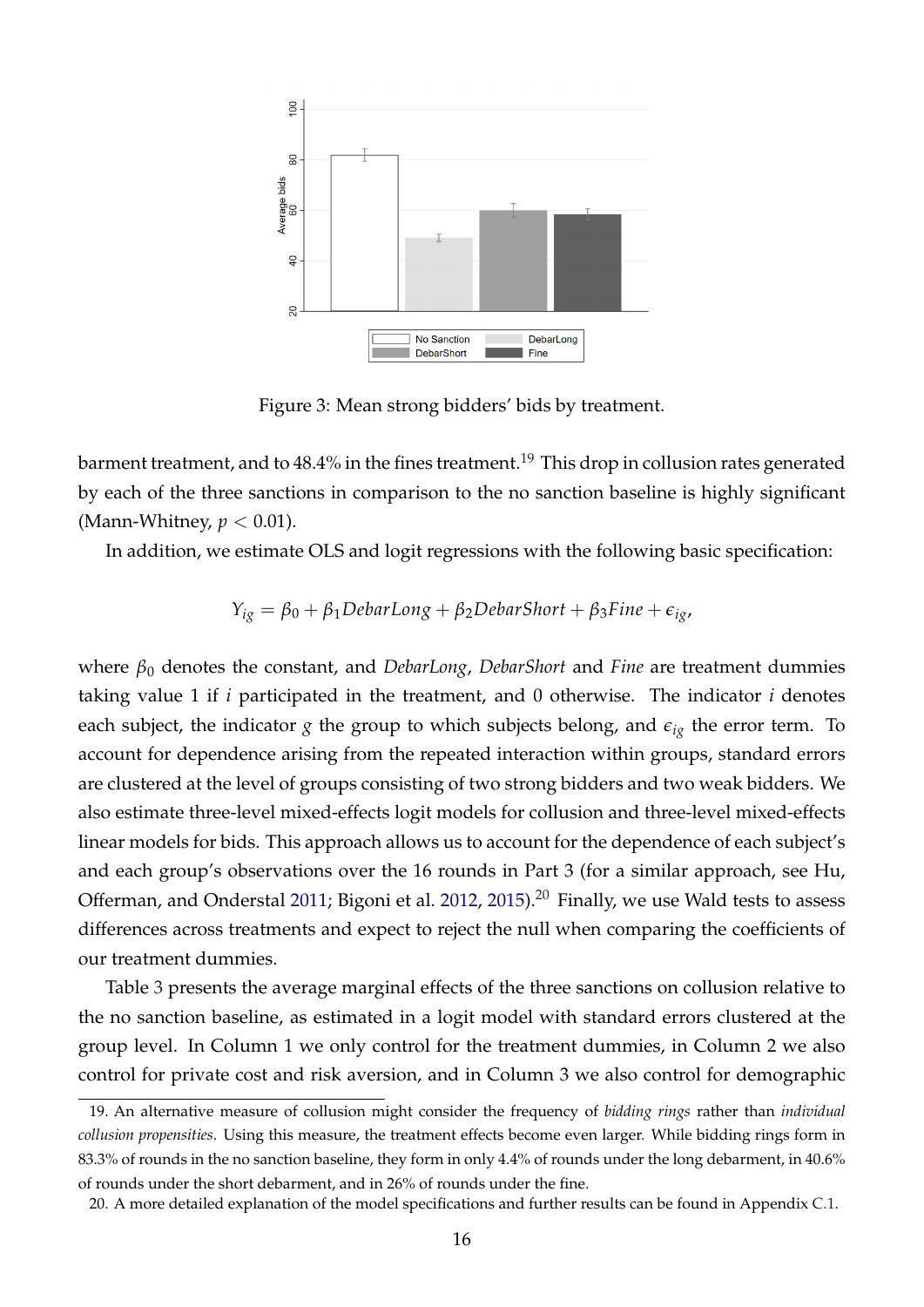characteristics (age and gender).<sup>[21](#page-18-1)</sup> Confirming the results of the non-parametric tests, all our specifications show that the long debarment, the short debarment and the fine significantly reduce the frequency of collusion. This strongly supports Hypothesis [1.](#page-15-2)

*Result* 1*.* The frequency of collusion is significantly lower under debarments and under fines than in the absence of any sanction.

When comparing the long and the short debarment, we find that strong bidders were debarred much more frequently under the short debarment (in only 27.08% of all rounds) than under the long debarment (in 6.77% of all rounds). This difference can be explained by the fact that long debarment is more deterrent than short debarment, which supports Hypothesis [2.](#page-15-3)

*Result* 2*.* The frequency of collusion is significantly lower under the long debarment than under the short debarment.

<span id="page-18-0"></span>When comparing the short debarment and the fine, we find no difference in the frequency of collusion (for a further comparison of the short debarment and the fine, see Subsection [5.3\)](#page-20-0). Exploring the impact of risk preferences, we find that risk aversion explains a decrease in collusion. This indicates that more risk-averse subjects are more concerned about potential sanctions. Estimating a three-level random effects model (Table [10](#page-39-0) in Appendix [C\)](#page-38-1), we obtain the same results.

| DV: Collusion                | (1)         | (2)         | (3)         |
|------------------------------|-------------|-------------|-------------|
| <b>Baseline: No Sanction</b> |             |             |             |
| DebarLong                    | $-0.707***$ | $-0.688***$ | $-0.680***$ |
|                              | (0.063)     | (0.065)     | (0.064)     |
| DebarShort                   | $-0.445***$ | $-0.445***$ | $-0.428***$ |
|                              | (0.096)     | (0.092)     | (0.097)     |
| Fine                         | $-0.432***$ | $-0.451***$ | $-0.444***$ |
|                              | (0.090)     | (0.085)     | (0.082)     |
|                              |             |             |             |
| Cost                         |             | 0.003       | $0.003*$    |
|                              |             | (0.002)     | (0.002)     |
| Risk aversion                |             | $-0.105*$   | $-0.099*$   |
|                              |             | (0.057)     | (0.054)     |
| Demographics                 | no          | no          | yes         |
| Wald test                    | $12.96***$  | $11.18***$  | $11.76***$  |
| Pseudo $R^2$                 | 0.225       | 0.240       | 0.259       |
| N                            | 1.406       | 1.406       | 1.406       |

Table 3: Impact of sanctions on collusion

∗∗∗ *p* < 0.01; ∗∗ *p* < 0.05; <sup>∗</sup> *p* < 0.1

Logit regression. Standard errors in parentheses, clustered at the group level. All coefficients are reported as average marginal effects. *Demographics* denotes variables on age and gender.

<span id="page-18-1"></span><sup>21.</sup> Controlling for round effects in order to account for experience does not change any of the results.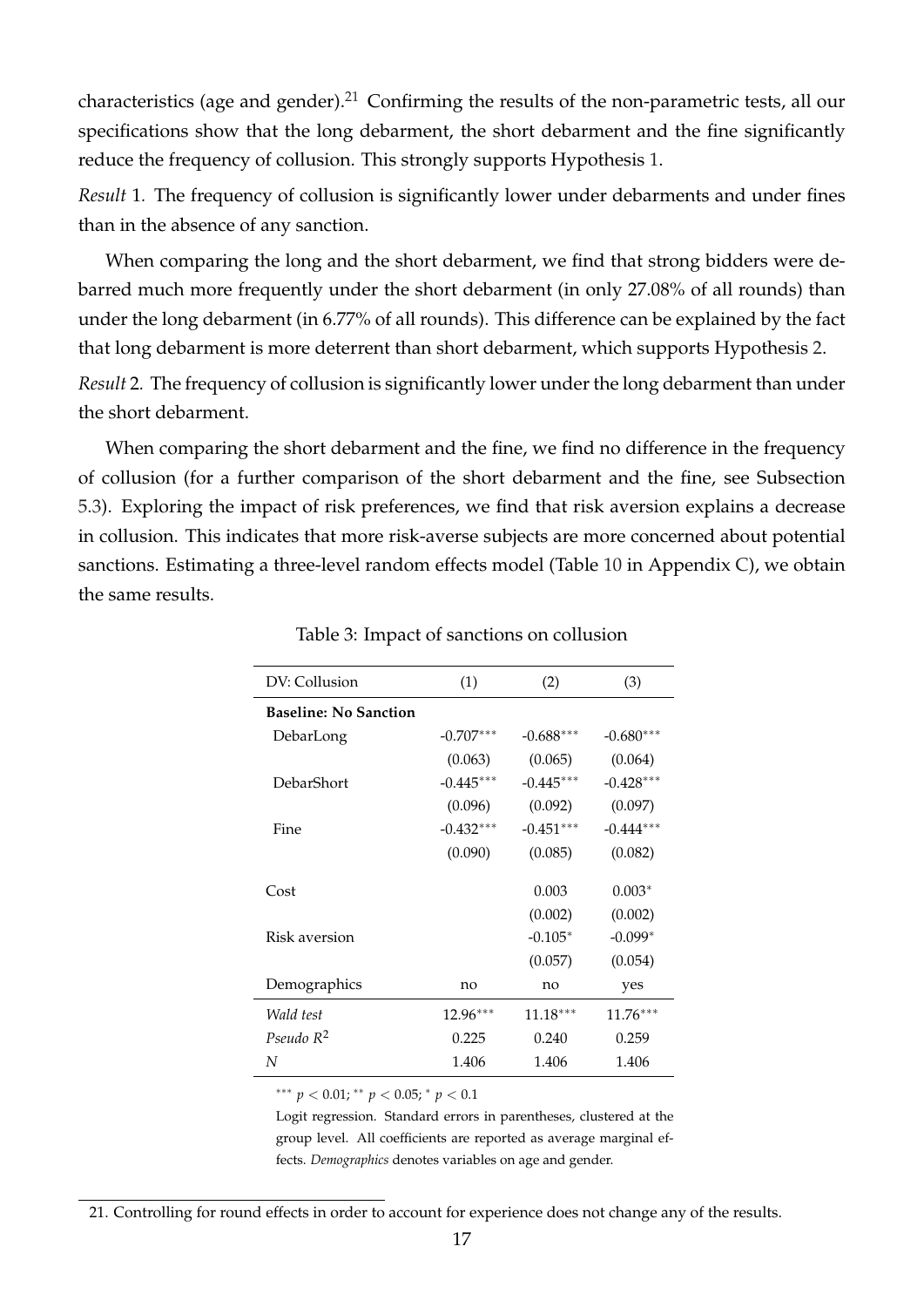#### **5.2.2 Bids**

Consistent with our results on the effect of the sanctions on collusion, we find that strong bidders' bids are significantly lower under debarments and fines than in the no sanction baseline (Mann-Whitney,  $p < 0.01$ ).<sup>[22](#page-19-0)</sup> Table [4](#page-20-1) presents the effect of the sanctions on strong bidders' bids using a linear regression model with standard errors clustered at the group level. Both debarments and fines significantly decrease strong bidders' bids, which supports Hypothesis  $3.^{23}$  $3.^{23}$  $3.^{23}$  $3.^{23}$  In addition, we find that the long debarment decreases strong bidders' bids more than the short debarment – an effect that corroborates our previous result. Estimating a three-level mixed-effects model (Table [11](#page-39-1) in Appendix [C.1\)](#page-38-0), we obtain the same results.

*Result* 3*.* Strong bidders' bids are lower under debarments and under fines than in the absence of any sanction.

The price a procurement authority has to pay when implementing a first-priced procurement auction in practice is determined by the winning bid rather than the strong bidders' bid. To assess the robustness of our results, we therefore also analyze the effect of our sanctions on winning bids. While we observe the highest average winning bids under the no sanction baseline (*m* = 70.72), we observe a steep drop under the long debarment (*m* = 43.74) and the fine ( $m = 50.88$ , Mann-Whitney,  $p < 0.001$ ) relative to the no sanction baseline, but no decrease under the short debarment ( $m = 65.03$ , Mann-Whitney,  $p = 0.200$ ) relative to the no sanction baseline. In line with this observation, our regression analysis shows that the long debarment and fines significantly reduce average winning bids, whereas the short debarment only yields a marginally significant decrease (Table [12](#page-40-0) in Appendix [C.1\)](#page-38-0). This suggests that a short debarment may not effectively protect procurement authorities against non-competitive pricing and is unlikely to help reduce expenses associated with public contract awards.

Our analysis of the effect of sanctions both on strong bidders' and winning bids shows that the decrease in bids generated by the fine is stronger than that generated by the short debarment, which suggests a behavioral effect (for a detailed comparison, see Subsection [5.3\)](#page-20-0). Apart from that, bidding behavior follows the patterns of standard theory. While higher costs lead to higher bids, risk aversion explains a decrease in bids. The latter is in line with our results on collusion. More risk-averse bidders submit lower bids, because they collude less and are thus more concerned about winning the auction in a competitive manner. Finally, we observe stable bidding patterns over all rounds across all treatments (see Table [5](#page-41-2) in Appendix [C.3\)](#page-38-2). This suggests that none of the sanctions triggers any specific dynamics in the procurement auction game.

<span id="page-19-0"></span><sup>22.</sup> We only consider rounds in which colluding strong bidders are not debarred (non-debarred rounds), as including rounds in which strong bidders are excluded and cannot submit bids (debarred rounds), would artificially deflate bids.

<span id="page-19-1"></span><sup>23.</sup> While discouraging explicit collusion (i.e. the formation of bidding rings), sanctions could potentially induce strong bidders to tacitly collude. We find no evidence of such an effect.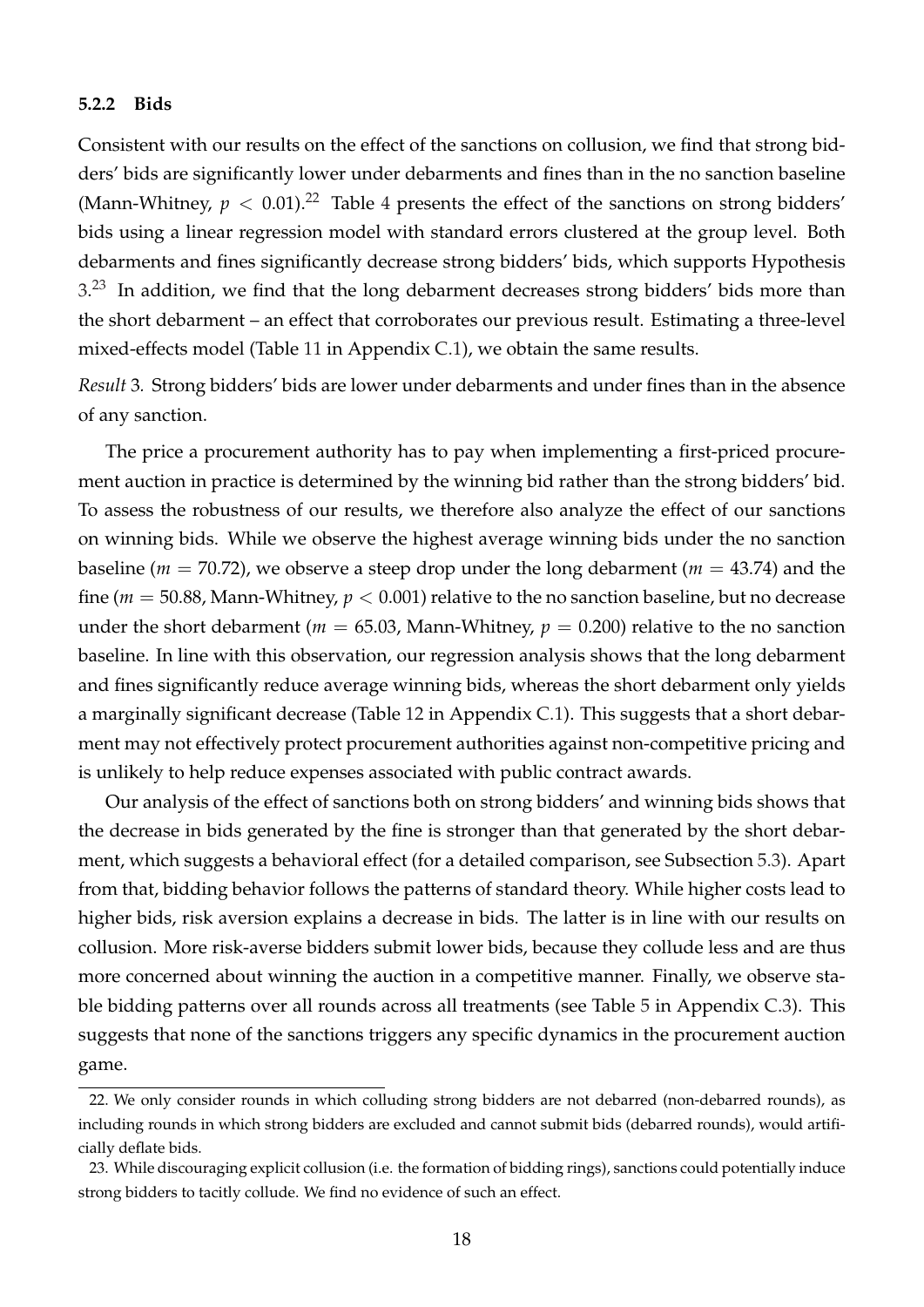| DV: Bids                     | (1)          | (2)          | (3)          |
|------------------------------|--------------|--------------|--------------|
| <b>Baseline: No Sanction</b> |              |              |              |
| DebarLong                    | $-32.442***$ | $-31.188***$ | $-30.496***$ |
|                              | (4.652)      | (4.689)      | (4.430)      |
| DebarShort                   | $-17.439***$ | $-17.442***$ | $-16.676***$ |
|                              | (6.511)      | (6.301)      | (5.911)      |
| Fine                         | $-23.401***$ | $-23.853***$ | $-23.258***$ |
|                              | (6.279)      | (6.228)      | (5.809)      |
| Cost                         |              | $0.617***$   | $0.617***$   |
|                              |              | (0.058)      | (0.058)      |
| Risk aversion                |              | -4.984*      | $-4.714*$    |
|                              |              | (2.801)      | (2.600)      |
| Demographics                 | no           | no           | yes          |
| Wald test                    | $13.34***$   | $11.85***$   | $11.91***$   |
| $R^2$                        | 0.253        | 0.353        | 0.382        |
| N                            | 1.406        | 1.406        | 1.406        |

<span id="page-20-1"></span>Table 4: Impact of sanctions on strong bidders' bids

∗∗∗ *p* < 0.01; ∗∗ *p* < 0.05; <sup>∗</sup> *p* < 0.1

OLS. Standard errors in parentheses, clustered at the group level. *Demographics* denotes variables on age and gender.

Figure [4](#page-21-0) shows that some strong bidders submit bids above the weak bidders' lower cost bound, with supports Proposition [1.](#page-9-2) Moreover, while we do not find any evidence of underbidding, strong bidders tend to submit bids that are relatively close to their costs under the long debarment. This suggests that they do not try to tacitly collude by submitting higher bids.

### <span id="page-20-0"></span>**5.3 Comparison between debarment and fines**

In this subsection, as an extension, we compare the effect of the short debarment on collusion and strong bidders' bids with that of fines. The motivation underlying this comparison is that the legal competence to impose fines and debarments is often assigned to different public authorities (see e.g., Fariello and Bo [2015\)](#page-30-0). As a result of the differing legal regimes, these sanctions may apply cumulatively in some cases, and exclusively in others. It is therefore of high practical relevance to assess the relative effectiveness of debarments and fines, especially with respect to cases where public authorities can coordinate their responses to collusion and may choose between fines and debarments.<sup>[24](#page-20-2)</sup> Our treatment with the fine is intended to pro-

<span id="page-20-2"></span><sup>24.</sup> Fines against cartels and the abuse of a dominant position are mainly enforced by the European Commission in the EU and by the Department of Justice in the US. Debarments, by contrast, are imposed by the respective suspension and debarment official in charge of the procurement procedure according to the conditions set out in one of the numerous debarment provisions. The relevant antitrust and debarment provisions can be found in the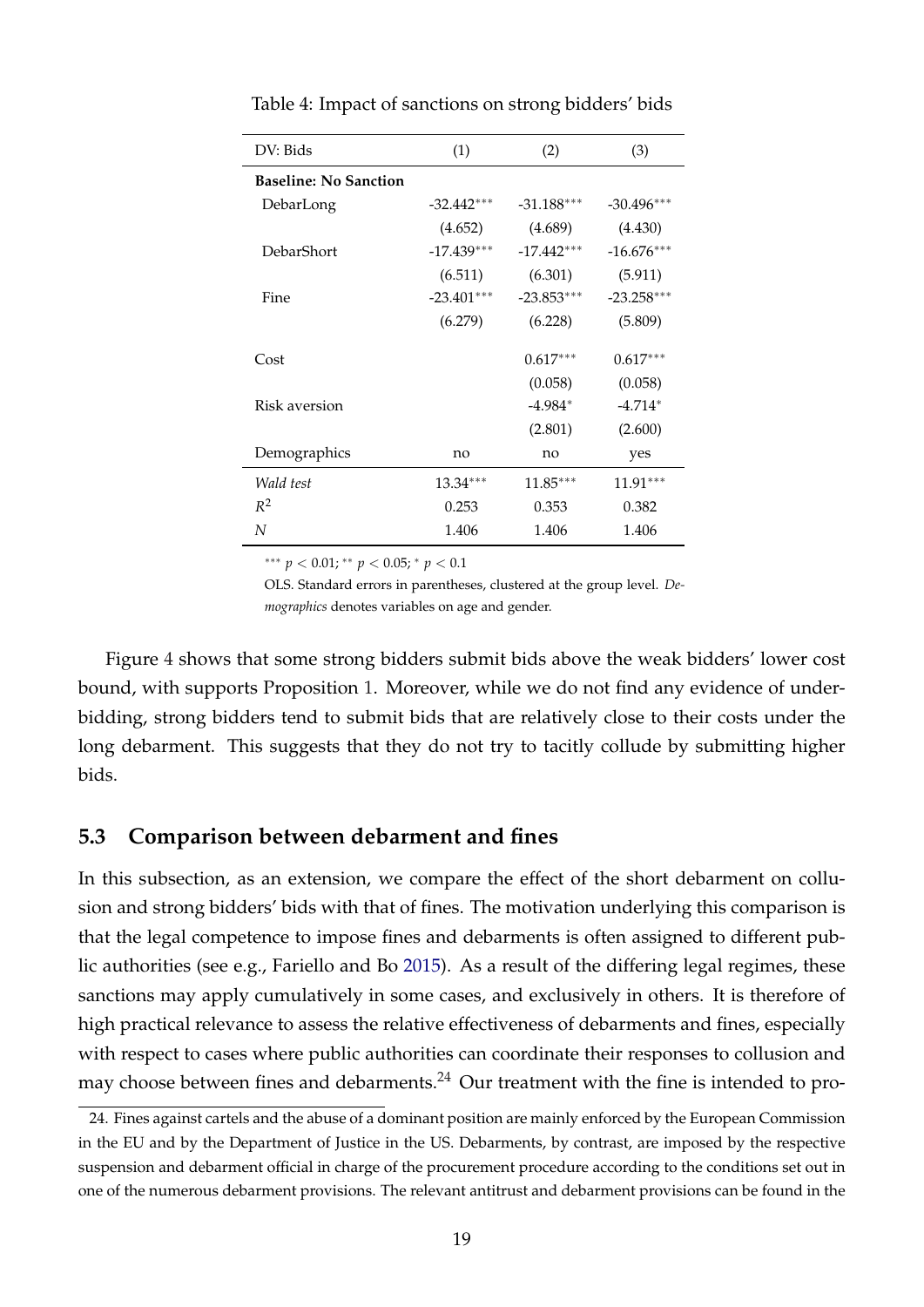<span id="page-21-0"></span>

Figure 4: Strong bidders' bids as a function of the costs.

vide evidence on whether fines and debarments – holding their expected costs constant – may be used as substitutes, or whether they yield different deterrence levels due to behavioral effects. In the presence of loss aversion (see Kahneman and Tversky [1979\)](#page-31-14), for example, the two sanctions could have a different effect on collusion and bids. While strong bidders may forego future and uncertain earnings in the debarment treatment, they may lose earnings they have already made in the fine treatment. If losing money already earned looms larger than foregoing potential future earnings, collusion should be less frequent in the fine treatment than in the debarment treatment.

In order to make the comparison as accurate as possible, we ran the short debarment treatment before the fine treatment, and used the average foregone earnings computed in the short debarment treatment to calibrate the severity of the fine. The expected cost of being fined (24 points) was equivalent to the expected cost of being debarred for three periods.<sup>[25](#page-21-1)</sup>

We find some evidence in support of a behavioral effect. While strong bidders collude in 57.5% of rounds under the short debarment, they collude significantly less (in 48.4% of rounds) under the fine (Mann-Whitney, *p* < 0.01). The decrease in collusion generated by the short debarment in comparison to the fine becomes even more pronounced when considering bidding rings rather than individual collusion propensities (40.6% under the short debarment, 26% under the fine). This result, however, is not robust to a parametric analysis. Table [5](#page-22-0) presents the effect of the short debarment on collusion (Column 1) and on bids (Column 2) relative to the fine. The decrease in collusion and bids generated by the short debarment is not significantly different from that generated by the fine. While this suggests that fines and debarments can be used as substitutes if expected costs are held constant, further evidence is

<span id="page-21-1"></span>Introduction.

<sup>25.</sup> It is a standard approach for public authorities to impose legal sanctions based on an estimate of their expected costs (e.g. based on documentation about past expenses and the value of previous contract awards). The choice between fines and debarments will therefore usually be based on an approximation of the bidder's costs and benefits.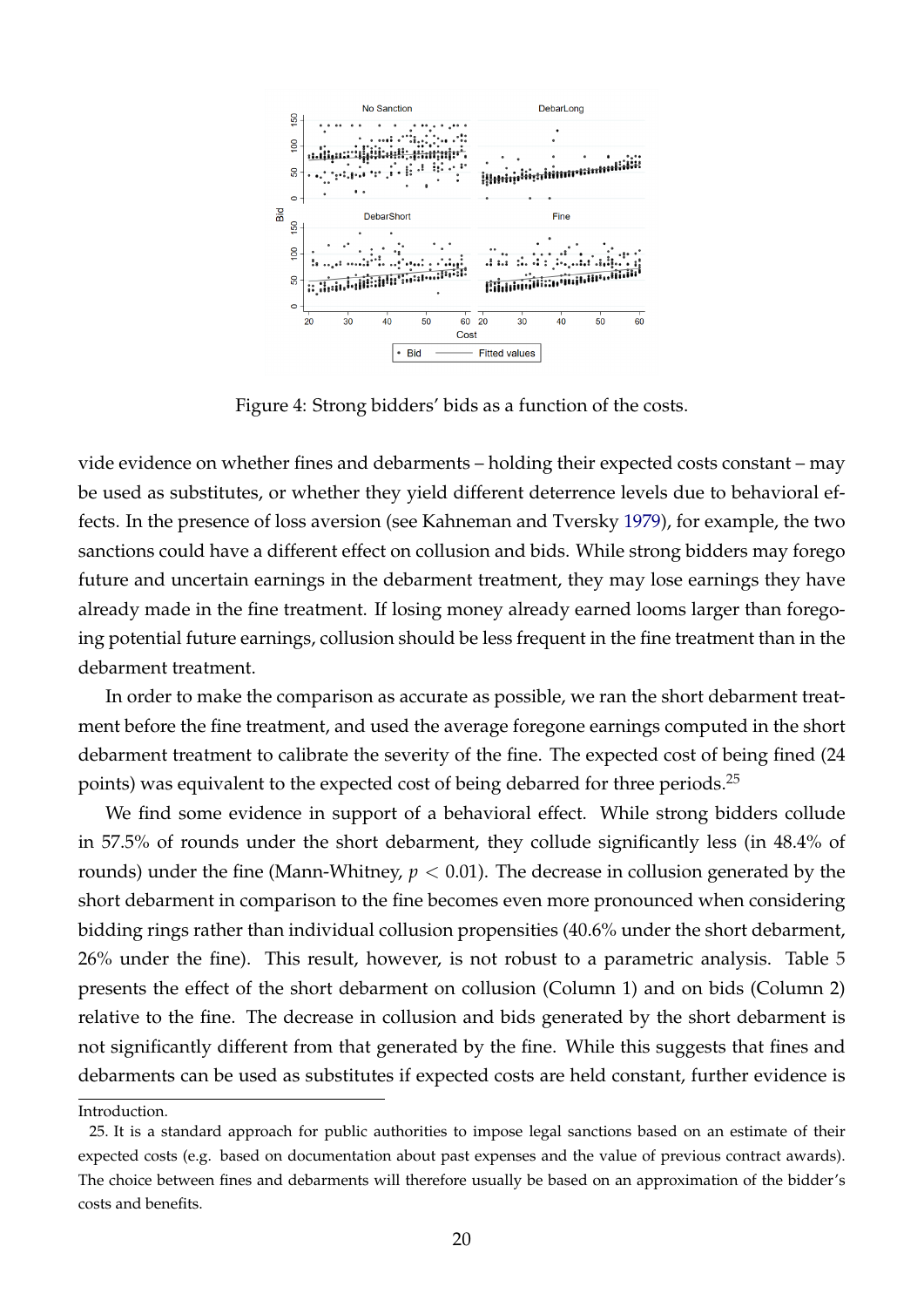#### <span id="page-22-0"></span>needed.

| DV:                   | (1)<br>Collusion |         |         | (2)<br><b>Bids</b> |         |         |  |
|-----------------------|------------------|---------|---------|--------------------|---------|---------|--|
| <b>Baseline: Fine</b> |                  |         |         |                    |         |         |  |
| DebarShort            | $-0.013$         | 0.006   | 0.016   | 5.962              | 6.411   | 6.582   |  |
|                       | (0.115)          | (0.107) | (0.107) | (6.377)            | (5.910) | (5.534) |  |
|                       |                  |         |         |                    |         |         |  |
| Cost                  | no               | yes     | yes     | no                 | yes     | yes     |  |
| Risk aversion         | no               | yes     | yes     | no                 | yes     | yes     |  |
| Demographics          | no               | no      | yes     | no                 | no      | yes     |  |
| (Pseudo) $R^2$        | 0.225            | 0.240   | 0.259   | 0.253              | 0.353   | 0.382   |  |
| N                     | 1.406            | 1.406   | 1.406   | 1.406              | 1.406   | 1.406   |  |

Table 5: Effect of short debarment relative to fines

∗∗∗ *p* < 0.01; ∗∗ *p* < 0.05; <sup>∗</sup> *p* < 0.1

Column 1: Logit regression. Standard errors in parentheses, clustered at the group level. Coefficients are reported as average marginal effects. Column 2: OLS. Standard errors in parentheses, clustered at the group level. *Demographics* denotes variables on age and gender.

### **5.4 Weak bidders**

Our experiment was also designed to investigate the impact of the sanctions on weak bidders' bids. An observed increase of weak bidders' bids could be interpreted as evidence of tacit collusion, i.e. as the result of implied coordination on bids among weak bidders due to reduced competitive pressure from strong bidders. Given that competitive pressure is only reduced in rounds with a reduced number of bidders, we distinguish between rounds in which colluding strong bidders are excluded (debarred rounds) and rounds in which they were not (nondebarred rounds). When including debarred and non-debarred rounds, none of the sanctions has an effect on weak bidders' bids (Table [6,](#page-23-0) Column 1). When including debarred rounds only and estimating the effect of the short debarment relative to the long debarment, we observe marginally significantly higher bids under the short debarment ( $m = 106.34$ ) than under the long debarment (*m* = 92.15) (Table [6,](#page-23-0) Column 2).[26](#page-22-1)

*Result* 4*.* Weak bidders' bids are higher under the short debarment than under the long debarment.

Our data suggest that this difference may be driven by the fact that the long debarment is more deterrent than the short debarment. As a consequence, debarment is more frequent in

<span id="page-22-1"></span><sup>26.</sup> Weak bidders' bids are even slightly higher under the short debarment than under no sanction (*m* = 103.16). In line with this observation, we find that the gap between weak bidders' bids and their belief on the other weak bidders' costs is higher under the short debarment than under no sanction, but equivalent under the long debarment and no sanction.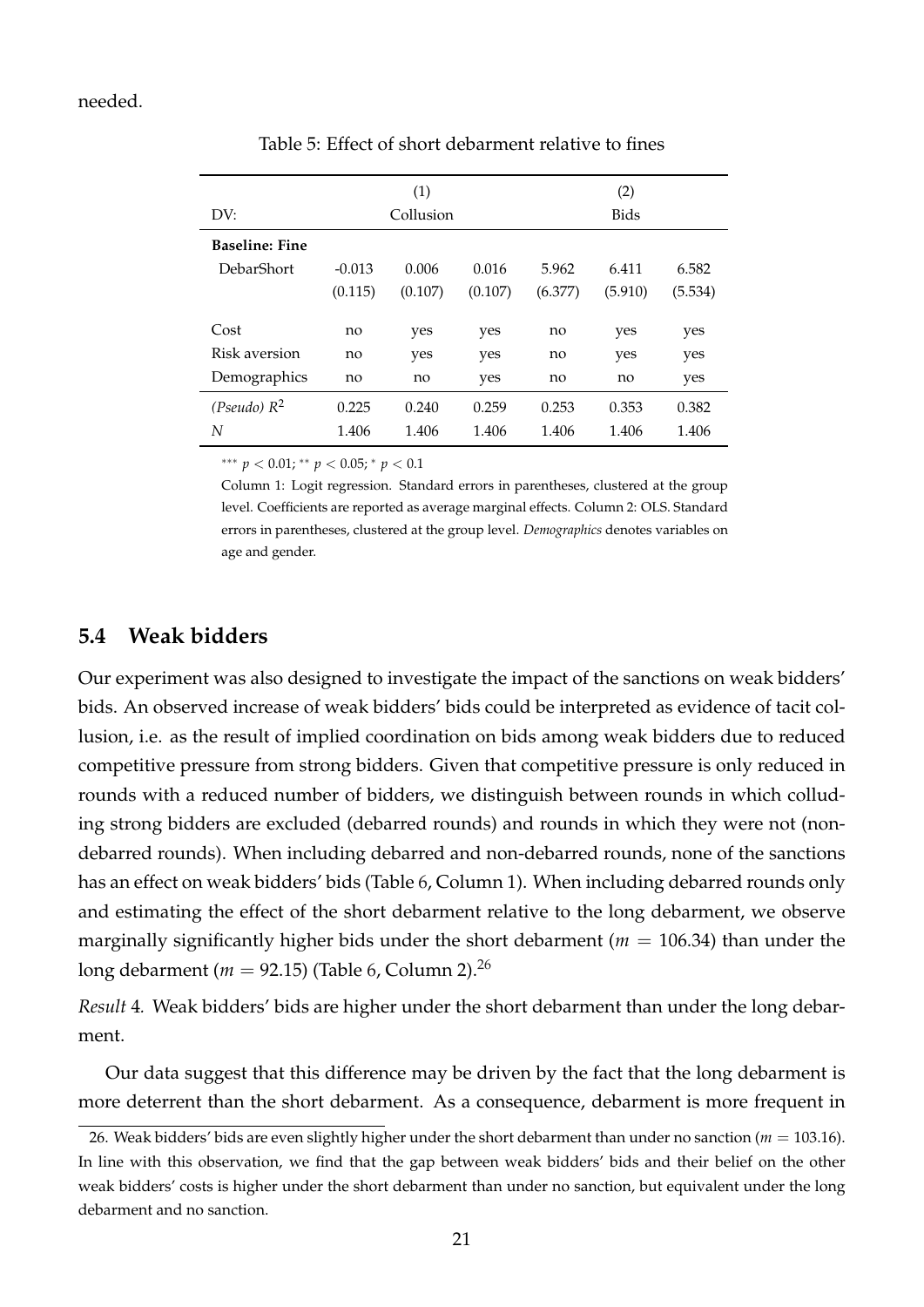the short debarment treatment than in the long debarment treatment. As a result, the strong bidders' probability of winning the auction is much lower under the short debarment (68.23%) than in the other treatments (No Sanction: 86.46%, DebarLong: 86.98%, Fine: 92.71%). More specifically, strong bidders are debarred in only 6.77% of all rounds in the long debarment treatment and in 27.08% of all rounds in the short debarment treatment. This implies that weak bidders are not exposed to strong bidders' competition for a much longer time in the short debarment treatment. Therefore, the short debarment gives weak bidders more opportunities to figure out how to make additional earnings. In other words, weak bidders' bids are higher under the short debarment because its deterrent effect on *strong bidders* is weaker than that of the long debarment.

<span id="page-23-0"></span>

|               |          | (1)                  |            | (2)      |                 |            |
|---------------|----------|----------------------|------------|----------|-----------------|------------|
|               |          | <b>All Sanctions</b> |            |          | Only Debarments |            |
| DV: Bids      |          |                      |            |          |                 |            |
| DebarLong     | $-4.690$ | $-3.044$             | $-3.245$   |          |                 |            |
|               | (5.168)  | (5.107)              | (5.164)    |          |                 |            |
| DebarShort    | 2.224    | 3.830                | 4.059      | 12.547** | $9.495*$        | $9.782*$   |
|               | (2.642)  | (2.575)              | (2.549)    | (5.546)  | (5.422)         | (5.472)    |
| Fine          | 1.086    | 2.243                | 1.792      |          |                 |            |
|               | (2.789)  | (2.570)              | (2.574)    |          |                 |            |
| Cost          |          | $0.832***$           | $0.831***$ |          | $0.729***$      | $0.728***$ |
|               |          | (0.046)              | (0.046)    |          | (0.039)         | (0.039)    |
| Risk aversion |          | $-1.804$             | $-2.027$   |          | 2.065           | 1.456      |
|               |          | (3.771)              | (3.883)    |          | (2.221)         | (2.230)    |
| Demographics  | no       | no                   | yes        | no       | no              | yes        |
| Wald test     | 1.65     | 1.56                 | 2.09       |          |                 |            |
| $R^2$         | 0.017    | 0.229                | 0.233      |          |                 |            |
| N             | 1.536    | 1.536                | 1.536      | 130      | 130             | 130        |

Table 6: Impact of sanctions on weak bidders' bids

∗∗∗ *p* < 0.01; ∗∗ *p* < 0.05; <sup>∗</sup> *p* < 0.1

Column 1: OLS. Standard errors in parentheses, clustered at the group level. *No Sanction* serves as the baseline category. Column 2: Three-level mixed-effects linear regression. Standard errors in parentheses. *DebarLong* serves as the baseline category. Only debarred rounds are included. *Demographics* denotes variables on age and gender.

### **5.5 Earnings**

**Strong bidders.** As strong bidders do not earn anything when being debarred, we only consider earnings in non-debarred rounds. Consistent with the effect of the sanctions on collusion and bids, earnings are lower in each of the sanctions regimes (DebarLong: *m* = 4.260, DebarShort:  $m = 5.145$ ; Fine:  $m = 4.430$ ) than in the no sanction baseline ( $m = 15.643$ ), the difference being highly significant (Mann-Whitney, *p* < 0.01). Note that the fine has a stronger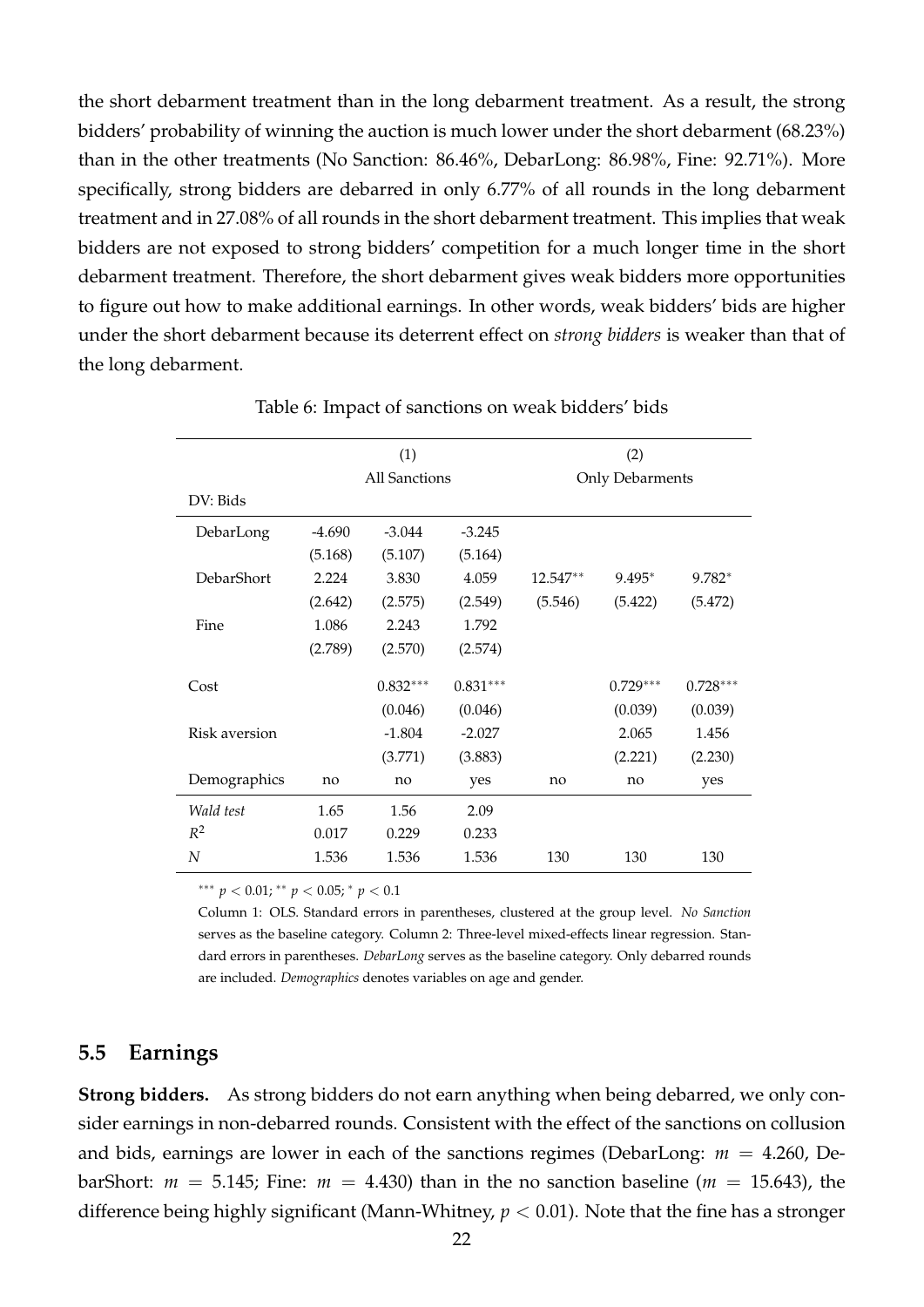<span id="page-24-0"></span>effect on the strong bidders' earnings than the short debarment and generates almost the same effect as the long debarment. Table [7](#page-24-0) shows that all the sanctions significantly decrease earnings. This result is in line with the fact that strong bidders earned significantly more when a bidding ring was formed than when it was not formed (Mann-Whitney, *p* < 0.01).

| DV: Earnings                 | (1)          | (2)          | (3)          |
|------------------------------|--------------|--------------|--------------|
| <b>Baseline: No Sanction</b> |              |              |              |
| DebarLong                    | $-11.262***$ | $-10.837***$ | $-10.711***$ |
|                              | (2.184)      | (2.278)      | (2.038)      |
| DebarShort                   | $-6.425**$   | $-6.407**$   | $-6.080**$   |
|                              | (2.819)      | (2.803)      | (2.609)      |
| Fine                         | $-11.214***$ | $-11.508***$ | $-11.346***$ |
|                              | (2.248)      | (2.200)      | (1.985)      |
| Cost                         |              | $-0.336***$  | $-0.335***$  |
|                              |              |              |              |
|                              |              | (0.029)      | (0.029)      |
| Risk aversion                |              | $-2.058$     | $-1.938$     |
|                              |              | (1.431)      | (1.281)      |
| Demographics                 | no           | no           | yes          |
| Wald test                    | $6.49**$     | $6.60**$     | $7.46**$     |
| $R^2$                        | 0.140        | 0.233        | 0.255        |
| N                            | 1.406        | 1.406        | 1.406        |

Table 7: Impact of sanctions on strong bidders' earnings

∗∗∗ *p* < 0.01; ∗∗ *p* < 0.05; <sup>∗</sup> *p* < 0.1

OLS. Standard errors in parentheses, clustered at the group level. *Demographics* denotes variables on age and gender.

**Weak bidders.** Consistent with our results on bids and tacit collusion, we find no effect of the sanctions on weak bidders' earnings when including all rounds (Table [8,](#page-25-0) Column 1). However, when considering debarred rounds only and estimating the effect of the short debarment relative to the long debarment, we find that the short debarment yields a marginally significant increase of weak bidders' earnings relative to the long debarment (Table [8,](#page-25-0) Column 2).

*Result* 5*.* Weak bidders' earnings are higher under the short debarment than under the long debarment.

### **5.6 Efficiency**

We define efficiency as the ratio  $e = \frac{c_{max} - c_{winner}}{c_{max} - c_{winner}}$ *max<sup>−c</sup>winner*, i.e. as a continuous variable that takes value 1 when the lowest-cost strong bidder wins the auction, and lower values when other bidders win (for an equivalent measure, see Hu, Offerman, and Onderstal [2011\)](#page-30-4). While the efficiency ratio is 71.9% under the short debarment, it is consistently higher in all other treatments (De-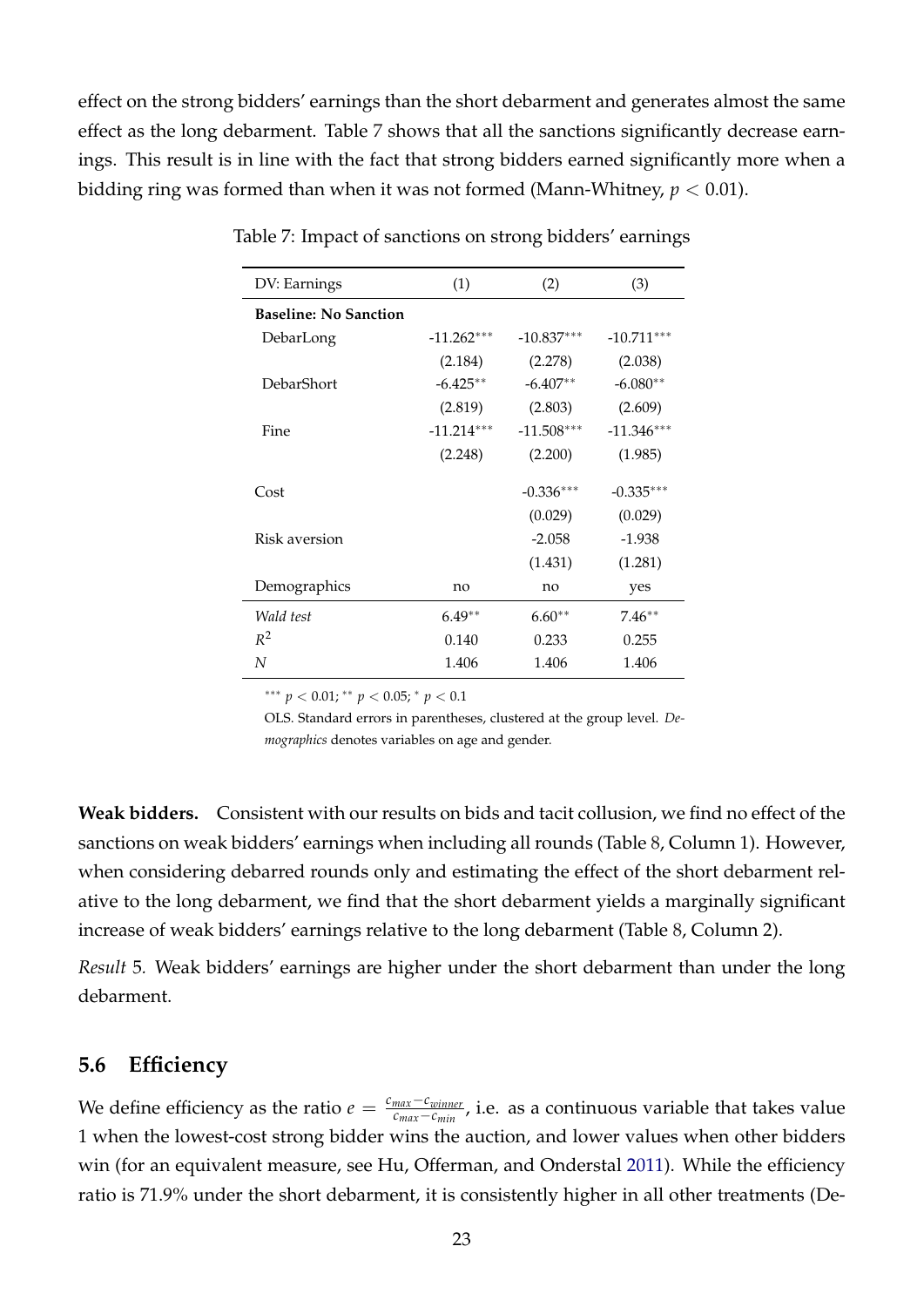<span id="page-25-0"></span>

|                   | (1)      |                      |           | (2)                    |            |          |
|-------------------|----------|----------------------|-----------|------------------------|------------|----------|
|                   |          | <b>All Sanctions</b> |           | <b>Only Debarments</b> |            |          |
| DV: Earnings      |          |                      |           |                        |            |          |
| DebarLong         | $-2.122$ | $-2.140$             | $-2.291$  |                        |            |          |
|                   | (3.312)  | (3.233)              | (3.248)   |                        |            |          |
| <b>DebarShort</b> | 1.115    | 1.315                | 1.221     | $7.824***$             | 9.495*     | $9.782*$ |
|                   | (1.509)  | (1.668)              | (1.418)   | (2.999)                | (5.422)    | (5.472)  |
| Fine              | $-0.094$ | 0.187                | $-0.114$  |                        |            |          |
|                   | (1.561)  | (1.539)              | (1.471)   |                        |            |          |
| Cost              |          | $-0.061*$            | $-0.061*$ |                        | $0.729***$ | 0.728    |
|                   |          | (0.032)              | (0.032)   |                        | (0.039)    | (0.039)  |
| Risk aversion     |          | $-2.355$             | $-2.673$  |                        | 2.065      | 1.456    |
|                   |          | (2.981)              | (3.031)   |                        | (2.221)    | (2.230)  |
| Demographics      | no       | no                   | yes       | no                     | no         | yes      |
| Wald test         | 1.34     | 1.29                 | 2.60      |                        |            |          |
| $R^2$             | 0.009    | 0.022                | 0.035     |                        |            |          |
| N                 | 1.536    | 1.536                | 1.536     | 130                    | 130        | 130      |

## Table 8: Impact of sanctions on weak bidders' earnings

∗∗∗ *p* < 0.01; ∗∗ *p* < 0.05; <sup>∗</sup> *p* < 0.1

Column 1: OLS. Standard errors in parentheses, clustered at the group level. *No Sanction* serves as the baseline category. Column 2: Three-level mixed-effects linear regression. Standard errors in parentheses. *DebarLong* serves as the baseline category. Only debarred rounds are included. *Demographics* denotes variables on age and gender.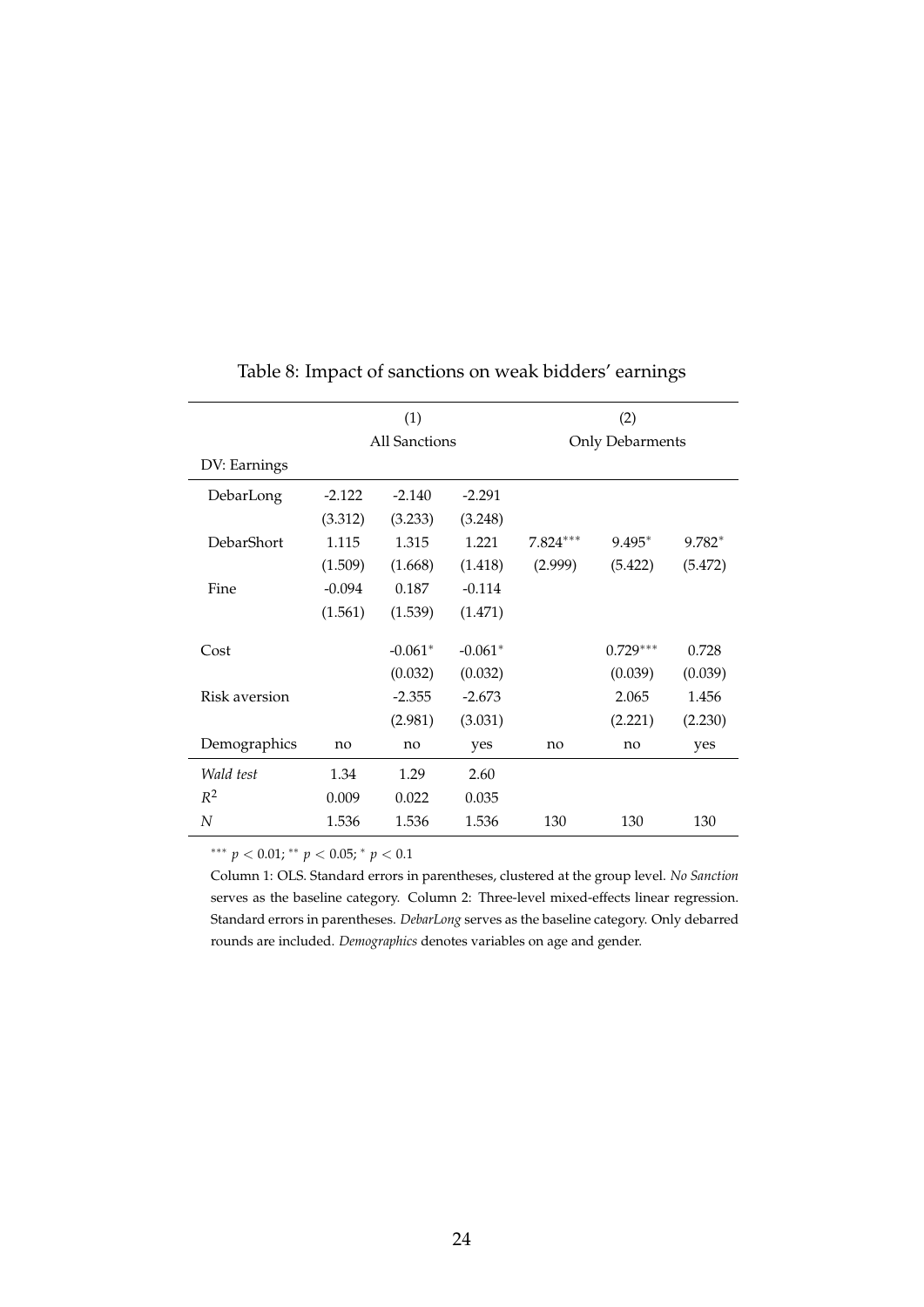barLong: 87.2%, Fine: 92.3%, No sanction: 87.7%, Mann-Whitney, *p* < 0.001).[27](#page-26-0) Table [9](#page-26-1) shows that the short debarment significantly reduces efficiency relative to the no sanction baseline, whereas the fine and the long debarment have no impact on efficiency. A further analysis reveals that the short debarment also reduces efficiency relative to the fine but not relative to the long debarment (Table [13](#page-40-1) in Appendix [C.2\)](#page-38-3).

*Result* 6*.* The short debarment strongly decreases efficiency relative to no sanction and the fine.

<span id="page-26-1"></span>Mirroring the results on the effects of our sanctions on winning bids, these efficiency losses imply that the short debarment comes at a high cost for procurement authorities. Accordingly, the average price paid is significantly higher under the short debarment ( $m = 65.03$ ) than under the long debarment ( $m = 43.74$ ) and under the fine ( $m = 50.88$ , Mann-Whitney,  $p <$ 0.01). In comparison to the no sanction baseline ( $m = 70.72$ ), the short debarment entails no significant price drop (Mann-Whitney,  $p = 0.200$ ).

| DV: Efficiency               | (1)        | (2)        | (3)        |
|------------------------------|------------|------------|------------|
| <b>Baseline: No Sanction</b> |            |            |            |
| DebarLong                    | $-0.004$   | $-0.004$   | $-0.003$   |
|                              | (0.087)    | (0.084)    | (0.085)    |
| DebarShort                   | $-0.158**$ | $-0.158**$ | $-0.159**$ |
|                              | (0.070)    | (0.069)    | (0.069)    |
| Fine                         | 0.047      | 0.047      | 0.048      |
|                              | (0.047)    | (0.047)    | (0.047)    |
| Cost                         |            | < 0.001    | < 0.001    |
|                              |            | (< 0.001)  | (< 0.001)  |
| Risk aversion                |            | 0.004      | 0.004      |
|                              |            | (0.030)    | (0.030)    |
| Demographics                 | no         | no         | yes        |
| Wald test                    | $9.82***$  | $9.89***$  | $10.10***$ |
| $R^2$                        | 0.060      | 0.060      | 0.060      |
| N                            | 3.072      | 3.072      | 3.072      |

Table 9: Impact of sanctions on efficiency

∗∗∗ *p* < 0.01; ∗∗ *p* < 0.05; <sup>∗</sup> *p* < 0.1

OLS. Standard errors in parentheses, clustered at the group level. *Demographics* denotes variables on age and gender.

These results can be explained by the fact that the short debarment is less deterrent and thus more frequent than the long debarment. This decreases the probability of the lowest-cost strong bidder winning the auction, which drives down efficiency. Debarments of moderate length may hamper efficiency, as they increase the frequency of small markets with high-cost

<span id="page-26-0"></span><sup>27.</sup> These are conservative estimates. An alternative efficiency measure *e<sup>a</sup>* might consider separate efficiency ratios for non-debarred and debarred rounds ( $e_n$  and  $e_d$ ) and the respective frequencies of these rounds ( $f_n$  and *f*<sub>d</sub>):  $e_a = e_n \cdot f_n + e_d \cdot f_d$ . Using this measure, the efficiency losses would be even larger.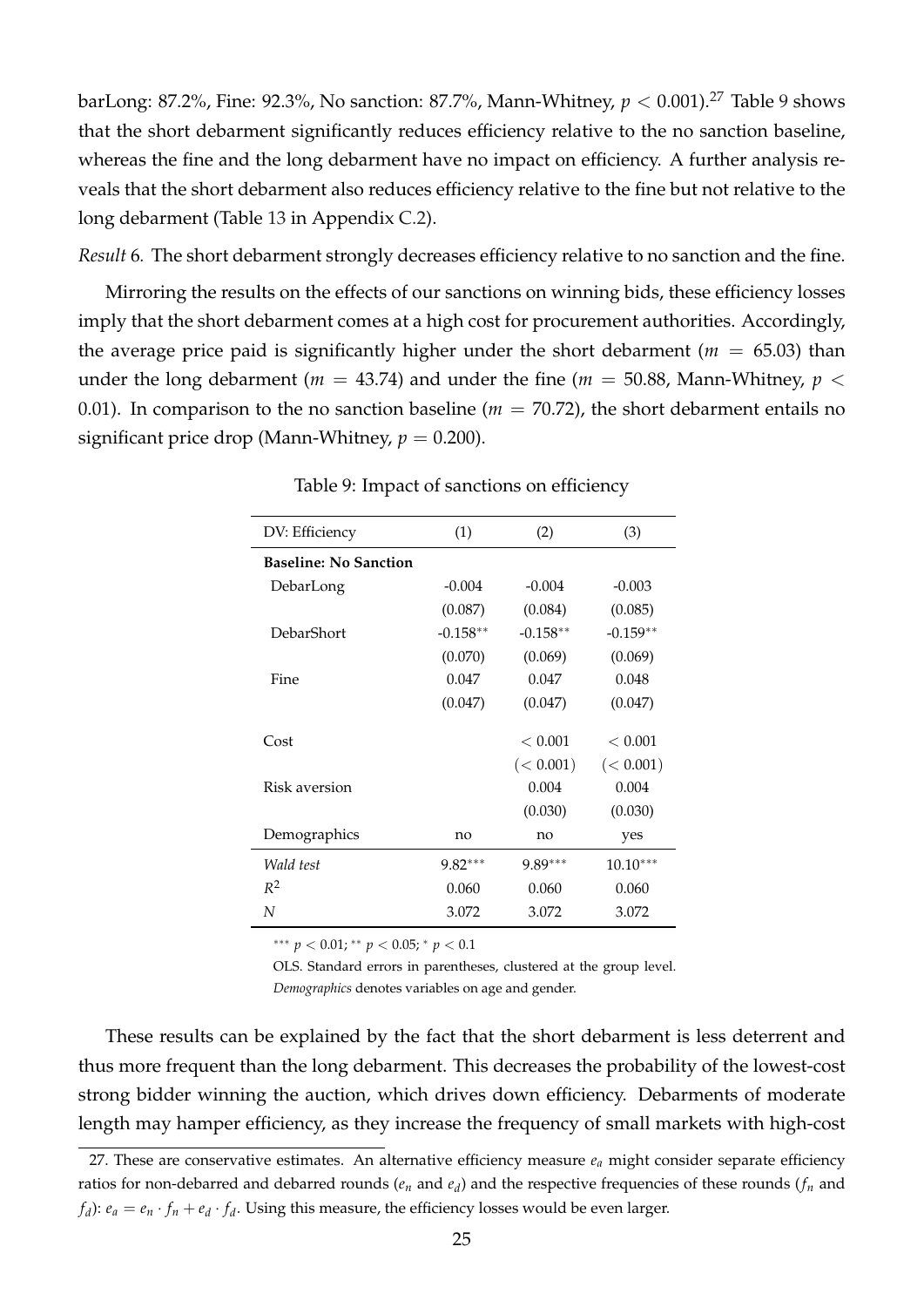bidders only. If public authorities are concerned with efficiency, they should opt for either *laissez faire* or a sufficiently long and deterrent debarment regime.

## <span id="page-27-0"></span>**6 Conclusion**

Despite the widespread use of debarments to deter anti-competitive behavior in procurement auctions, the effect of debarments on collusion has not been put to any experimental or empirical test in the past. This article fills this gap and presents the results of the first experiment that explores the impact of debarments on collusion in procurement auctions. We compare debarments with a baseline of no sanction and investigate how the deterrent effect of debarments varies with their length.

First, we find that debarments strongly decrease collusion and bids, and that these effects increase with the length of the exclusion. Second, we observe that average winning bids are not lower under short debarments than in a non-competitive procurement auction. This prompts the conclusion that debarments may not effectively relieve strains on public budgets if they are not sufficiently deterrent, as procurement authorities are likely to end up paying the same amounts they would have to pay in a non-competitive procurement auction. A related downside of this result is that short debarments strongly reduce efficiency relative to the noncompetitive procurement auction and relative to fines, as the bidder with the lowest cost is less likely to win the auction. Third, fines and debarments – holding their expected costs equal and constant – do not differ in their effect on bidding rings and the bids of those able or willing to form a ring. However, fines yield higher efficiency and lower winning bids than debarments. Finally, we observe that short debarments increase the bids of non-debarred bidders. This suggests that debarments may trigger tacit collusion among the bidders who remain in the market. Interestingly, we do not observe this effect in the long debarment regime. One reason may be that the long debarment regime is much more deterrent than the short one. Weak bidders thus interact in a smaller market for a longer time in the short debarment regime than in the long one. As a result, in the short debarment regime they have more time to learn how to exploit the absence of strong bidders and of the competitive pressure they exert.

Our results have important implications for law and public policy. Public procurement authorities that rely on debarments to fight collusion may rest reassured: debarments can be used as an effective deterrent. However, our study provides evidence that debarments may have undesirable effects if applied with too much leniency. If debarments are not sufficiently deterrent, they will occur too often. As long as incumbent bidders do not face the threat of entry, this will likely facilitate tacit collusion among non-debarred bidders and reduce efficiency, as contracts will be awarded to bidders with higher costs.

Lawmakers and governments concerned with the threat of collusion and the efficient allocation of public funds may therefore want to opt for fines as the first-best solution. While fines – unlike debarments – do not mechanically reduce competition for a specified period, they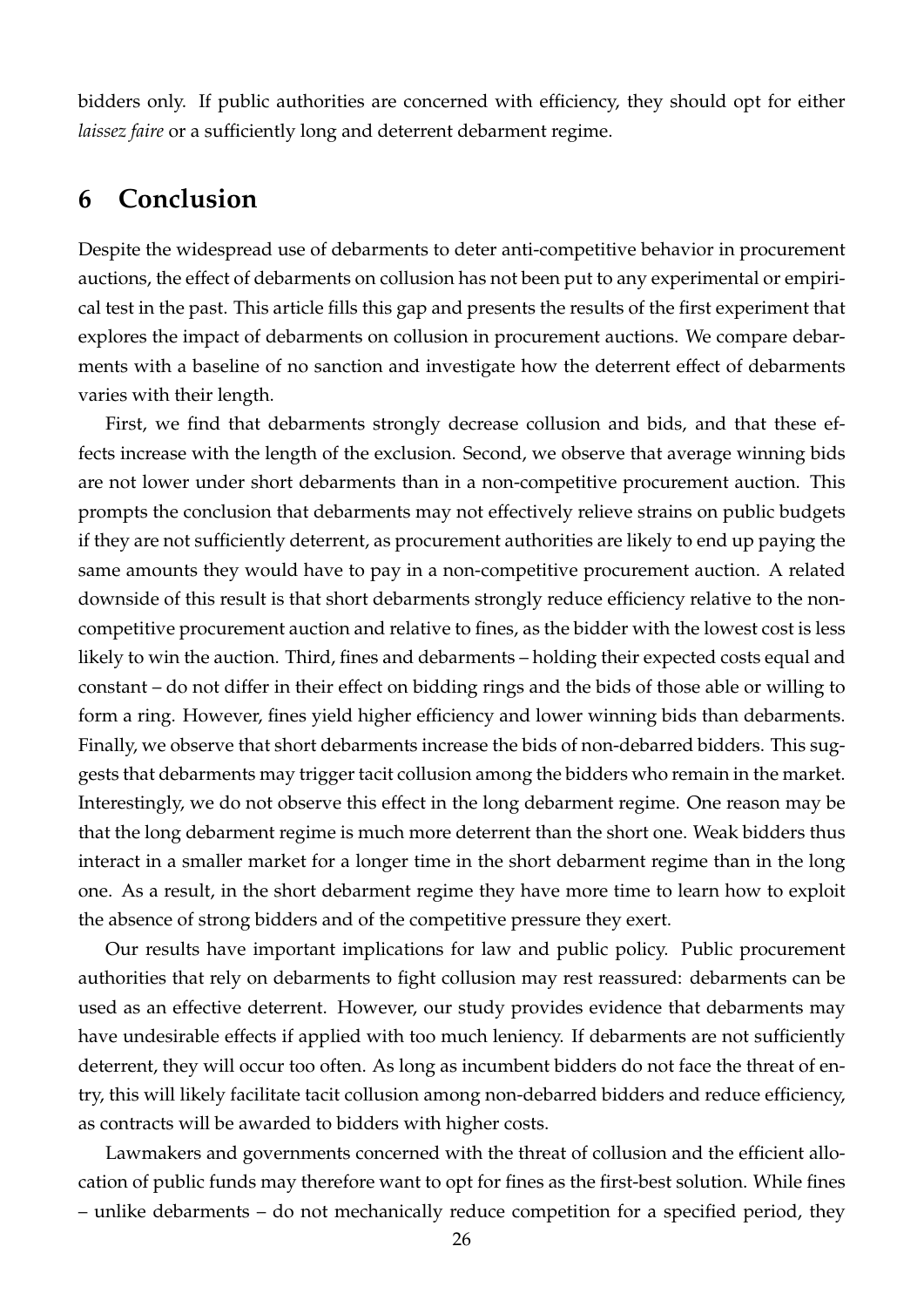usually also come along with monetary transfers to the buyer, which may benefit tax payers in the case of public procurement. Lawmakers and governments may, however, have to use debarments as a second-best solution in contexts where fines are not feasible, be it for political or legal reasons. Such regulatory constraints are likely to play a role when public procurement authorities lack the legal authority or tools to enforce fines, like in the context of procurement auctions run by international development banks. To prevent backfire effects and efficiency losses under these circumstances, lawmakers and governments should make sure to design and impose debarments that are sufficiently deterrent. Debarments that are too lenient may facilitate the very behavior they aim to curb.

## **Acknowledgements**

We thank Phil Brookins, Christoph Engel, Vitali Gretschko, Oliver Kirchkamp, Nathan Maddix, Sander Onderstal, Gyula Seres, and conference participants at the 29th Annual Meeting of the American Law and Economics Association at Boston University (ALEA 2018), the 2nd Conference on Empirical Legal Studies in Europe at KU Leuven (CELSE 2018) and the 2019 INFORMS Annual Meeting in Seattle (INFORMS 2019) for helpful comments. Funding from the Max Planck Society is gratefully acknowledged.

Conflict of interest: none.

## **References**

- <span id="page-28-4"></span>Agranov, Marina, and Leeat Yariv. 2018. "Collusion through communication in auctions." *Games and Economic Behavior* 107:93–108.
- <span id="page-28-5"></span>Asker, John. 2010. "A Study of the Internal Organization of a Bidding Cartel." *American Economic Review* 100 (3): 724–62.
- <span id="page-28-0"></span>Auriol, Emmanuelle, and Tina Søreide. 2017. "An economic analysis of debarment." *International Review of Law and Economics* 50:36–49.
- <span id="page-28-1"></span>Ayres, Ian. 1987. "How Cartels Punish: A Structural Theory of Self-Enforcing Collusion." *Columbia Law Review* 87 (2): 295–325.
- <span id="page-28-3"></span>Bajari, Patrick, and Lixin Ye. 2003. "Deciding Between Competition and Collusion." *Review of Economics and Statistics* 85 (4): 971–989.
- <span id="page-28-2"></span>Bajari, Patrick, and Jungwon Yeo. 2009. "Auction Design and Tacit Collusion in FCC Spectrum Auctions." *Information Economics and Policy* 21 (2): 90–100.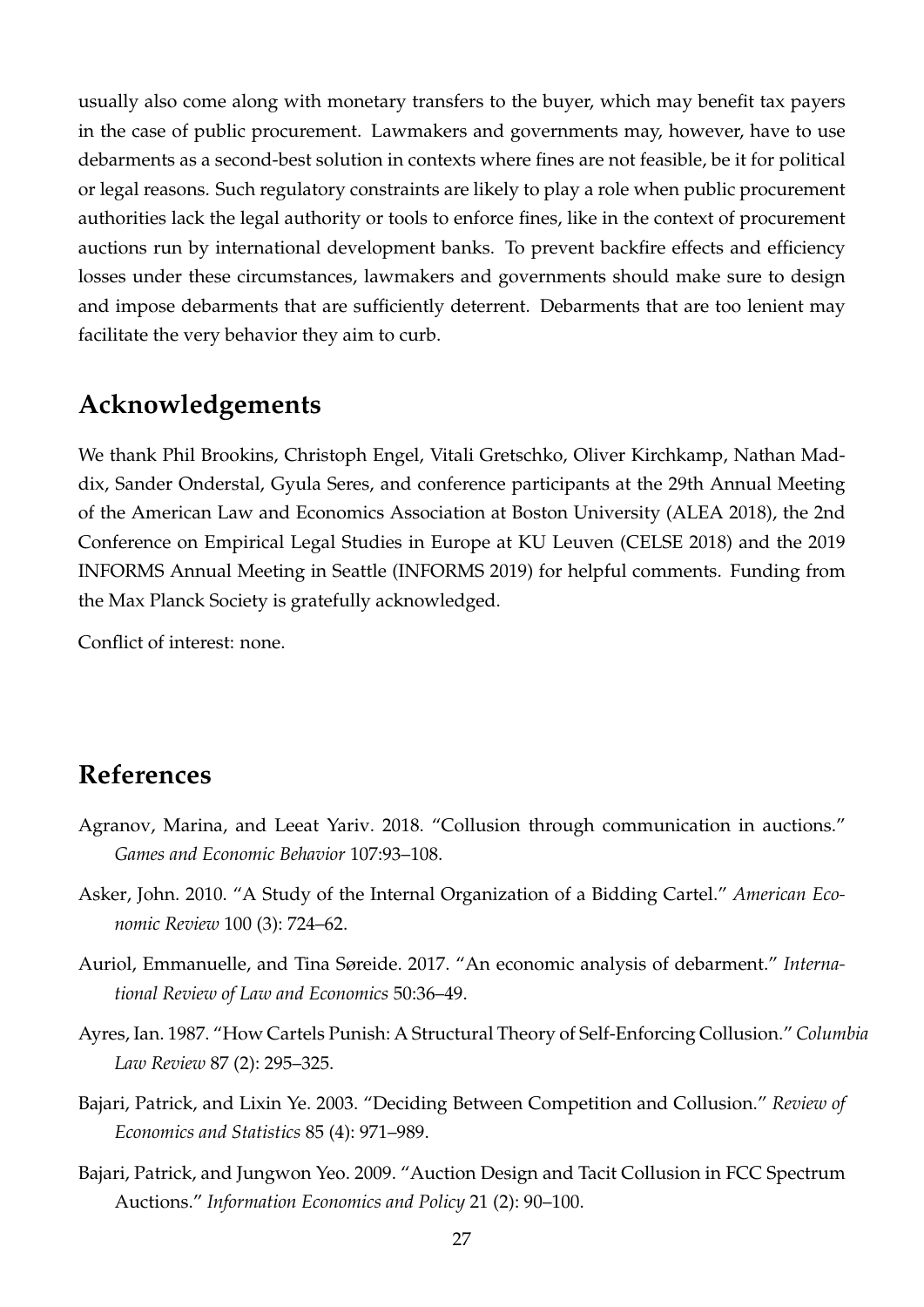- <span id="page-29-1"></span>Becker, Gary S. 1968. "Crime and Punishment: An Economic Approach." *Journal of Political Economy* 76 (2): 169–217.
- <span id="page-29-6"></span><span id="page-29-5"></span>Bigoni, Maria, Sven-Olof Fridolfsson, Chloé Le Coq, and Giancarlo Spagnolo. 2012. "Fines, Leniency, and Rewards in antitrust." *RAND Journal of Economics* 43:368–390.
	- . 2015. "Trust, Leniency, and Deterrence." *Journal of Law, Economics, and Organization* 31:663–689.
- <span id="page-29-10"></span>Bock, Olaf, Ingmar Baetge, and Andreas Nicklisch. 2014. "hroot: Hamburg registration and organization online tool." *European Economic Review* 71:117–120.
- <span id="page-29-4"></span>Brosig-Koch, Jeannette, Werner Güth, and Torsten Weiland. 2016. "Comparing the effectiveness of collusion devices in first-price procurement: an auction experiment." *Evolutionary and Institutional Economics Review* 13 (2): 269–295.
- <span id="page-29-12"></span>Chowdhury, Subhasish M., and Frederick Wandschneider. 2018. "Antitrust and the 'Beckerian Proposition': the Effects of Investigation and Fines on Cartels." In *Handbook of Behavioral Industrial Organization,* edited by Victor Tremblay, Elizabeth Schroeder, and Carol Tremblay, 368–403. Edward Elgar Publishing Ltd.
- <span id="page-29-3"></span>Coey, Dominic, Bradley Larsen, and Kane Sweeney. 2019. "The bidder exclusion effect." *RAND Journal of Economics* 50 (1): 93–120.
- <span id="page-29-2"></span>Cramton, Peter, and Jesse A. Schwartz. 2002. "Collusive Bidding in the FCC Spectrum Auctions." *Contributions in Economic Analysis & Policy* 1 (1): 1–18.
- <span id="page-29-11"></span>Denes-Raj, Veronika, and Seymour Epstein. 1994. "Conflict Between Intuitive and Rational Processing: When People Behave Against Their Better Judgment." *Journal of Personality and Social Psychology* 66 (5): 819–829.
- <span id="page-29-8"></span>Dubois, Pascale Hélène. 2012. "Domestic and International Administrative Tools to Combat Fraud & Corruption: A Comparison of US Suspension and Debarment with the World Bank's Sanctions System." *University of Chicago Legal Forum,* 195–235.
- <span id="page-29-9"></span>Dubois, Pascale Hélène, Paul Ezzeddin, and Collin David Swan. 2016. "Suspension and Debarment on the International Stage: Experiences in the World Bank's Sanctions System." *Public Procurement Law Review* 25 (3): 61–70.
- <span id="page-29-0"></span>Dubois, Pascale Hélène, Giuliana Dunham Irving, and Jamieson Andrew Smith. 2019. *Enforcer Overview: World Bank.* In *Americas Investigations Review 2020,* 92–101. Global Investigations Review.
- <span id="page-29-7"></span>Dubois, Pascale Hélène, and Aileen Elizabeth Nowlan. 2010. "Global Administrative Law and the Legitimacy of Sanctions Regimes in International Law." *Yale Journal of International Law* 36:15–25.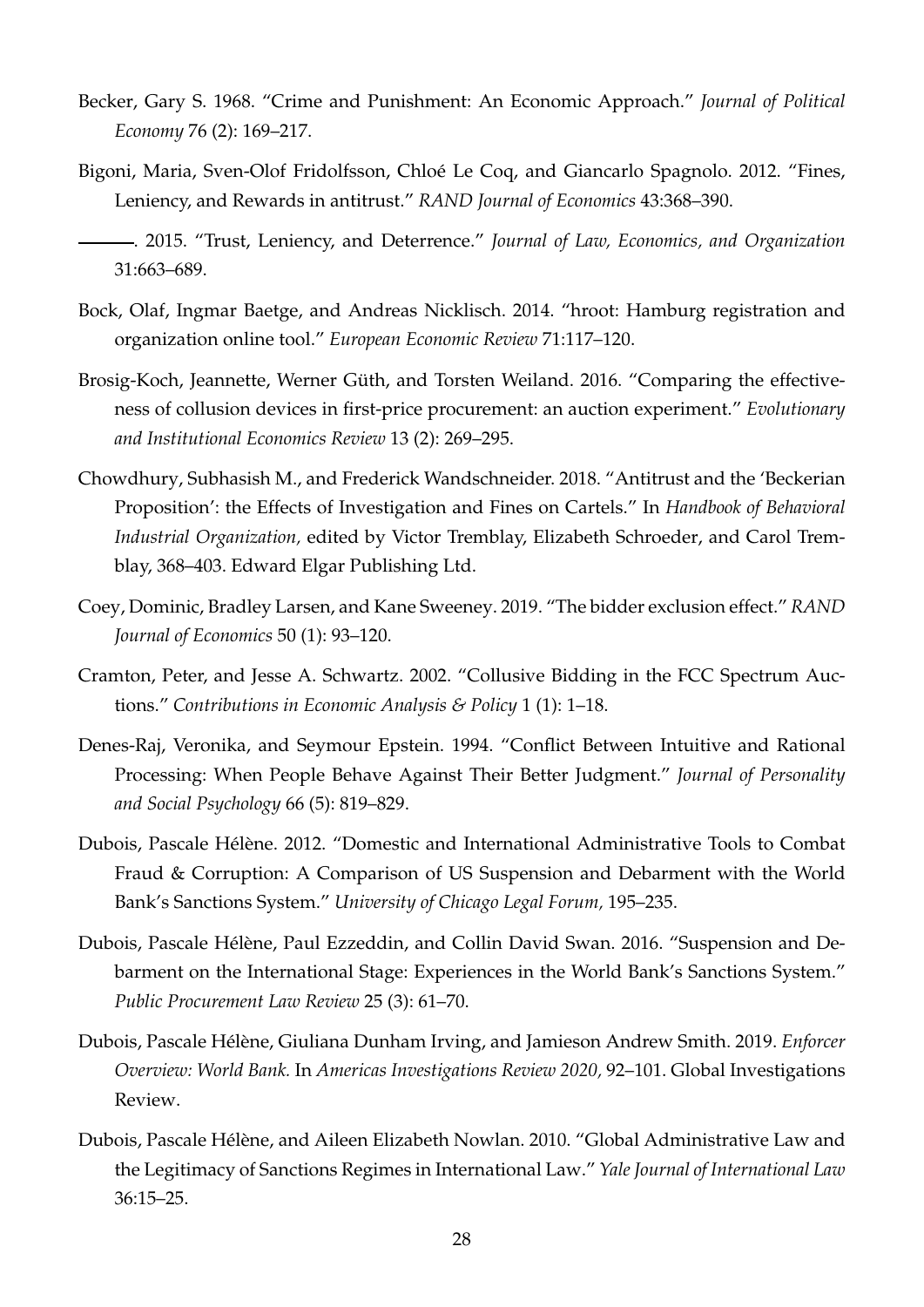- <span id="page-30-2"></span>Engel, Christoph. 2015. "Tacit Collusion: The Neglected Experimental Evidence." *Journal of Empirical Legal Studies* 12:535–577.
- <span id="page-30-0"></span>Fariello, Frank A., and Giovanni Bo. 2015. "Development-Oriented Alternatives to Debarment as an Anticorruption Accountability Tool." In *The World Bank Legal Review Volume 6 Improving Delivery in Development: The Role of Voice, Social Contract, and Accountability,* 415– 435.
- <span id="page-30-8"></span>Fariello, Frank A., and Conrad C. Daly. 2013. "Coordinating the Fight against Corruption among MDBs: The Past, Present, and Future of Sanctions." *George Washington International Law Review* 45:253–268.
- <span id="page-30-9"></span>Fischbacher, Urs. 2007. "z-Tree: Zurich toolbox for ready-made economic experiments." *Experimental Economics* 10:171–178.
- <span id="page-30-1"></span>Fonseca, Miguel A., and Hans-Theo Normann. 2012. "Explicit vs. tacit collusion: The impact of communication in oligopoly experiments." *European Economic Review* 56:1759–1772.
- <span id="page-30-3"></span>Fugger, Nicolas, Elena Katok, and Achim Wambach. 2015. "Collusion in Dynamic Buyer-Determined Reverse Auctions." *Management Science* 62 (2): 518–533.
- <span id="page-30-11"></span>Garcia, Stephen M., and Avishalom Tor. 2009. "The N-Effect." *Psychological Science* 20:871–877.
- <span id="page-30-12"></span>Garcia, Stephen M., Avishalom Tor, and Tyrone M. Schiff. 2013. "The Psychology of Competition." *Perspectives on Psychological Science* 8:634–650.
- <span id="page-30-7"></span>Hamaguchi, Yasuyo, Toshiko Ishikawa, Masayuki Ishimoto, Yuji Kimura, and Tadanobu Tanno. 2007. *An Experimental Study of Procurement Auctions with Leniency Programs.* Technical report. Competition Policy Research Center Discussion Paper, Atomi University.
- <span id="page-30-5"></span>Hinloopen, Jeroen, and Sander Onderstal. 2014. "Going once, going twice, reported! Cartel activity and the effectiveness of antitrust policies in experimental auctions." *European Economic Review* 70:317–336.
- <span id="page-30-6"></span>Hinloopen, Jeroen, Sander Onderstal, and Leonard Treuren. 2020. "Cartel stability in experimental first-price sealed-bid and English auctions." *International Journal of Industrial Organization* 71:102642.
- <span id="page-30-13"></span>Hinloopen, Jeroen, and Adriaan R. Soetevent. 2008. "Laboratory evidence on the effectiveness of corporate leniency programs." *RAND Journal of Economics* 39 (2): 607–616.
- <span id="page-30-10"></span>Holt, Charles A., and Susan K. Laury. 2002. "Risk Aversion and Incentive Effects." *American Economic Review* 92:1644–1655.
- <span id="page-30-4"></span>Hu, Audrey, Theo Offerman, and Sander Onderstal. 2011. "Fighting collusion in auctions: An experimental investigation." *International Journal of Industrial Organization* 29:84–96.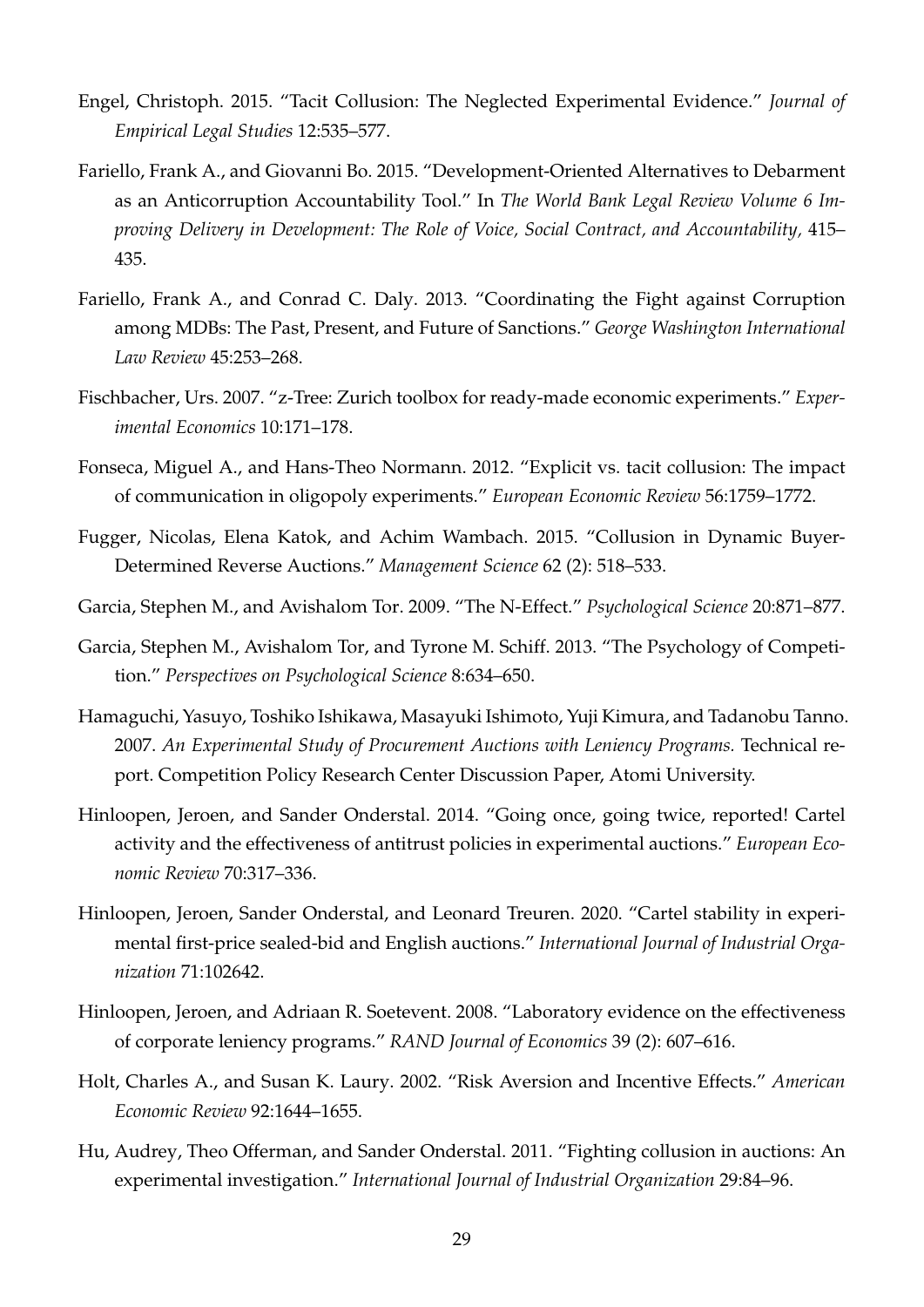- <span id="page-31-14"></span>Kahneman, Daniel, and Amos Tversky. 1979. "Prospect Theory: An Analysis of Decision under Risk." *Econometrica* 47 (2): 263–291.
- <span id="page-31-12"></span>Kaplan, Todd R., and Shmuel Zamir. 2012. "Asymmetric first-price auctions with uniform distributions: analytic solutions to the general case." *Economic Theory* 50:269–302.
- <span id="page-31-1"></span>Kaplow, Louis. 2011. "Direct versus Communications-Based Prohibitions on Price Fixing." *Journal of Legal Analysis* 3 (2): 449–538.
- <span id="page-31-0"></span>Kawai, Kei, and Jun Nakabayashi. 2018. "Detecting Large-Scale Collusion in Procurement Auctions." *Working Paper.*
- <span id="page-31-10"></span>Kittsteiner, Thomas. 2003. "Partnerships and double auctions with interdependent valuations." *Games and Economic Behavior* 44 (1): 54–76.
- <span id="page-31-8"></span>Leroy, Anne-Marie, and Frank Fariello. 2012. *The World Bank Group Sanctions Process and Its Recent Reforms.* World Bank Publications.
- <span id="page-31-2"></span>Levenstein, Margaret C., and Valerie Y. Suslow. 2006. "What Determines Cartel Success?" *Journal of Economic Literature* 44:43–95.
- <span id="page-31-15"></span>List, John A., Sally Sadoff, and Mathis Wagner. 2011. "So you want to run an experiment, now what? Some simple rules of thumb for optimal experimental design." *Experimental Economics* 14:439–457.
- <span id="page-31-6"></span>Llorente-Saguer, Aniol, and Ro'i Zultan. 2017. "Collusion and information revelation in auctions." *European Economic Review* 95:84–102.
- <span id="page-31-9"></span>Mailath, George J., and Peter Zemsky. 1991. "Collusion in second price auctions with heterogeneous bidders." *Games and Economic Behavior* 3 (4): 467–486.
- <span id="page-31-3"></span>Marshall, Robert C., and Leslie M. Marx. 2012. *The Economics of Collusion: Cartels and Bidding Rings.* MIT Press: Cambridge / London.
- <span id="page-31-11"></span>Maskin, Erik, and John Riley. 2000. "Asymmetric Auctions." *Review of Economic Studies* 67:413– 438.
- <span id="page-31-13"></span>McAfee, R. Preston, and John McMillan. 1992. "Bidding Rings." *American Economic Review* 82:579–599.
- <span id="page-31-4"></span>Milgrom, Paul R., and Robert J. Weber. 1982. "A Theory of Auctions and Competitive Bidding." *Econometrica* 50 (5): 1089–1122.
- <span id="page-31-7"></span>Noussair, Charles N., and Gyula Seres. 2020. "The effect of collusion on efficiency in experimental auctions." *Games & Economic Behavior* 119:267–287.
- <span id="page-31-5"></span>Pesendorfer, Martin. 2000. "A Study of Collusion in First-Price Auctions." *Review of Economic Studies* 67 (3): 381–411.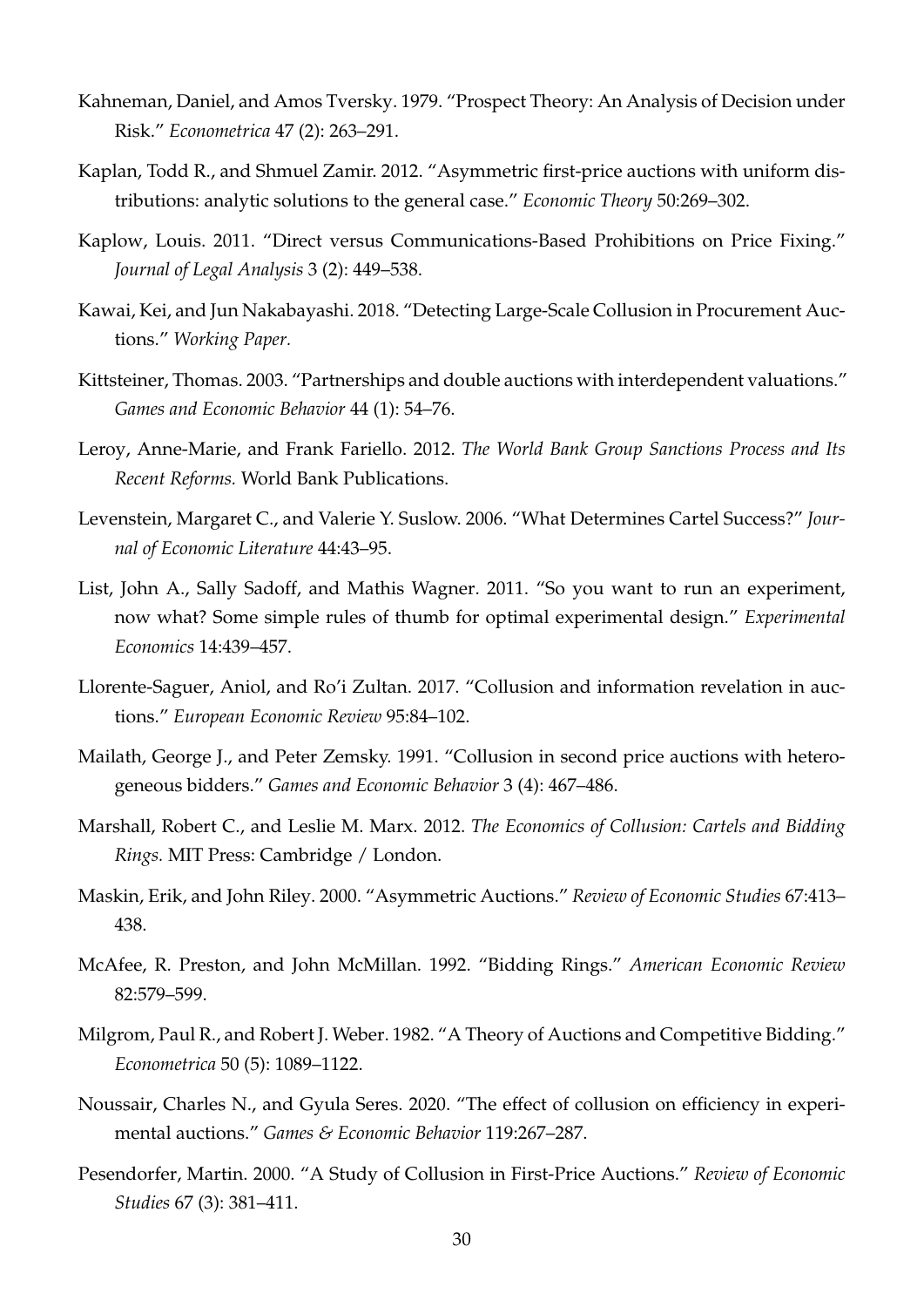- <span id="page-32-15"></span>Phillips, Owen R., Dale J. Menkhaus, and Kalyn T. Coatney. 2003. "Collusive Practices in Repeated English Auctions: Experimental Evidence on Bidding Rings." *American Economic Review* 93 (3): 965–979.
- <span id="page-32-5"></span>Porter, Robert H. 2005. "Detecting Collusion." *Review of Industrial Organization* 26:147–167.
- <span id="page-32-7"></span>Porter, Robert H., and J. Douglas Zona. 1993. "Detection of bid rigging in procurement auctions." *Journal of Political Economy* 101:518–538.
- <span id="page-32-8"></span>. 1999. "Ohio School Milk Markets: An Analysis of Bidding." *RAND Journal of Economics* 30:263–288.
- <span id="page-32-14"></span>Seiler, Norbert, and Jelena Madir. 2012. "Fight Against Corruption: Sanctions Regimes of Multilateral Development Banks." *Journal of International Economic Law* 15:5–28.
- <span id="page-32-9"></span>Skrzypacz, Andrzej, and Hugo Hopenhayn. 2004. "Tacit collusion in repeated auctions." *Journal of Economic Theory* 114 (1): 153–169.
- <span id="page-32-13"></span>Søreide, Tina, Linda Groning, and Rasmus Wandall. 2016. "An Efficient Anticorruption Sanctions Regime-The Case of the World Bank." *Chicago Journal of International Law* 16:523–552.
- <span id="page-32-10"></span>Stevenson, Drury D., and Nicholas J. Wagoner. 2011. "FCPA Sanctions: Too Big to Debar?" *Fordham Law Review* 80 (2): 775–820.
- <span id="page-32-12"></span><span id="page-32-11"></span>Tillipman, Jessica. 2012. "A House of Cards Falls: Why "Too Big to Debar" Is All Slogan and Little Substance." *Fordham Law Review Res Gestae* 80:49–58.
	- . 2013. "The Congressional War on Contractors." *George Washington International Law Review* 45:235–251.
- <span id="page-32-6"></span>Tirole, Jean. 1988. *The Theory of Industrial Organization.* MIT Press: Cambridge / London.
- <span id="page-32-0"></span>U.S. Department of the Interior. 2017. *ISDC Report FY 2017.* Technical report. Interagency Suspensions & Debarment Comittee.
- <span id="page-32-2"></span>. 2020. *A Brief History of the Debarment Remedy.* Technical report. Interagency Suspensions & Debarment Comittee. [https://www.doi.gov/sites/doi.gov/files/migrated/pam/](https://www.doi.gov/sites/doi.gov/files/migrated/pam/programs/acquisition/upload/Brief-History-of-Debarment-Remedy_Final-3_2_15.pdf) [programs/acquisition/upload/Brief-History-of-Debarment-Remedy\\_Final-3\\_2\\_15.pdf.](https://www.doi.gov/sites/doi.gov/files/migrated/pam/programs/acquisition/upload/Brief-History-of-Debarment-Remedy_Final-3_2_15.pdf)
- <span id="page-32-3"></span>World Bank. 2017. *10-Year Update on Case Data & Metrics: 2007–2017.* Technical report. Office of Suspension and Debarment.
- <span id="page-32-4"></span>. 2019. *Law Digest 2019.* Technical report. World Bank Group Sanctions Board.
- <span id="page-32-1"></span>. 2020. *Sanctions System – Annual report FY2020.* Technical report. World Bank Group.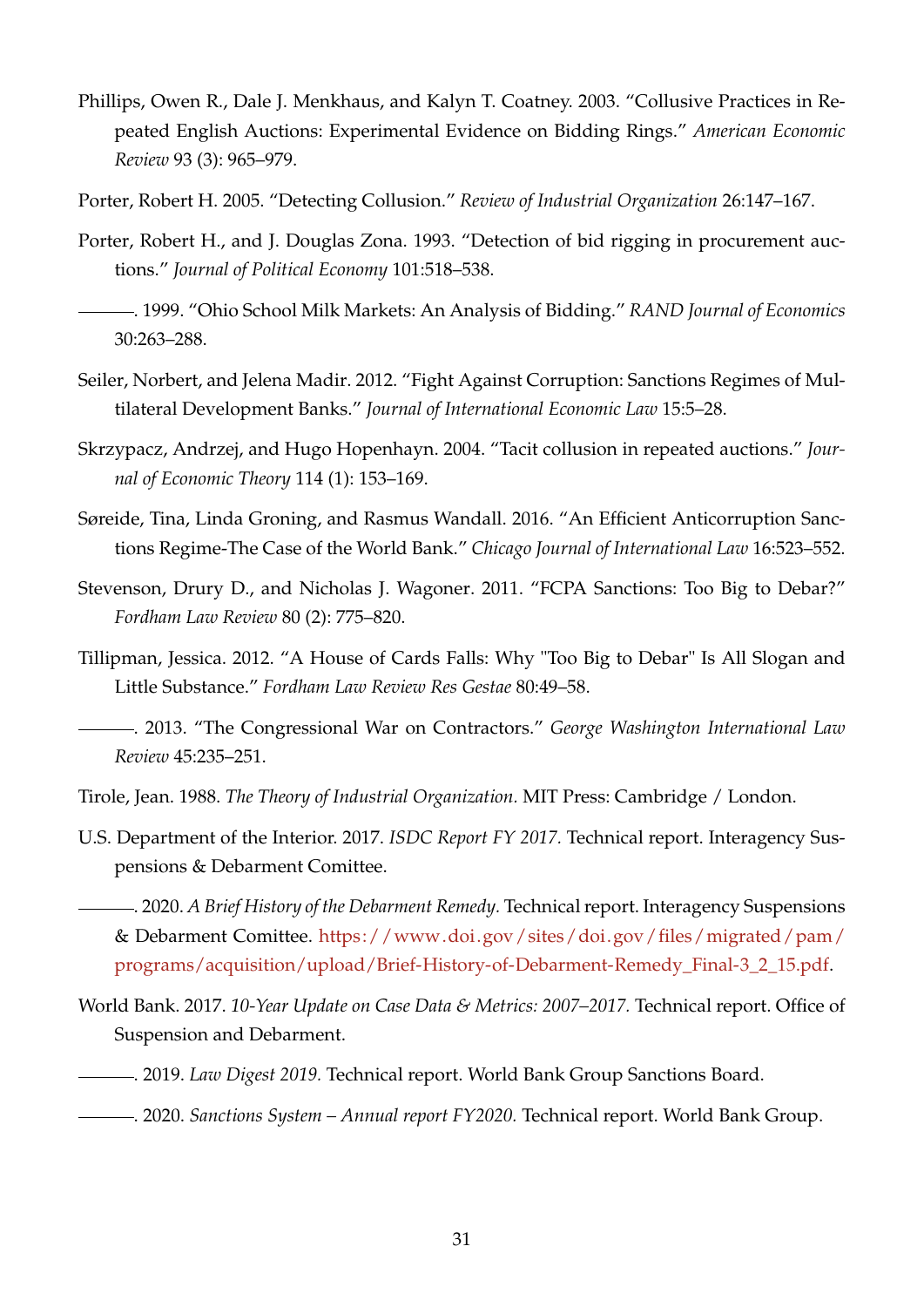# **Appendices**

## **A Auction game with fines**

In  $t = T$ , the auction game with fines is equivalent to the benchmark game. In any period  $t < T$ , the auction game with fines includes the following stages.

- **Stage 0 to Stage 3.** As in the benchmark game.
- **Stage 4**. If a bidding ring is formed, it will be detected with some probability  $p = 0.5$ . When a bidding ring is detected, its members pay a fine  $f$  in  $t + 1$ .

In the last period, the expected payoff from colluding under fines is the same as that in the benchmark game, as there is no future period where punishment can occur. In each of the previous periods, the expected profit from collusion is lower under fines than under no sanction. Strong bidders will collude for any private cost. In any period before the last, the expected profit from collusion is lower than under no sanction, as colluding bidders face a 50% chance of being fined in the following period. The private cost threshold below which strong bidders can sustain collusion in equilibrium is lower than under no sanction. That is, strong bidders will collude for a smaller range of private costs than under no sanction.

<span id="page-33-2"></span>**Proposition 3.** *Under a fine, in t* = *T the strong bidders will collude for any private cost, as under no sanction. In any t* < *T, the private cost threshold below which the strong bidders will collude is lower than under no sanction.*

*Proof.* See Appendix [B.3.](#page-37-0)

## **B Proofs**

### <span id="page-33-0"></span>**B.1 Benchmark game**

**Proof of Proposition [1](#page-9-2)**

**Case I: No collusion in Stage 1** For  $i \in (1, 2)$ . strong bidder *i* maximizes the expected profit:

$$
\pi_{is}^{NC} = (b(c_{is}) - c_{is}) \Pr(b(c_{is}) \le b(c_{js}))
$$
  
=  $(b(c_{is}) - c_{is})[1 - F_s(c_{is})]$ 

where  $i \neq j$ .<sup>[28](#page-33-1)</sup> Taking the first order condition and rearranging yields

<span id="page-33-1"></span><sup>28.</sup> Given that  $\bar{c}_s < \underline{c}_w$  and  $b(c_{ik})$  is monotonically increasing in  $c_{ik}$ , the minimum competing bid will be the bid of the other strong bidder.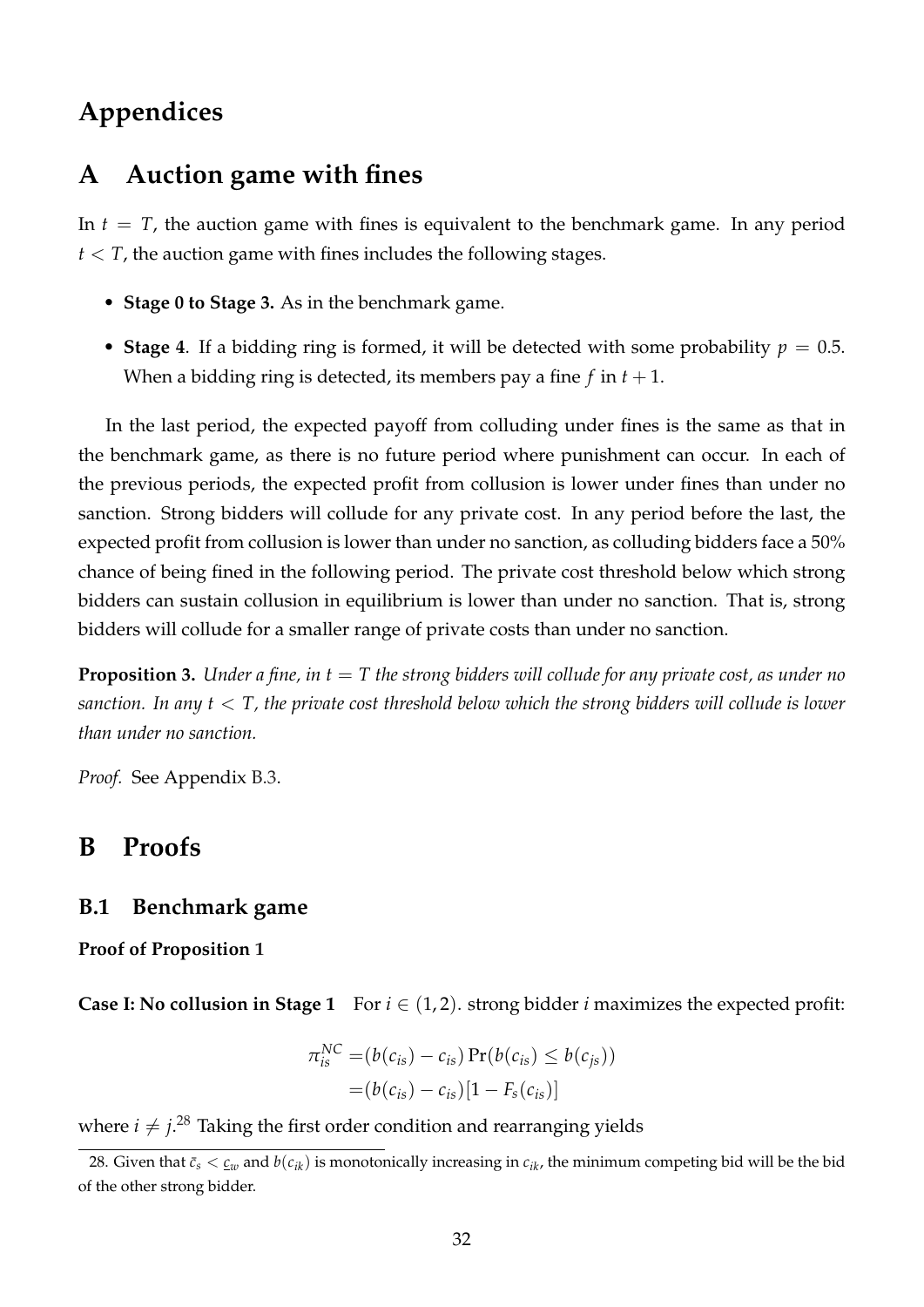$$
b'(c_{is})[1 - F_s(c_{is})] + (b(c_{is}) - c_{is})(-f(c_{ist})) = 0
$$

It follows that the symmetric equilibrium bidding function is:

$$
b(c_{is}) = \frac{1}{[1 - F_s(c_{is})]} \int_{c_{is}}^{\bar{c}_s} tf(t)dt
$$

where *t* is the integration constant. For  $F_s(c_{is}) = U[\underline{c}_s, \bar{c}_s]$ ,

$$
b(c_{is}) = \frac{1}{1 - \frac{c_{is} - c_s}{\bar{c}_s - c_s}} \int_{c_{is}}^{\bar{c}_s} t f_s(t) dt
$$
  
= 
$$
\frac{1}{\frac{\bar{c}_s - c_{is}}{\bar{c}_s - c_s}} \frac{1}{\bar{c}_s - c_s} \left[ \frac{t^2}{2} \right]_{c_{is}}^{\bar{c}_s}
$$
  
= 
$$
\frac{c_{is}}{2} + \frac{\bar{c}_s}{2}
$$

**Case II: Collusion in Stage 1** Assume that, for  $j \in (1, 2)$ ,  $b(c_{jw}) = c_{jw}$ . The ring leader's expected profit is:

$$
\pi_{is}^C = (b(c_{is}) - c_{is}) \Pr(b(c_{is}) \leq b(\tilde{c}_{jw}))
$$

where, for  $j \neq i$ ,  $\tilde{c}_{jw}$  denotes the weak bidders' lowest cost and thus  $b(\tilde{c}_{jw})$  denotes the minimum competing bid. Setting  $b(c_{is}) = \underline{c_w} + \epsilon$ ,

$$
\pi_{is}^C = (\underline{c}_w + \epsilon - c_{is})(1 - F_s(\epsilon))
$$

Taking the first order condition yields:

$$
(1-F_s(\epsilon))-(\underline{c}_w+\epsilon-c_{is})f_s(\epsilon)=0.
$$

For  $\epsilon = 0$ ,

$$
1-(\underline{c}_w-c_{is})f_s(0)\leq 0
$$

Rearranging,

$$
1 - \frac{\underline{c}_w - c_{is}}{\overline{c}_w - \underline{c}_w} \le 0
$$

$$
\frac{c_{is}}{\overline{c}_w - \underline{c}_w} \le \frac{\underline{c}_w}{\overline{c}_w - \underline{c}_w} - 1
$$

 $c_{is} \leq 2 \underline{c}_w - \overline{c}_w$ 

Thus, if  $c_{is} \leq 2 \underline{c}_w - \overline{c}_w$ ,  $\epsilon = 0$  and the ring leader's best response is  $b(c_{is}) = \underline{c}_w$ . For  $\epsilon > 0$ ,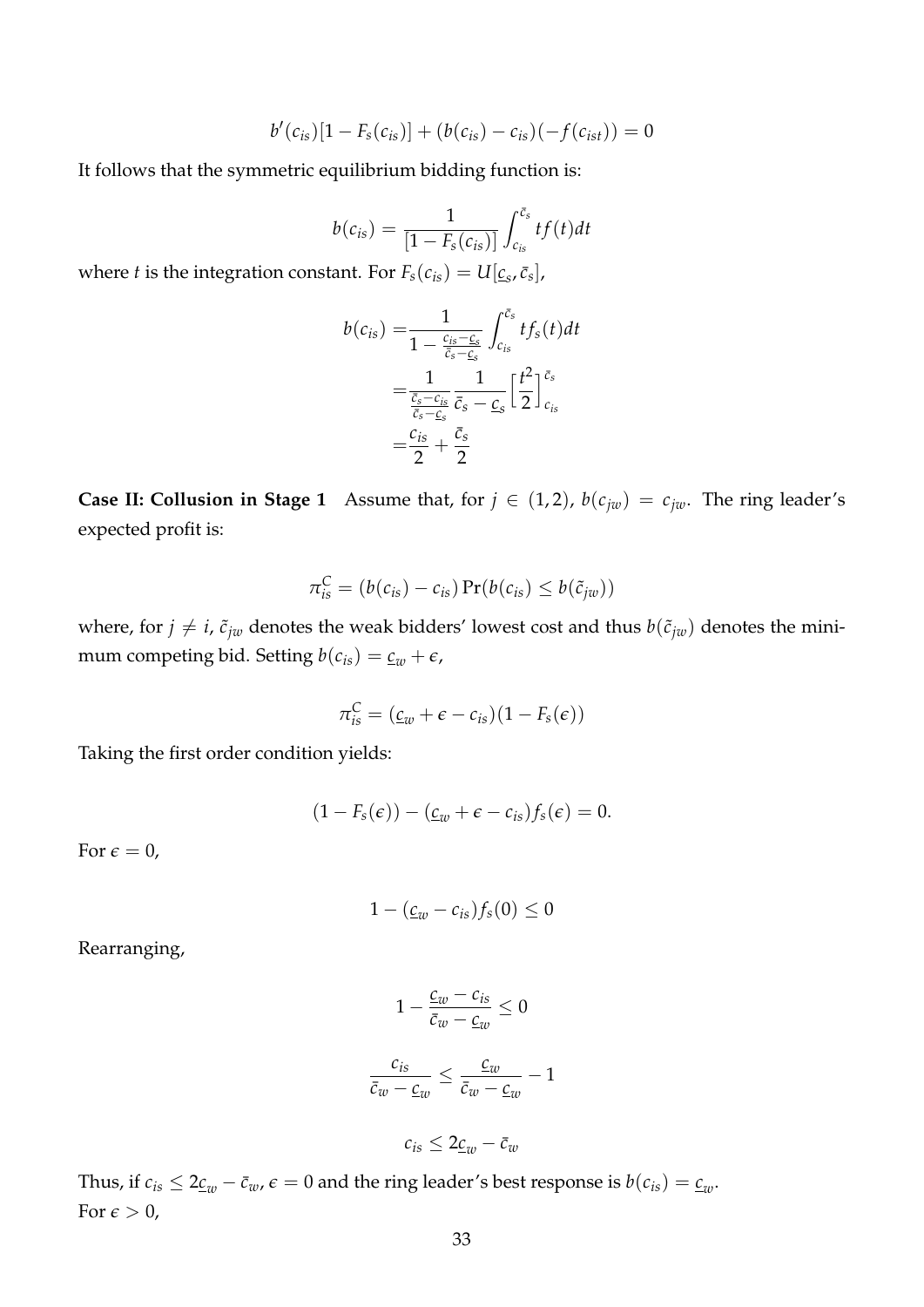$$
1 - \frac{\epsilon}{\bar{c}_w - \underline{c}_w} - \frac{\underline{c}_w + \epsilon - c_{is}}{\bar{c}_w - \underline{c}_w} = 0
$$

Rearranging,

$$
\frac{2\varepsilon}{\bar{c}_w - \underline{c}_w} = 1 - \frac{\underline{c}_w - c_{is}}{\bar{c}_w - \underline{c}_w}
$$

$$
2\varepsilon = \bar{c}_w - 2\underline{c}_w + c_{is}
$$

$$
c_{is} \qquad (2c_m - \bar{c}_w)
$$

$$
\epsilon = \frac{c_{is}}{2} - \frac{(2\underline{c}_w - \bar{c}_w)}{2}
$$

Thus, if  $c_{is} > 2 \underline{c_w} - \overline{c_w}$ , the ring leader's best response is:

$$
b(c_{is}) = \underline{c}_w + \left[\frac{c_{is}}{2} - \frac{(2\underline{c}_w - \overline{c}_w)}{2}\right] = \frac{c_{is}}{2} + \frac{\overline{c}_w}{2} > \underline{c}_w
$$

**PAKT** The ring leader and the other ring member will earn the same in the PAKT. If  $c_{is} \leq 2 \underline{c}_w$  −  $\bar{c}_w$ , the ring leader will earn

$$
\underline{c}_w-c_{is}-\frac{1}{2}\Big(\underline{c}_w-c_{is}\Big)=\frac{1}{2}\Big(\underline{c}_w-c_{is}\Big),
$$

which agains equals the side payment to the other ring member. If  $c_{is} > 2 \underline{c}_{w} - \overline{c}_{w}$ , the ring leader will earn

$$
\frac{\bar{c}_w}{2} - \frac{c_{is}}{2} - \frac{1}{2} \left( \frac{\bar{c}_w}{2} - \frac{c_{is}}{2} \right) = \frac{1}{2} \left( \frac{\bar{c}_w}{2} - \frac{c_{is}}{2} \right),
$$

which equals the side payment to the other ring member.

It follows that if the highest-cost strong bidder mimicked the lowest-cost strong bidder, she would earn less than if she did not mimic her.

<span id="page-35-1"></span>**Collusion decision** Given the equilibrium bid in equation [\(1\)](#page-8-1), a strong bidder's expected profit from not colluding is

$$
\pi_{is}^{NC} = \frac{1}{2} \left( \bar{c}_s - c_{is} \right) \Pr(b(c_{is}) \le b(c_{js})), \tag{A1}
$$

where  $b(c_{js})$  denotes the competing bid.

For the expected profit from colluding, two cases must be considered.

<span id="page-35-0"></span>Case (i). Suppose that, for  $i \in (1, 2)$ ,  $c_{is} \leq 2 \underline{c}_w - \overline{c}_w$ . Given the equilibrium bid in equation [\(2\)](#page-8-2) and the equilibrium side payment in [\(3\)](#page-9-4), a strong bidder's expected profit from colluding is

$$
\pi_{is}^C = \frac{1}{2} \left( \underline{c}_w - c_{is} \right) \Pr(b(c_{is}) \le b(\tilde{c}_{jw})) \tag{A2}
$$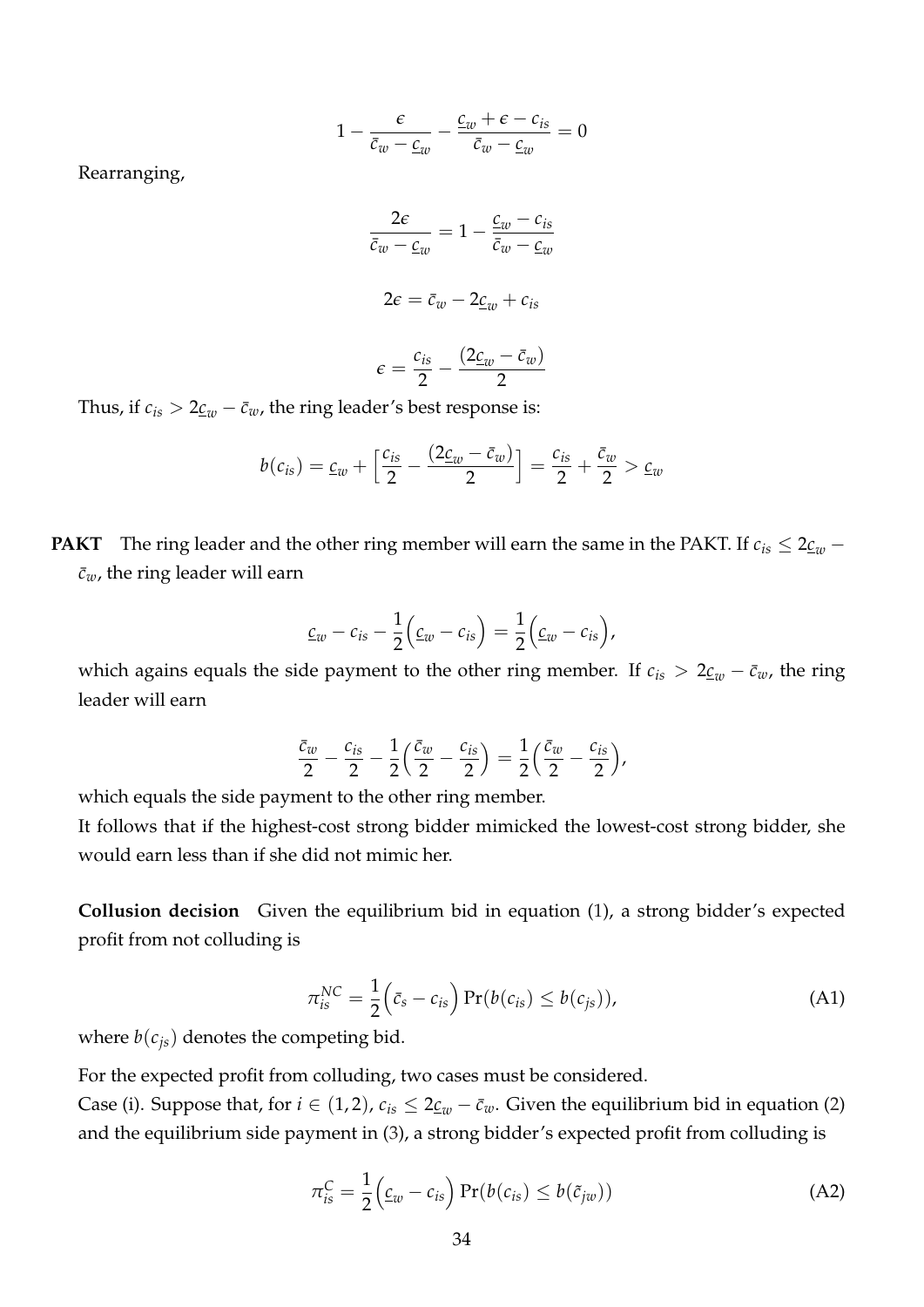where  $b(\tilde{c}_{jw})$  denotes the minimum competing bid. As  $c_w > c_s$  and  $Pr(b(c_{is}) < b(c_{js}))$  $Pr(b(c_{is}) < b(\tilde{c}_{jw}))$ , it follows that [\(A2\)](#page-35-0) is higher than [\(A1\)](#page-35-1) for any  $c_{is} \leq 2\underline{c}_w - \overline{c}_w$ .

<span id="page-36-1"></span>Case (ii). Suppose that, for  $i \in (1, 2)$ ,  $c_{is} > 2 \underline{c}_{w} - \overline{c}_{w}$ . A strong bidder's expected profit from colluding is now

$$
\pi_{is}^C = \frac{1}{2} \left( \frac{\bar{c}_w}{2} - \frac{c_{is}}{2} \right) \Pr(b(c_{is}) \le b(\tilde{c}_{jw})) \tag{A3}
$$

where  $b(\tilde{c}_{jw})$  denotes the minimum competing bid. First, note that  $Pr(b(c_{is}) < b(c_{js}))$  $\Pr(b(c_{is}) < b(\tilde{c}_{jw}))$ . Second,  $\frac{\bar{c}_w}{2} - \frac{c_{is}}{2} > \bar{c}_s - c_{is}$  if  $c_{is} > 2\bar{c}_s - \bar{c}_w$ . Since  $c_{is} > 2\underline{c}_w - \bar{c}_w > 2\bar{c}_s - \bar{c}_w$ , it follows that [\(A3\)](#page-36-1) is higher than [\(A1\)](#page-35-1) for any  $c_{is} > 2 \underline{c}_w - \overline{c}_w$ .

#### <span id="page-36-0"></span>**B.2 Auction game with debarment**

#### **Proof of Proposition [2](#page-10-0)**

Trivially, in  $t = T$  the strong bidders will collude for any private costs, as there is no future period where debarment can occur.

For *t* < *T*, two cases must be distinguished. When  $t \leq T - \lambda$ , a full  $\lambda$ -period debarment can be implemented. When  $t > T - \lambda$ , debarment will last less than  $\lambda$  periods, as the number of remaining periods is lower than *λ*.

Case (i). In any period  $t \leq T - \lambda$ , a strong bidder *i* with  $c_{is} \leq 2\underline{c}_w - \overline{c}_w$  will collude if and only if

$$
\frac{1}{2}\Big(\underline{c}_{w}-c_{ist}\Big)\tilde{q}-\frac{1}{2}\sum_{j=1}^{\lambda}\delta^{j}E(\pi_{t+j})\geq\frac{1}{2}\Big(\bar{c}_{s}-c_{ist}\Big)q
$$

where  $\delta$  denotes the exponential discount factor and  $E(\pi_{t+i})$  the expected profit from playing the game in period  $t + j$ .<sup>[29](#page-36-2)</sup> For ease of notation,  $\tilde{q}$  denotes  $Pr(b(c_{ist}) \leq b(\tilde{c}_{jwt}))$  and  $q$  denotes  $Pr(b(c_{ist}) \leq b(c_{ist}))$ .

Similarly, for  $t > T - \lambda$ , a strong bidder *i* with  $c_{is} \leq 2 \underline{c_w} - \overline{c_w}$  will collude if and only if

$$
\frac{1}{2}\Big(\underline{c}_{w}-c_{ist}\Big)\tilde{q}-\frac{1}{2}\sum_{j=1}^{T-t}\delta^{j}E(\pi_{t+j})\geq \frac{1}{2}\Big(\bar{c}_{s}-c_{ist}\Big)q
$$

Rearranging,

$$
\begin{cases} c_{ist} \leq \frac{1}{\tilde{q}-q} \Big( c_{w}\tilde{q} - \bar{c}_{s}q - \sum_{j=1}^{\lambda} \delta^{j} E(\pi_{t+j}) \Big), & \text{if } t \leq T - \lambda \\ c_{ist} \leq \frac{1}{\tilde{q}-q} \Big( c_{w}\tilde{q} - \bar{c}_{s}q - \sum_{j=1}^{T-t} \delta^{j} E(\pi_{t+j}) \Big), & \text{if } t > T - \lambda \end{cases}
$$

where  $\tilde{q} > q$ . In the benchmark case with no sanction,  $\sum_{j=1}^{\lambda} \delta^{j} E(\pi_{t+j}) = 0$ . Under debarment,  $\sum_{j=1}^{\lambda} \delta^{j}E(\pi_{t+j}) > 0$ . It follows that under debarment the private cost threshold below which the strong bidders will collude is lower than under no sanction.

<span id="page-36-2"></span><sup>29.</sup>  $E(\pi_{t+i})$  is a function of the costs bounds and of the expected private cost in the future. The expected private  $\cosh$  equals  $\frac{\bar{c}_s+\bar{c}_s}{2}$ , as costs are uniformly distributed.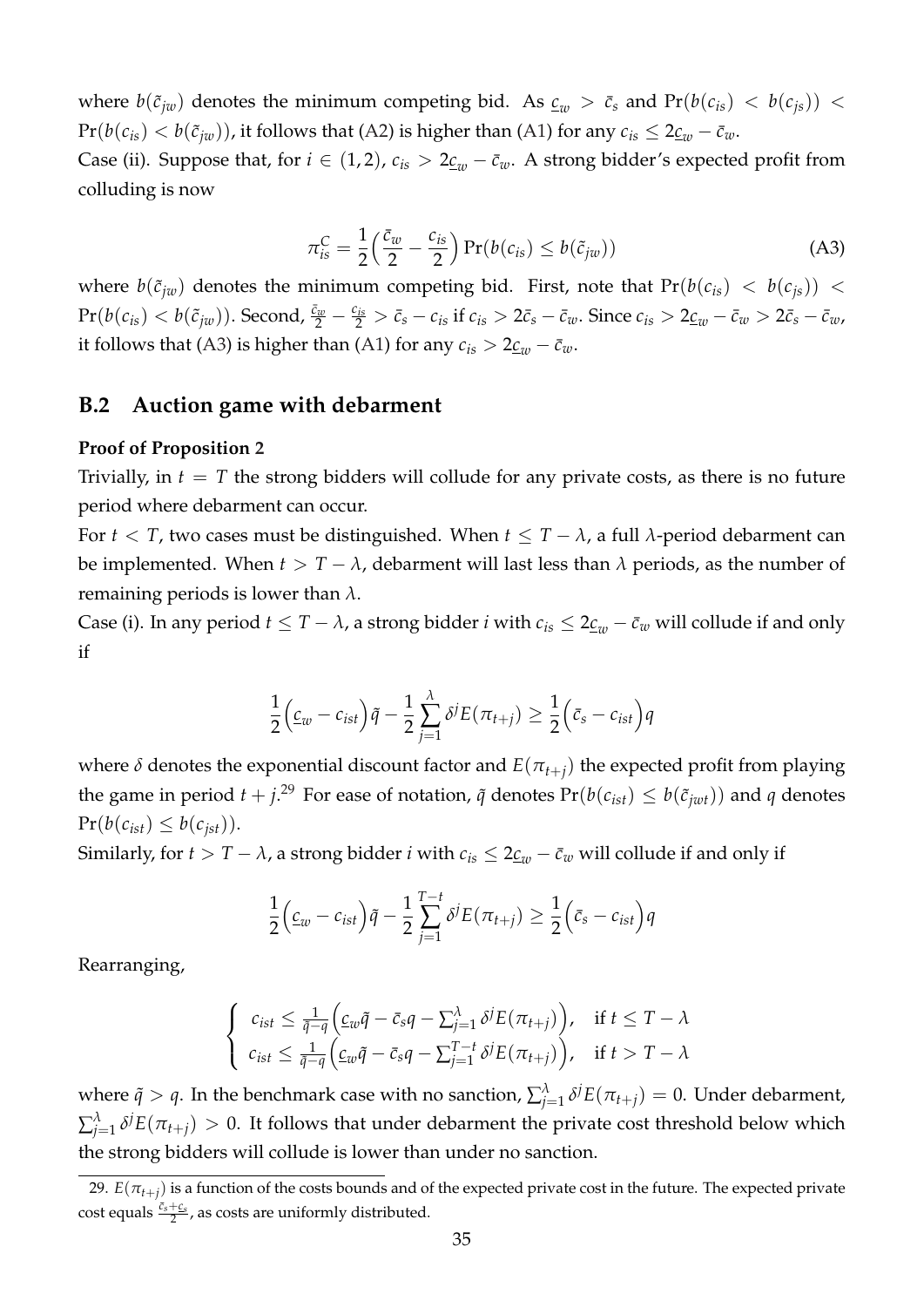Case (ii) In any period  $t \leq T - \lambda$ , a strong bidder *i* with  $c_{ist} > 2 \underline{c}_w - \overline{c}_w$  will collude if and only if

$$
\frac{1}{2}\Big(\frac{\bar{c}_w}{2}-\frac{c_{ist}}{2}\Big)\tilde{q}-\frac{1}{2}\sum_{j=1}^{\lambda}\delta^jE(\pi_{t+j})\geq \frac{1}{2}\Big(\bar{c}_s-c_{ist}\Big)q
$$

For *t* > *T* −  $\lambda$ , a strong bidder *i* with  $c_{ist}$  >  $2 \underline{c_w} - \overline{c_w}$  will collude if and only if

$$
\frac{1}{2}\left(\frac{\bar{c}_w}{2}-\frac{c_{ist}}{2}\right)\tilde{q}-\frac{1}{2}\sum_{j=1}^{T-t}\delta^jE(\pi_{t+j})\geq \frac{1}{2}\left(\bar{c}_s-c_{ist}\right)q
$$

Rearranging,

$$
\begin{cases} c_{ist} \leq \frac{1}{\frac{\tilde{q}}{2}-q} \left( \frac{\bar{c}_w}{2} \tilde{q} - \bar{c}_s q - \sum_{j=1}^{\lambda} \delta^j E(\pi_{t+j}) \right), & \text{if } t \leq T - \lambda \\ c_{ist} \leq \frac{1}{\frac{\tilde{q}}{2}-q} \left( \frac{\bar{c}_w}{2} \tilde{q} - \bar{c}_s q - \sum_{j=1}^{T-t} \delta^j E(\pi_{t+j}) \right), & \text{if } t > T - \lambda \end{cases}
$$

As for Case (i), under debarment the private cost threshold below which the strong bidders will collude is lower than under no sanction.

#### **Proof of Corollary [1](#page-11-4)**

As shown in the proof of Proposition 2, for any  $t \leq T - \lambda$ , a strong bidder *i* will collude if and only if

$$
\begin{cases} c_{ist} \leq \frac{1}{\tilde{q}-q} \Big( c_{w}\tilde{q} - \bar{c}_{s}q - \sum_{j=1}^{\lambda} \delta^{j} E(\pi_{t+j}) \Big), & \text{if } c_{ist} \leq 2\underline{c}_{w} - \bar{c}_{w} \\ c_{ist} \leq \frac{1}{\frac{\tilde{q}}{2}-q} \Big( \frac{\bar{c}_{w}}{2}\tilde{q} - \bar{c}_{s}q - \sum_{j=1}^{\lambda} \delta^{j} E(\pi_{t+j}) \Big), & \text{if } c_{ist} > 2\underline{c}_{w} - \bar{c}_{w} \end{cases}
$$

It immediately follows that, as  $\lambda$  increases, and thus  $\sum_{j=1}^{\lambda} \delta^j E(\pi_{t+j})$  increases, the private cost threshold below which the strong bidders will collude decreases.

#### <span id="page-37-0"></span>**B.3 Auction game with fines**

#### **Proof of Proposition [3](#page-33-2)**

Trivially, in  $t = T$  the strong bidders will collude for any private costs, as there is no future period where debarment can occur.

Case (i). In any period  $t < T$ , a strong bidder *i* with  $c_{ist} \leq 2 \underline{c}_w - \overline{c}_w$  will collude if and only if

$$
\frac{1}{2}\Big(\underline{c}_{w}-c_{ist}\Big)\tilde{q}-\frac{1}{2}\delta f\geq \frac{1}{2}\Big(\bar{c}_{s}-c_{ist}\Big)q
$$

where  $\delta$  denotes the exponential discount factor,  $f > 0$  denotes the fine and, for ease of notation,  $\tilde{q}$  denotes  $Pr(b(c_{ist}) \leq b(\tilde{c}_{jwt}))$  and  $q$  denotes  $Pr(b(c_{ist}) \leq b(c_{jst}))$ . Rearranging,

$$
c_{ist} \leq \frac{1}{\tilde{q} - q} \left( \underline{c}_w \tilde{q} - \bar{c}_s q - \delta f \right)
$$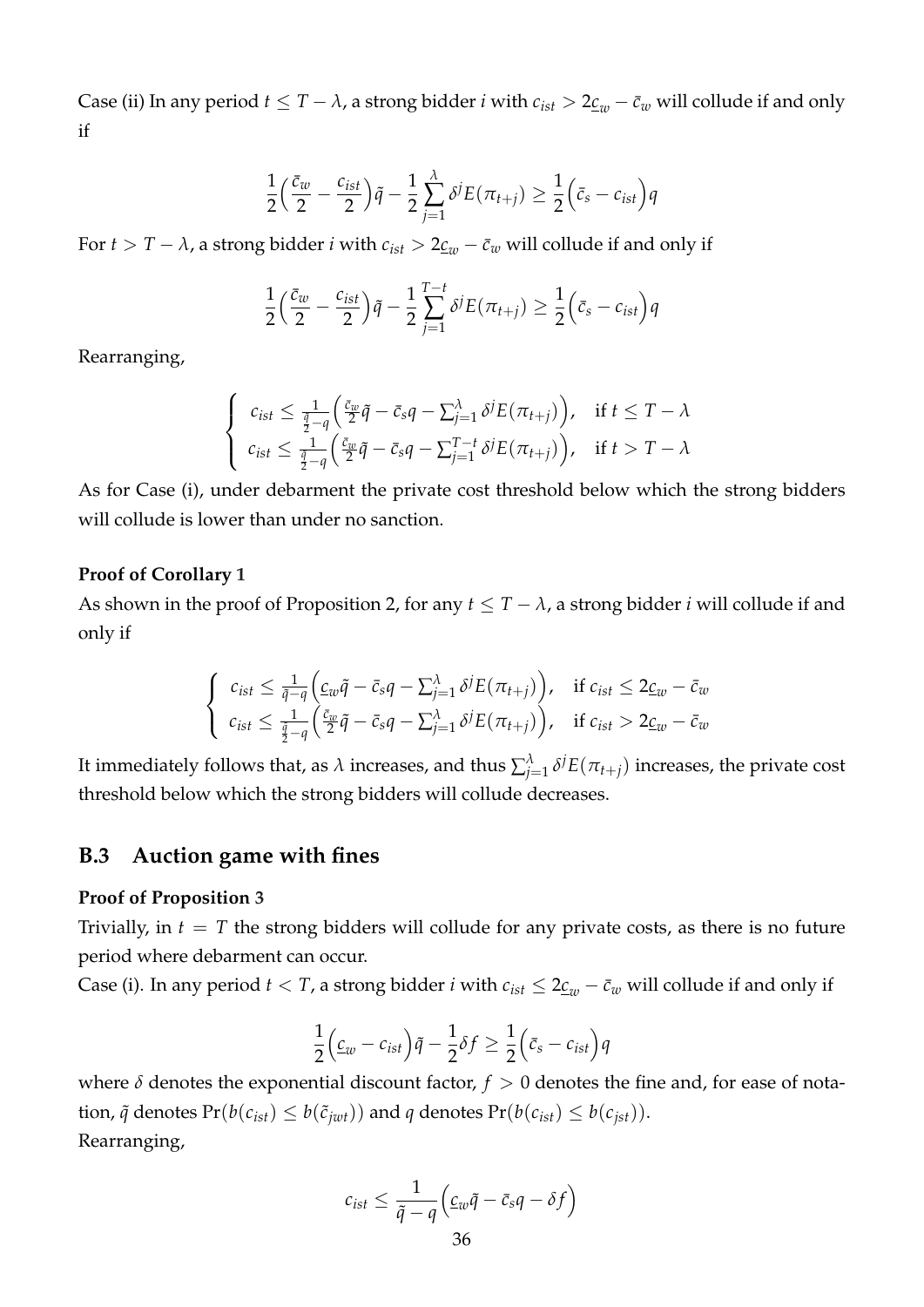where  $\tilde{q} > q$ . Since under no sanction  $f = 0$  and under a fine  $f > 0$ , it immediately follows than under a fine the private cost threshold below which the strong bidders will collude is lower than under no sanction.

Case (ii). In any period  $t < T$ , a strong bidder *i* with  $c_{ist} > 2 \underline{c}_{w} - \overline{c}_{w}$  will collude if and only if

$$
\frac{1}{2}\left(\frac{\bar{c}_w}{2}-\frac{c_{ist}}{2}\right)\tilde{q}-\frac{1}{2}\delta f\geq \frac{1}{2}\left(\bar{c}_s-c_{ist}\right)q
$$

Rearranging,

$$
c_{ist} \leq \frac{1}{\frac{\tilde{q}}{2} - q} \left( \frac{\bar{c}_w}{2} \tilde{q} - \bar{c}_s q - \delta f \right)
$$

## <span id="page-38-1"></span>**C Additional analyses**

### <span id="page-38-0"></span>**C.1 Multilevel models**

In addition to our logistic and linear regressions, we also estimate multilevel logistic models (for collusion) and multilevel linear models (for bids) with the following basic specification:

$$
Y_{igt} = \beta_0 + \beta_1 DebarLong + \beta_2 DebarShort + \beta_3 Fine + v_i + u_{ig} + \epsilon_{igt},
$$

where *β*<sup>0</sup> denotes the constant, and *DebarLong*, *DebarShort* and *Fine* are treatment dummies taking value 1 if *i* participated in the treatment, and 0 otherwise. The indicator *i* denotes the second level of clustering, that accounts for 16 observations of each subject *i* over time, with  $v_i$  denoting the subject-specific random effect. The indicator  $g$  denotes the third and highest level of clustering, that accounts for each subject nested in a group, with *uig* denoting the group-specific random effect.  $\epsilon_{iqt}$  is the error term.

Table [10](#page-39-0) reports additional results on the effect of sanctions on collusion, estimating a threelevel mixed-effects logit regression.

Table [11](#page-39-1) reports additional results on the effect of sanctions on strong bidders' bids, estimating a three-level mixed-effects linear regression.

Table [12](#page-40-0) reports additional results on the effect of sanctions on winning bids, estimating a three-level mixed-effects linear regression.

### <span id="page-38-3"></span>**C.2 Efficiency**

<span id="page-38-2"></span>Table [13](#page-40-1) reports additional results on the effect of sanctions on efficiency, estimating a linear regression with standard errors clustered at the group level.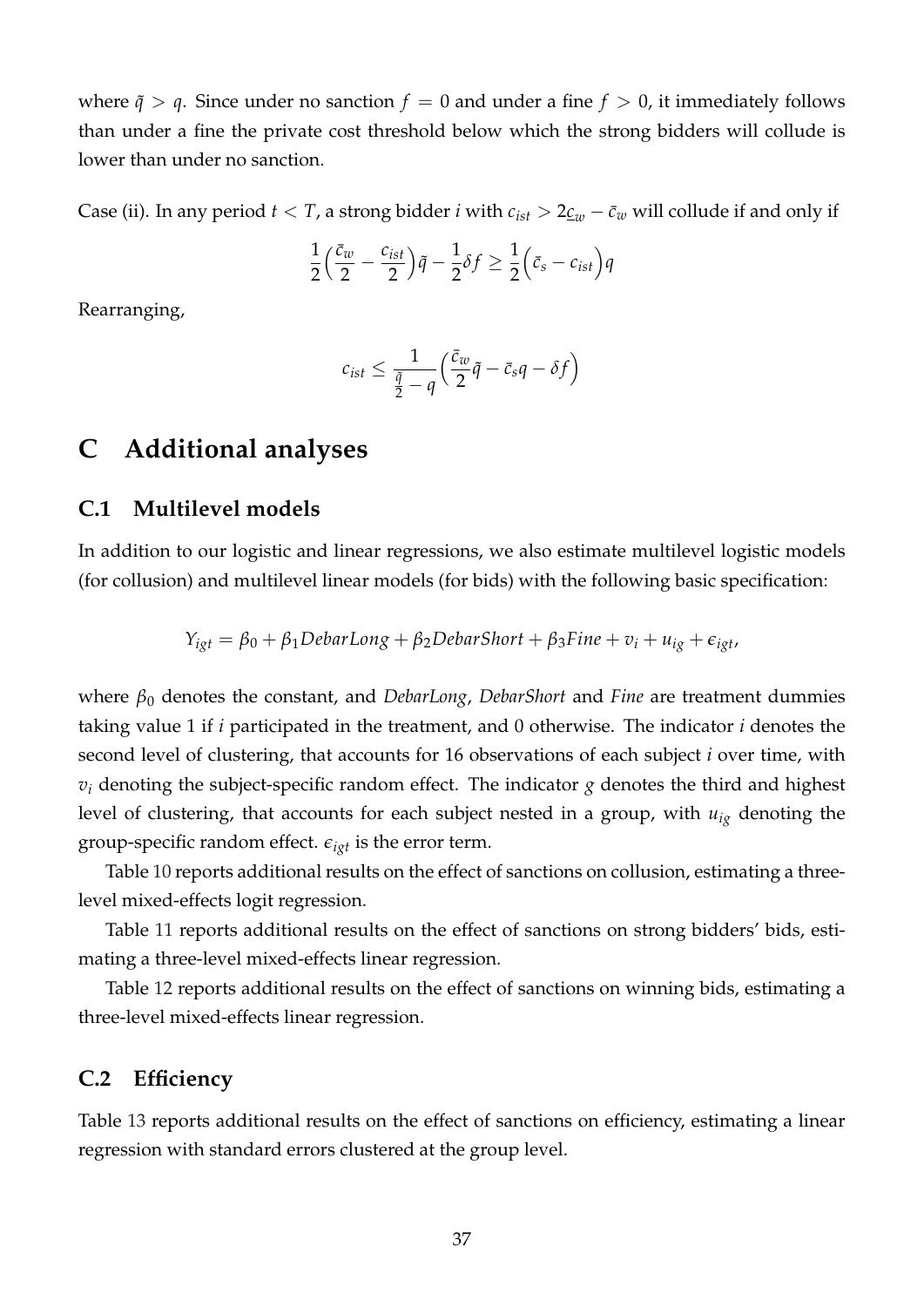<span id="page-39-0"></span>

| DV: Collusion                | (1)         | (2)         | (3)         |
|------------------------------|-------------|-------------|-------------|
| <b>Baseline: No Sanction</b> |             |             |             |
| DebarLong                    | $-0.722***$ | $-0.697***$ | $-0.694***$ |
|                              | (0.062)     | (0.062)     | (0.061)     |
| DebarShort                   | $-0.384***$ | $-0.388***$ | $-0.372***$ |
|                              | (0.080)     | (0.075)     | (0.071)     |
| Fine                         | $-0.462***$ | $-0.481***$ | $-0.475***$ |
|                              | (0.079)     | (0.074)     | (0.069)     |
| Cost                         | no          | yes         | yes         |
| Risk aversion                | no          | yes         | yes         |
| Demographics                 | no          | no          | yes         |
| Wald test                    | $11.99***$  | $10.91***$  | $12.94***$  |
| Pseudo $R^2$                 | 0.818       | 0.823       | 0.827       |
| N                            | 1.406       | 1.406       | 1.406       |
|                              |             |             |             |

Table 10: Impact of sanctions on collusion

∗∗∗ *p* < 0.01; ∗∗ *p* < 0.05; <sup>∗</sup> *p* < 0.1

Three-level mixed-effects logit regression. Standard errors in parentheses. All coefficients are reported as average marginal effects. *Demographics* denotes variables on age and gender.

<span id="page-39-1"></span>

| DV: Bids                     | (1)          | (2)          | (3)          |
|------------------------------|--------------|--------------|--------------|
| <b>Baseline: No Sanction</b> |              |              |              |
| DebarLong                    | $-32.425***$ | $-31.894***$ | $-31.411***$ |
|                              | (5.502)      | (5.399)      | (5.209)      |
| DebarShort                   | $-17.181***$ | $-17.161***$ | $-16.869***$ |
|                              | (5.531)      | (5.412)      | (5.215)      |
| Fine                         | $-23.401***$ | $-23.499***$ | $-23.241***$ |
|                              | (5.495)      | (5.385)      | (5.188)      |
| Cost                         |              | $0.617***$   | $0.617***$   |
|                              |              | (0.034)      | (0.034)      |
| Risk aversion                |              | $-1.861$     | $-2.126$     |
|                              |              | (1.504)      | (1.499)      |
| Demographics                 | no           | no           | yes          |
| Wald test                    | $7.68**$     | $7.41**$     | $7.75***$    |
| N                            | 1.406        | 1.406        | 1.406        |
|                              |              |              |              |

∗∗∗ *p* < 0.01; ∗∗ *p* < 0.05; <sup>∗</sup> *p* < 0.1

Three-level mixed-effects linear regression. Standard errors in parentheses. *Demographics* denotes variables on age and gender.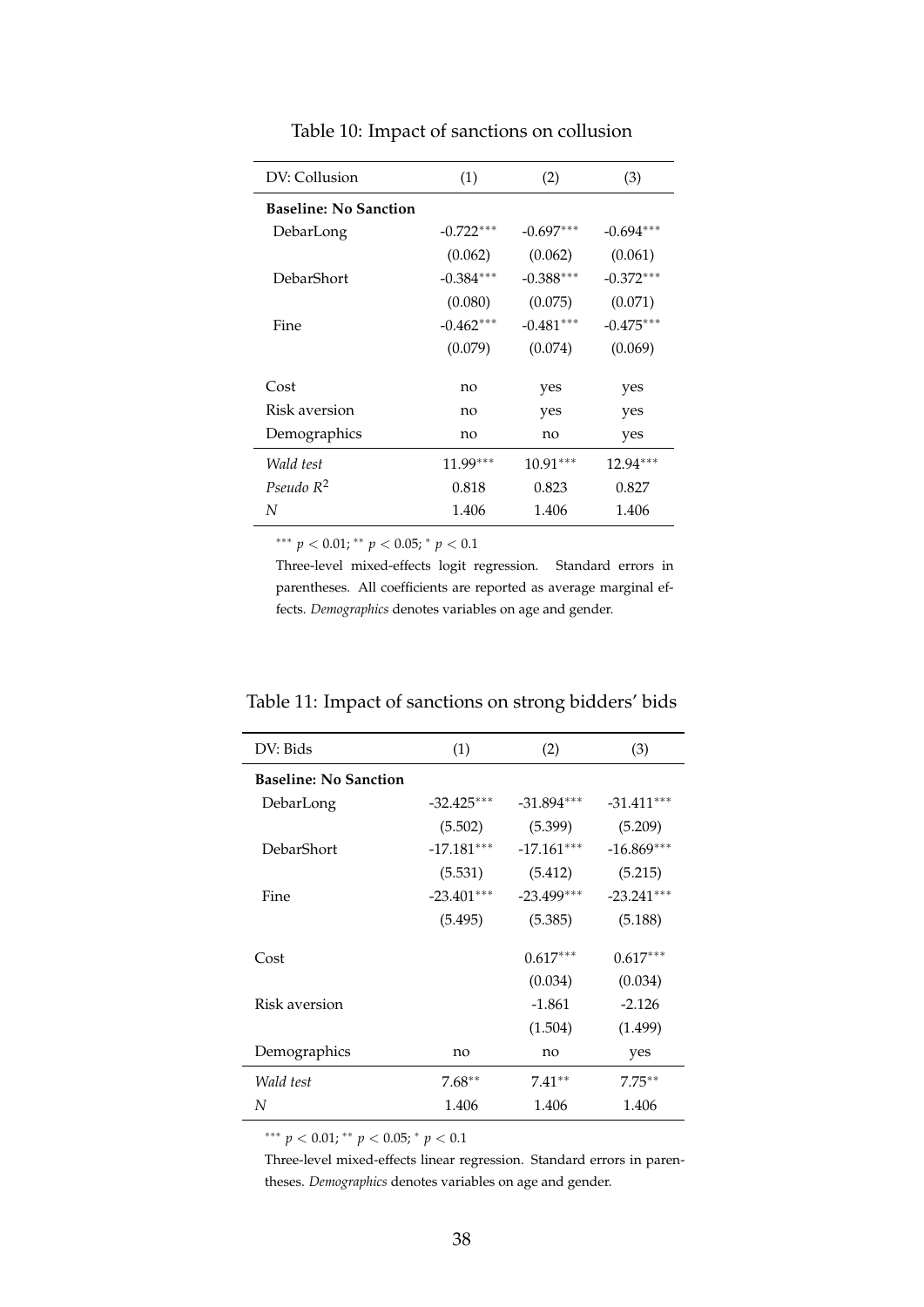<span id="page-40-0"></span>

| DV: Bids                     | (1)          | (2)                          | (3)          |  |
|------------------------------|--------------|------------------------------|--------------|--|
| <b>Baseline: No Sanction</b> |              |                              |              |  |
| DebarLong                    | $-26.981***$ | $-25.145***$<br>$-25.679***$ |              |  |
|                              | (6.511)      | (5.839)                      | (5.860)      |  |
| DebarShort                   | $-6.650$     | $-9.833*$                    | $-9.793*$    |  |
|                              | (6.353)      | (5.665)                      | (5.673)      |  |
| Fine                         | $-21.610***$ | $-20.031***$                 | $-20.373***$ |  |
|                              | (5.495)      | (5.788)                      | (5.788)      |  |
| Cost                         |              | $0.397***$                   | $0.400***$   |  |
|                              |              | (0.031)                      | (0.031)      |  |
| Risk aversion                |              | $-5.235*$                    | $-5.280*$    |  |
|                              |              | (2.708)                      | (2.702)      |  |
| Demographics                 | no           | no                           | yes          |  |
| Wald test                    | $10.82***$   | $7.38**$                     | $7.88**$     |  |
| N                            | 768          | 768                          | 768          |  |

Table 12: Impact of sanctions on winning bids

∗∗∗ *p* < 0.01; ∗∗ *p* < 0.05; <sup>∗</sup> *p* < 0.1

Three-level mixed-effects linear regression. Standard errors in parentheses. *Demographics* denotes variables on age and gender.

<span id="page-40-1"></span>

|                | (1)       |           | (2)        |             |             |             |
|----------------|-----------|-----------|------------|-------------|-------------|-------------|
| DV: Efficiency |           |           |            |             |             |             |
| DebarShort     | $-0.154$  | $-0.153$  | $-0.156$   | $-0.205***$ | $-0.205***$ | $-0.208***$ |
|                | (0.098)   | (0.098)   | (0.097)    | (0.065)     | (0.065)     | (0.066)     |
| DebarLong      |           |           |            | $-0.051$    | $-0.051$    | $-0.052$    |
|                |           |           |            | (0.084)     | (0.082)     | (0.082)     |
| Fine           | 0.051     | 0.051     | 0.052      |             |             |             |
|                | (0.084)   | (0.082)   | (0.082)    |             |             |             |
| No Sanction    | 0.004     | 0.004     | 0.003      | $-0.047$    | $-0.047$    | $-0.048$    |
|                | (0.087)   | (0.084)   | (0.085)    | (0.047)     | (0.047)     | (0.047)     |
|                |           |           |            |             |             |             |
| Cost           |           | < 0.001   | < 0.001    |             | < 0.001     | < 0.001     |
|                |           | (< 0.001) | (< 0.001)  |             | (< 0.001)   | (< 0.001)   |
| Risk aversion  |           | 0.004     | 0.004      |             | 0.004       | 0.004       |
|                |           | (0.030)   | (0.030)    |             | (0.030)     | (0.030)     |
| Demographics   | no        | no        | yes        | no          | no          | yes         |
| Wald test      | $9.83***$ | 9.87***   | $10.10***$ | $5.37*$     | $5.44*$     | $5.49*$     |
| $R^2$          | 0.060     | 0.060     | 0.060      | 0.060       | 0.060       | 0.060       |
| N              | 3.072     |           | 3.072      |             |             |             |

#### Table 13: Impact of sanctions on efficiency

∗∗∗ *p* < 0.01; ∗∗ *p* < 0.05; <sup>∗</sup> *p* < 0.1

Column 1: OLS. Standard errors in parentheses, clustered at the group level. *DebarLong* serves as the baseline category. Column 2: OLS. Standard errors in parentheses, clustered at the group level. *Fine* serves as the baseline category. *Demographics* denotes variables on age and gender.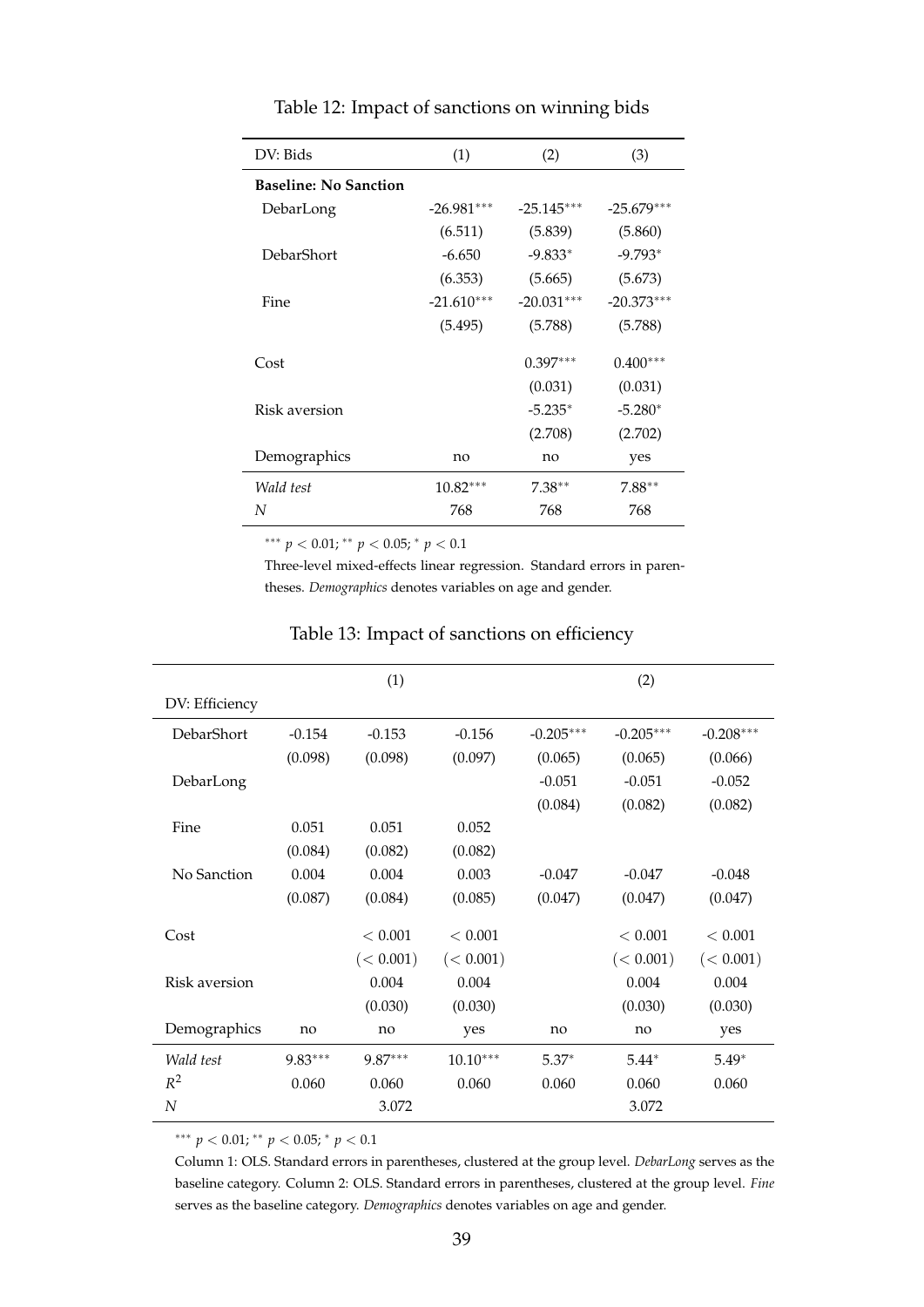### **C.3 Bidding dynamics**

<span id="page-41-2"></span>Figure [5](#page-41-2) shows that strong bidders' bids remain relatively stable over time.



Figure 5: Strong bidders' bids over time.

### <span id="page-41-1"></span>**C.4 N-effects**

Subjects stated they would run faster in a 5K run with 50 competitors ( $m = 5.193$ ,  $sd = 2.003$ ) than in a 5K run with 500 competitors ( $m = 4.474$ ,  $sd = 2.194$ ), the difference being statistically significant (paired t-test,  $p < 0.001$ ). This difference was consistent across all treatments for 50 competitors (No Sanction: *m* = 5.229,*sd* = 2.004; DebarLong: *m* = 5.104,*sd* = 1.930; DebarShort:  $m = 5.438$ ,  $sd = 2.042$ ; Fine:  $m = 5.000$ ,  $sd = 2.012$ ) and 500 competitors (No Sanction:  $m = 4.646$ ,  $sd = 2.279$ ; DebarLong:  $m = 4.604$ ,  $sd = 2.207$ ; DebarShort:  $m = 4.396$ ,  $sd = 2.254$ ; Fine:  $m = 4.250$ ,  $sd = 2.007$ ).

<span id="page-41-0"></span>Competitive feelings decreased as the number of competitors increased from 10 ( $m =$ 4.266,*sd* = 1.873), to 30 ( $m = 3.828$ ,  $sd = 1.554$ ), to 50 ( $m = 3.422$ ,  $sd = 1.509$ ), to 100  $(m = 3.188, sd = 1.816)$ , the difference between all scenarios being statistically significant (paired t-test,  $p < 0.001$ ). This difference was consistent across all treatments for 10 (No Sanction:  $m = 4.250$ ,  $sd = 1.751$ ; DebarLong:  $m = 4.167$ ,  $sd = 1.952$ ; DebarShort:  $m = 4.583$ ,  $sd =$ 1.968; Fine: *m* = 4.063,*sd* = 1.774), for 30 (No Sanction: *m* = 3.980,*sd* = 1.451; DebarLong: *m* = 3.583,*sd* = 1.567; DebarShort: *m* = 4.000,*sd* = 1.660; Fine: *m* = 3.750,*sd* = 1.494), 50 (No Sanction: *m* = 3.625,*sd* = 1.482; DebarLong: *m* = 3.021,*sd* = 1.362; DebarShort:  $m = 3.479$ ,  $sd = 1.634$ ; Fine:  $m = 3.563$ ,  $sd = 1.472$ ) and 100 competitors (No Sanction: *m* = 3.500,*sd* = 1.815; DebarLong: *m* = 2.854,*sd* = 1.672; DebarShort: *m* = 2.917,*sd* = 1.756; Fine:  $m = 3.479$ ,  $sd = 1.916$ .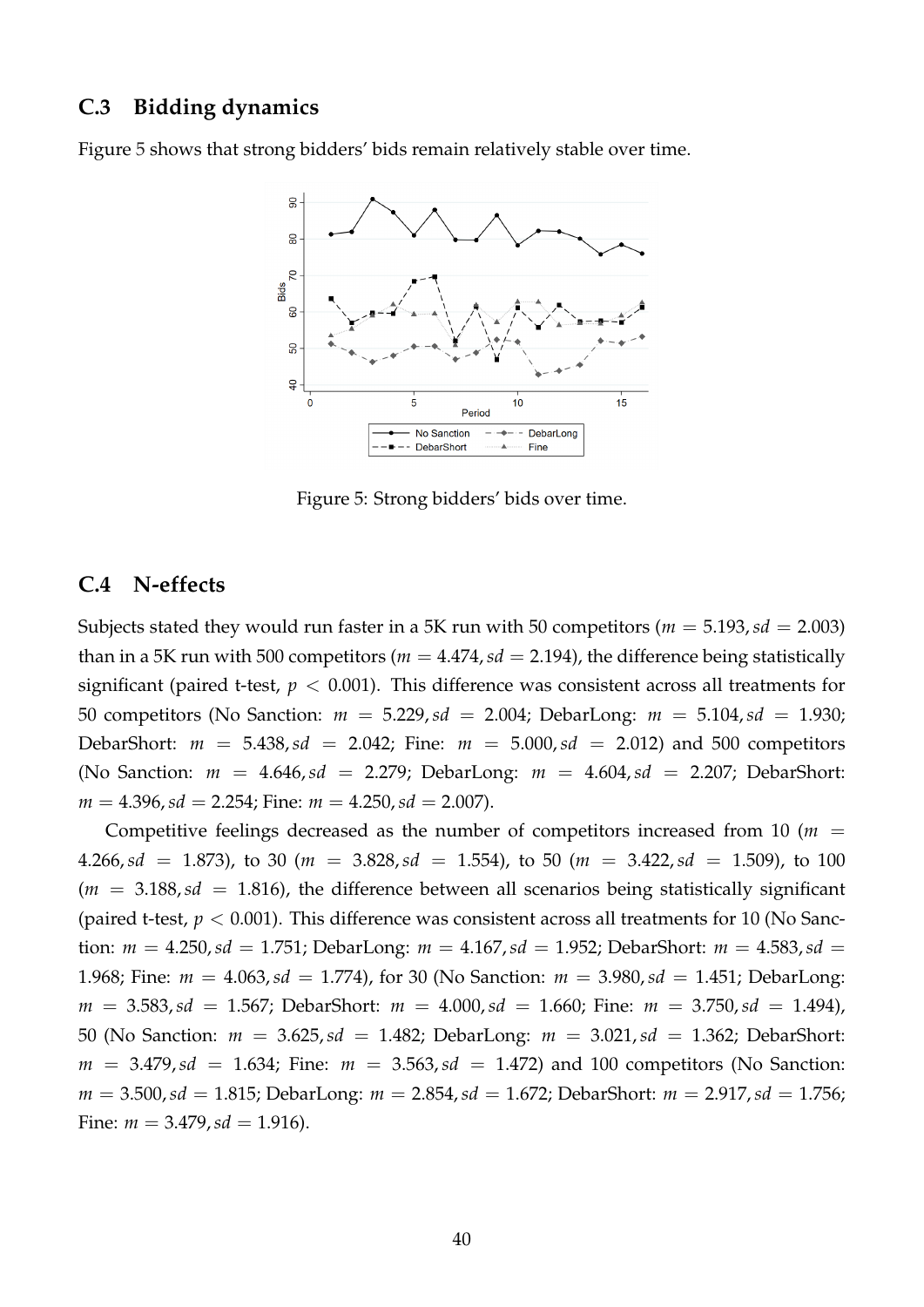#### **C.5 Power analysis**

This subsection presents the results of an ex ante power analysis for the tests used to estimate our hypothesized treatment effects. The logic of ex ante power analysis and the rules of thumb that can be used to improve the efficiency of experimental designs (see List, Sadoff, and Wagner [2011\)](#page-31-15) also guided us in the design phase and in the adjustment of our sample size. Our measure of effect size is Cohen's *d*, i.e. the difference between the means of two treatment groups divided by their standard deviation:

$$
d=\frac{m_1-m_2}{s}
$$

Hypothesis 1 (Collusion): Using a one-tailed t-test for 12 independent observations per treatment, and assuming (i) a 5% significance level, (ii) an expected difference of 60 percentage points (0.60) between No Sanction and DebarLong, (iii) a difference of 30 percentage points (0.30) between both No Sanction and DebarShort and No Sanction and Fine, and (iv) a standard deviation of 0.30 in all treatments, the ex ante power of the statistical test is 99.90% for the No Sanction-DebarLong comparison, and 76.68% for the other two comparisons.

Hypothesis 2 (Collusion): Using a one-tailed t-test for 12 independent observations per treatment, and assuming (i) a 5% significance level, (ii) an expected difference of 30 percentage points (0.30) between DebarLong and DebarShort, and (iii) a standard deviation of 0.30 in these treatments, the ex ante power of the statistical test is 76.68%.

Hypothesis 1 (Bids): Using a one-tailed t-test for 12 independent observations per treatment, and assuming (i) a 5% significance level, (ii) an expected difference of 40 points between No Sanction and DebarLong, (iii) a difference of 20 points between both No Sanction and DebarShort and No Sanction and Fine, and (iv) a standard deviation of 20.00 in all treatments, the ex ante power of the statistical test is 99.90% for the No Sanction-DebarLong comparison, and 76.68% for the other two comparisons.

## **D Instructions**

#### **INSTRUCTIONS**

Welcome to this experiment in decision making. Please read the following instructions carefully. You can earn money in this experiment. Your earnings depend on both your decisions and on the decisions of the other participants. At the end of the experiment, the total amount of money earned will be paid to you in cash. In addition, you will receive a fee of 6 Euros for participating in the experiment.

Throughout the experiment, monetary amounts are not quoted in Euro, but in Points. Your total earnings will thus be initially calculated in Points. At the end, the total amount of money earned during the experiment will be converted into Euro, where: 1 Point = 0.10 Euro.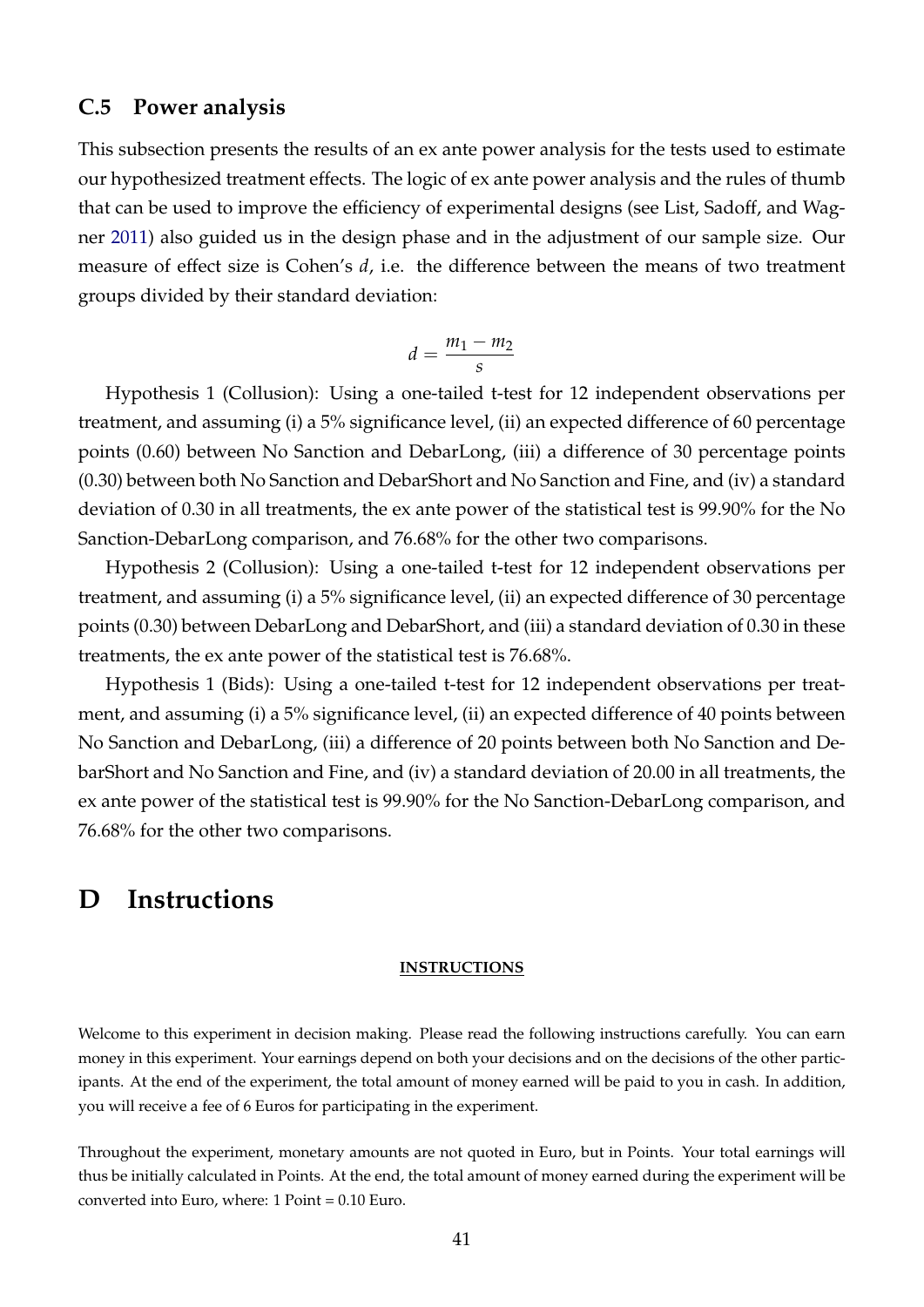The experiment consists of three parts. It is important that you understand the instructions of each part before you start the experiment. These are the instructions for Part 1. Instructions for Part 2 will be handed out when Part 1 is completed. Instructions for Part 3 will be handed out when Part 2 is completed. Part 1 and Part 2 consist of a sequence of 8 rounds respectively, Part 3 consists of a sequence of 16 rounds.

At the end of the experiment, you will receive EITHER your earnings in Part 1 (8 rounds) plus your earnings in Part 2 (8 rounds) OR your earnings in Part 3 (16 rounds). Whether you receive your earnings in Part 1 plus your earnings in Part 2 OR your earnings in Part 3, will be determined randomly at the end of the experiment. Note that your earnings may be negative in some rounds. However, your accumulated earnings in any Part will never become negative. It is important that you pay the same attention to each part, because each part may be paid out.

Each participant is a bidder in an auction. You will be part of a group of four bidders: you and three other participants. There are two types of bidders: A-bidders and B-bidders. There are two A-bidders and two Bbidders in each group.

All participants receive the same instructions and all decisions are made anonymously. Talking or communicating with other participants is not permitted throughout the entire experiment. Please do not use your cell phones or electronic devices during the experiment. Failure to comply implies exclusion from the experiment and loss of all earnings. If you have any questions or need assistance, please raise your hand. An experimenter will then help you at your desk.

#### **PART 1**

Part 1 consists of a sequence of 8 rounds. In each round, you and the three other members of your group participate in an auction. At the beginning of each round, you are assigned the role of either an A-bidder type or a B-bidder type randomly. The composition of your group remains the same throughout the 8 rounds of Part 1.

The outcome of each round is independent from the outcome of previous rounds. This means that your earnings in any given round are not affected by your or other group members' decisions in previous rounds.

In each round, a project is auctioned off. You can submit a bid to obtain the project. The project is awarded to the bidder who submits the lowest bid. If you obtain the project (= win the auction), you earn the amount you bid minus your cost of implementing the project. Your cost will be randomly assigned to you at the beginning of each round. If you do not obtain the project, you earn 0 Points.

Think of this as a situation where you act as an entrepreneur. The auctioneer (for example, the government or a company) is willing to pay an amount of money to an entrepreneur to implement the project. The auctioneer will award the project to the entrepreneur asking for the lowest amount of money. This entrepreneur will receive the amount of money she asked for in the auction (= the bid) minus the cost of implementing the project. The other entrepreneurs who asked for higher amounts will not be awarded the project, and therefore neither receive nor pay anything.

**Step 1** At the beginning of each round, you are assigned a random cost. The cost of A-bidders lies between 20 and 60 Points. The cost of B-bidders lies between 80 and 120 Points.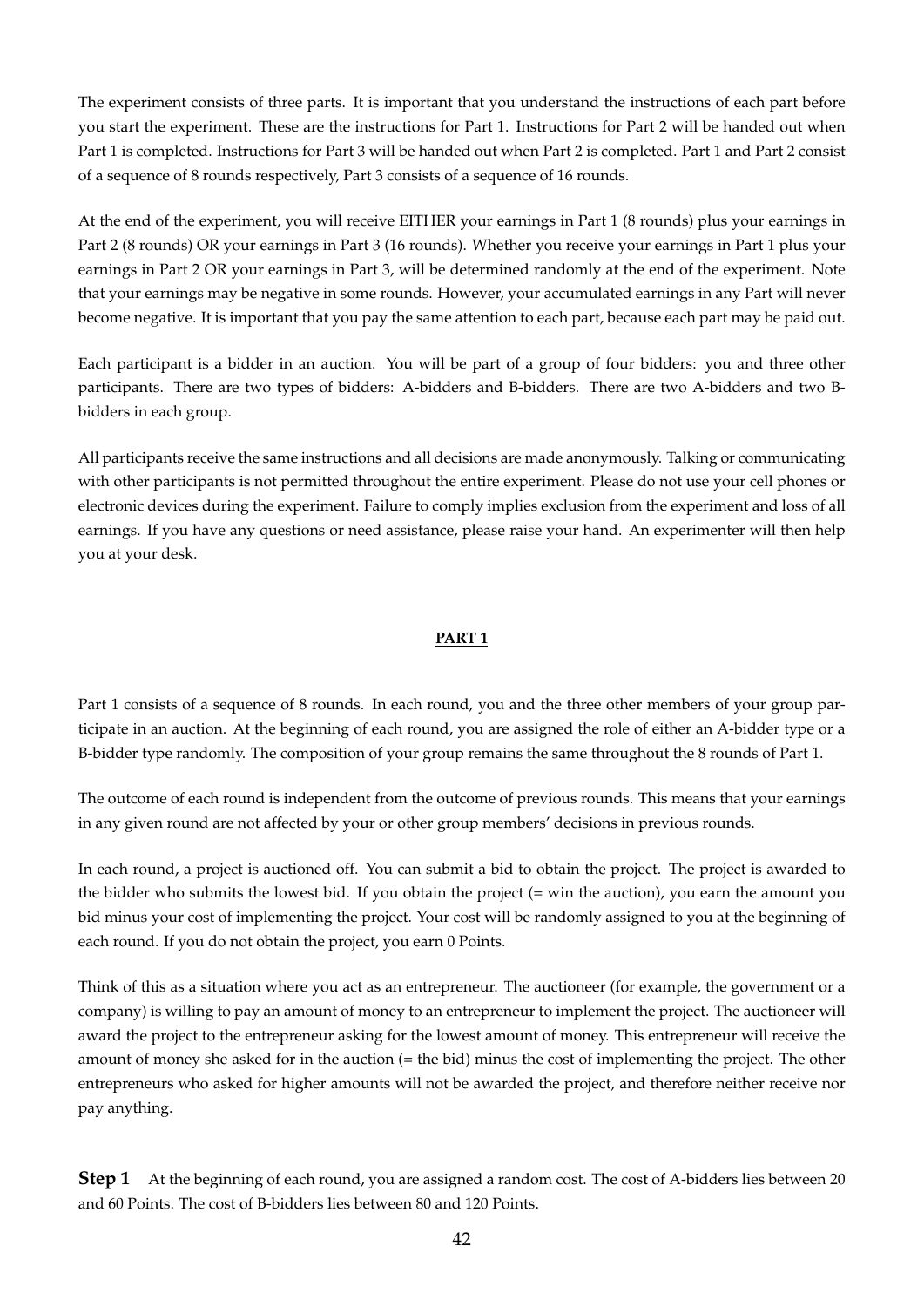All costs are integer numbers. Each cost has the same probability of being picked. That is, if you are an A-bidder, any cost between 20 and 60 will be assigned to you with the same probability. Likewise, if you are a B-bidder, any cost between 80 and 120 will be assigned to you with the same probability. The cost assigned to one participant does not depend on the costs of the other participants. Therefore, your cost is probably different from that of the other bidders.

You will be informed about your own cost at the beginning of each round. This value will not be revealed to the other bidders. This also means that you will not be informed about the other bidders' costs.

**Step 2** The auction takes place. Each bidder makes one decision: You decide, how much you would like to bid for the project. You can submit any bid in integer numbers between 0 and 140 Points.

All bidders submit their bids at the same time. You will not see the bids submitted by the other bidders before each bidder has submitted her bid. The winner of the auction is the bidder submitting the lowest bid. This bidder thus obtains the project. If two or more bidders submit an equal bid and this bid is the lowest, the winner is chosen randomly among these bidders.

If you win the auction, you receive:

earnings = bid - cost.

If you do not win the auction, you receive:

earnings=0.

Example: Your cost is 20 and you bid 30. If 30 is the lowest bid, you win the auction and receive 10 (= 30 – 20). If 30 is not the lowest bid (for example, another bidder submits a bid of 25), you do not win the auction and receive 0.

Note that you can also incur a loss. This will happen if you submit a bid below your cost and you win the auction with this bid. The amount lost will be subtracted from the earnings you made up to that round. Your final earnings will never be negative, however.

Example: Your cost is 30 and you bid 10. If 10 is the lowest bid, you win the auction. However, your bid being lower than your cost, you earn  $-20 (= 10 - 30)$ .

**Step 3** The outcome of the auction is communicated to each bidder. You will learn whether you won the auction, which bids were submitted by the other bidders and your earnings in that round.

**Step 4** Then a new round will begin. In the new round, you will again bid for an identical project. When a new round begins, each bidder is assigned a new bidder type (A or B) and a new cost. Your bidder type and your cost in one round do not depend on your bidder type and your cost in any other round.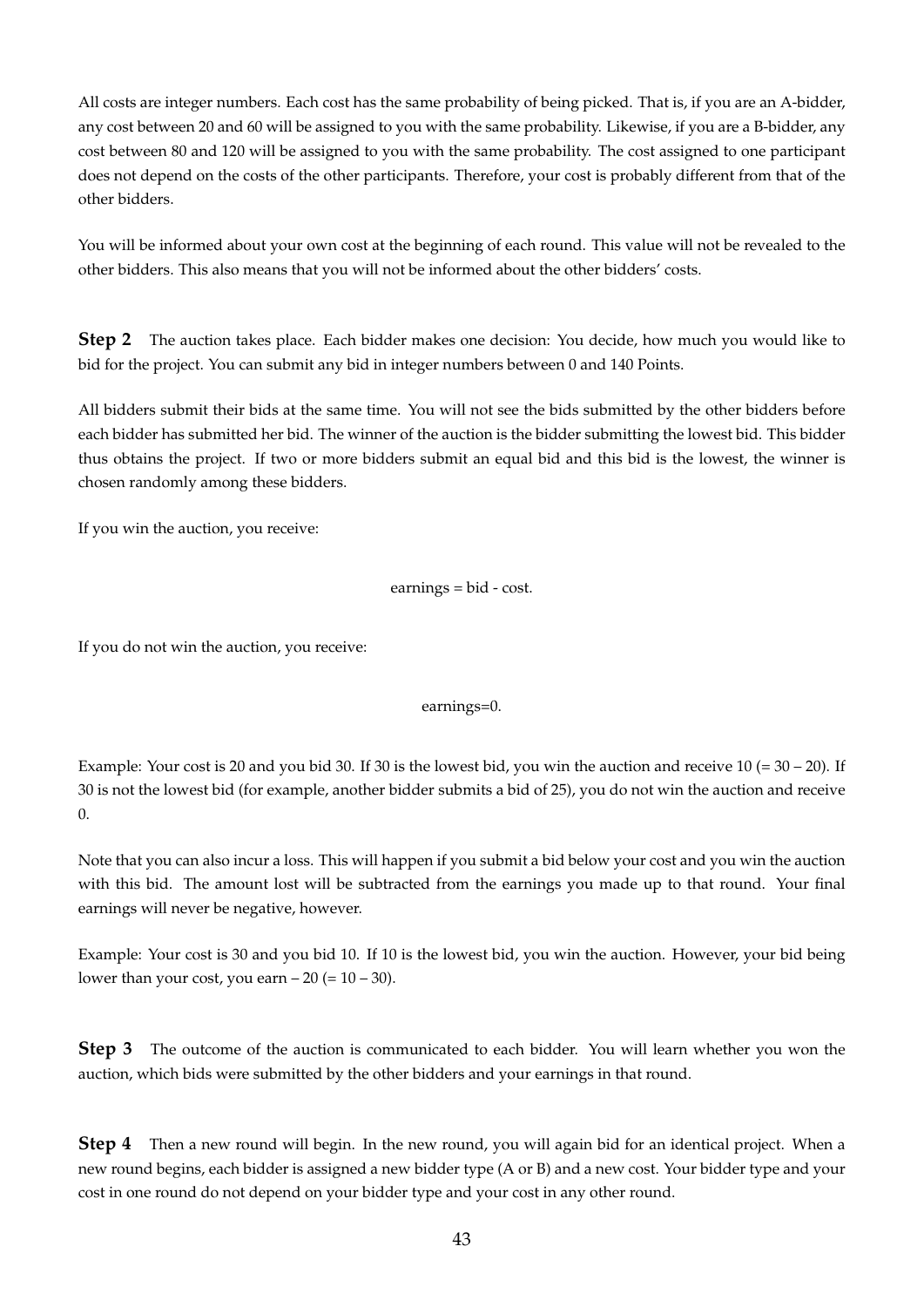#### **PART 2**

Part 2 consists of a sequence of 8 rounds. In each round, you and the other three members of your group participate in an auction, but the rules are different from those in Part 1. At the beginning of each round, you are assigned the role of either an A-bidder type or a B-bidder type randomly. You will be in the same group as in Part 1. You are part of the same group as in Part 1. The composition of your group remains the same throughout the 8 rounds of Part 2.

The outcome of each round is independent from the outcome of previous rounds. This means that your earnings in any given round are not affected by your or others' decisions in previous rounds.

**Step 1** At the beginning of each round, you are assigned a random cost. As in Part 1, the cost of A-bidders lies between 20 and 60 Points, and the cost of B-bidders lies between 80 and 120 Points. You will be informed about your own cost at the beginning of each round. The same procedure as in Part 1 applies.

**Step 2** Each A-bidder can decide to form an agreement with the other A-bidder. Only A-bidders are offered the option to form an agreement with each other. If you are assigned the role of an A-bidder, the following question appears on your screen: 'Would you like to form an agreement with the other A-bidder in your group?' Each A-bidder can choose Yes or No. An agreement forms if both A-bidders choose Yes. In other words, no agreement is made unless both A-bidders want to make one.

If an agreement forms: If an agreement forms, only one A-bidder can participate in the auction. This A-bidder is called the designated bidder. The A-bidder who does not participate in the auction is called the non-designated bidder.

The designated bidder will be determined as follows: each A-bidder states an amount that she is willing to transfer to the other A-bidder in case she becomes the designated bidder. This amount of money will compensate the non-designated bidder for not participating in the auction (= transfer). The A-bidder stating the higher amount becomes the designated bidder and participates in the auction. The A-bidder stating the lower amount becomes the non-designated bidder. An A-bidder can state any amount between 0 and 120 Points. In case both A-bidders state the same amount, the designated bidder will be determined randomly.

Example: Both A-bidders choose Yes and an agreement forms. You are an A-bidder and state 40 Points, while the other A-bidder states 20 Points. This means: You are the designated bidder. The other A-bidder is the nondesignated bidder. An amount of 40 Points is automatically transferred from you to the non-designated bidder. You participate in the auction, the non-designated bidder does not.

Once both A-bidders have stated the amount they are willing to transfer to the other A-bidder in order to become the designated bidder, they will be informed about the amounts they stated, the amount of the transfer and whether they will participate in the auction (= designated bidder) or not (= non-designated bidder). B-bidders will not know whether an agreement has been formed. Then the designated bidder and the B-bidders will proceed to the auction. The designated bidder will submit two bids: one bid for herself and another bid on behalf of the non-designated bidder.

If no agreement forms: If no agreement forms, both A-bidders will learn about it and proceed to the auction with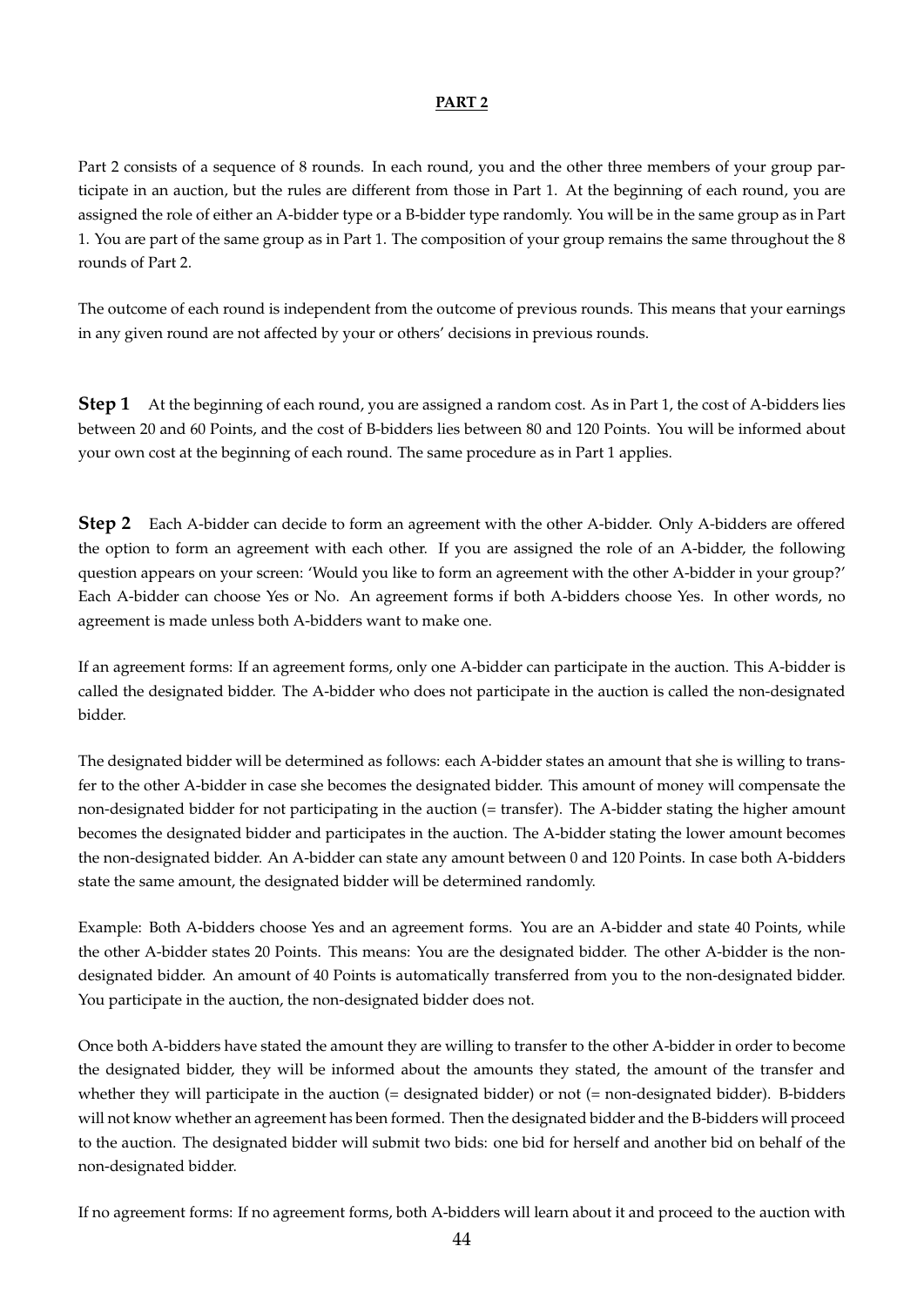the B-bidders. B-bidders will not know whether an agreement has been formed.

**Step 3** The auction takes place.

If an agreement has been formed: If an agreement has been formed, the designated bidder and the B-bidders submit their bids in the auction. In addition to his own bid, the designated bidder submits a bid on behalf of the non-designated bidder. The designated bidder can submit any bid on behalf of the non-designated bidder, as long as this bid is higher than her own bid and below or equal to 140 Points. The earnings of the designated bidder in this round will depend on the transfer made to the non-designated bidder and on whether she wins the auction.

If the designated bidder wins the auction, she receives:

earnings = bid - cost - transfer.

The non-designated bidder receives:

earnings = transfer.

The B-bidders receive:

earnings  $= 0$ .

If the designated bidder does not win the auction, she receives:

earnings = 0 - payment.

The non-designated bidder receives:

earnings = transfer.

The B-bidder who wins the auction receives:

earnings = bid - cost.

The other B-bidder receives:

earnings  $= 0$ .

If no agreement has been formed: If no agreement has been formed, all bidders submit their bids. The general rules apply: the winning bidder receives her bid minus her cost. The other bidders receive 0 Points.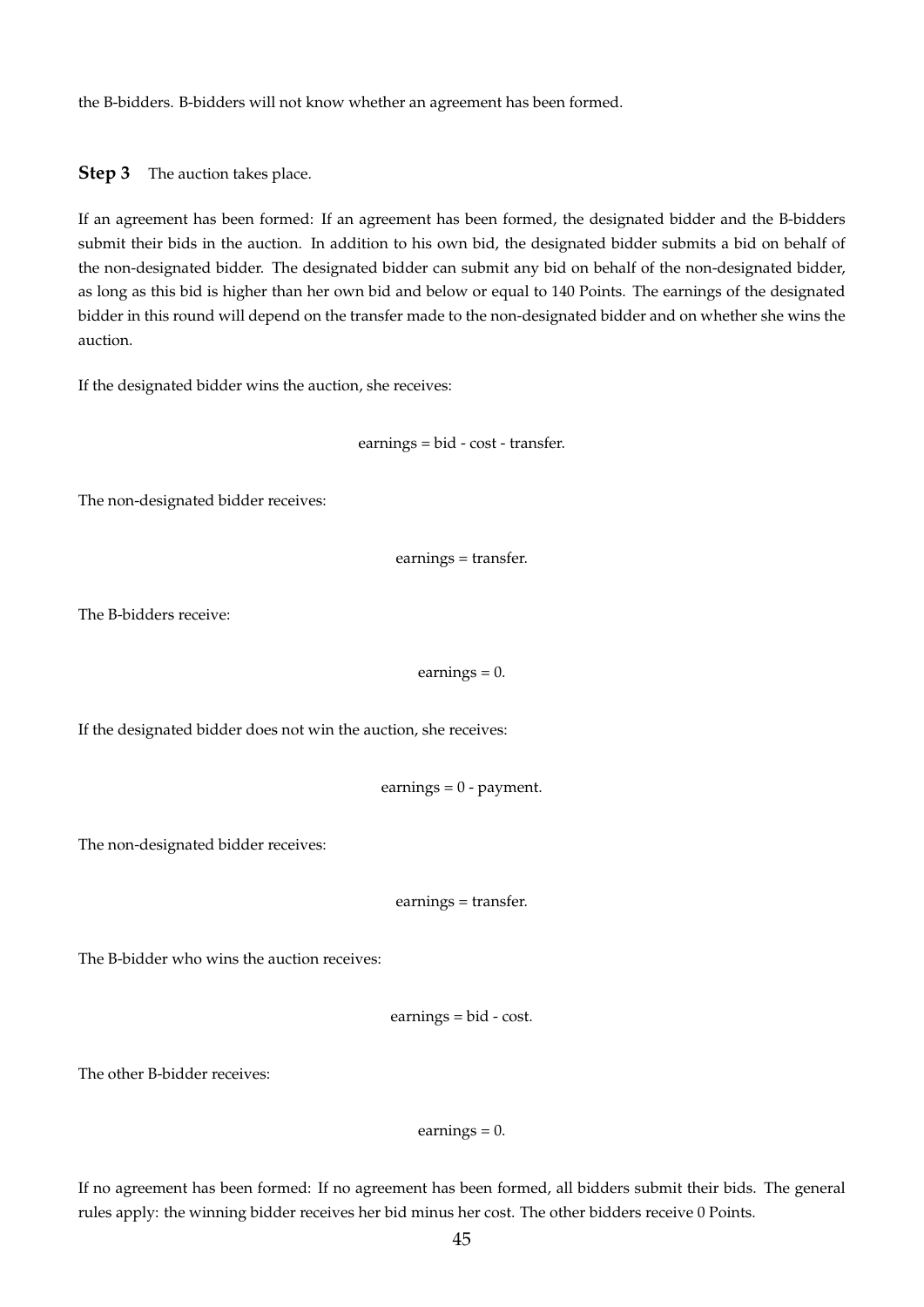**Step 4** The outcome of the auction is communicated to each bidder. You will learn whether you won the auction, which bids were submitted by the other bidders and your earnings in that round.

**Step 5** Then a new round will begin. In the new round, you will again bid for an identical project. When a new round begins, each bidder is assigned a new bidder type (A or B) and a new cost. Your bidder type and your cost in one round do not depend on your bidder type and your cost in any other round.

**PART 3 [No sanction]** Part 3 consists of a sequence of 16 rounds. In each of these rounds, you participate in an auction. At the beginning of Part 3, you are assigned the role of either an A-bidder type or a B-bidder type randomly. You will keep your bidder type during these 16 rounds. You will not be in the same group as in Part 1 and Part 2. You are now part of a new group, together with 3 participants with whom you have not interacted before. The composition of your group remains the same throughout the 16 rounds.

Apart from that, each round proceeds according rules that are similar to those in Part 2. Differences exist in Step 5.

**Step 1** At the beginning of each round, you are assigned a random cost. As in Part 1 and Part 2, the cost of A-bidders lies between 20 and 60 Points. The cost of B-bidders lies between 80 and 120 Points. You will be informed about your own cost at the beginning of each round.

**Step 2** A-bidders decide whether to form an agreement.

**Step 3** The auction takes place.

**Step 4** The outcome of the auction is communicated to each bidder. You will learn whether you won the auction, which bids were submitted by the other bidders and your earnings in that round.

**Step 5** At the end of each round, you are asked to guess the other bidders' costs. On your screen, you will be informed about the other bidders' bids. You will then be asked: 'What do you think: What are the costs of these bidders?' You will state a guess for each of the three other bidders. For each guess, you will receive 2 Points if the distance between your guess and the actual cost is smaller than or equal to 5 Points. If the distance between your guess and the actual cost is larger than 5 Points, you will receive 0 Points.

Then a new round will begin. In the new round, you will again bid for an identical project. When a new round begins, each bidder is assigned a new cost. Your cost in one round will not depend on your cost in any other round. Remember that you will keep your bidder type throughout all 16 rounds.

**PART 3 [DebarLong]** Part 3 consists of a sequence of 16 rounds. In each of these rounds, you participate in an auction. At the beginning of Part 3, you are assigned the role of either an A-bidder type or a B-bidder type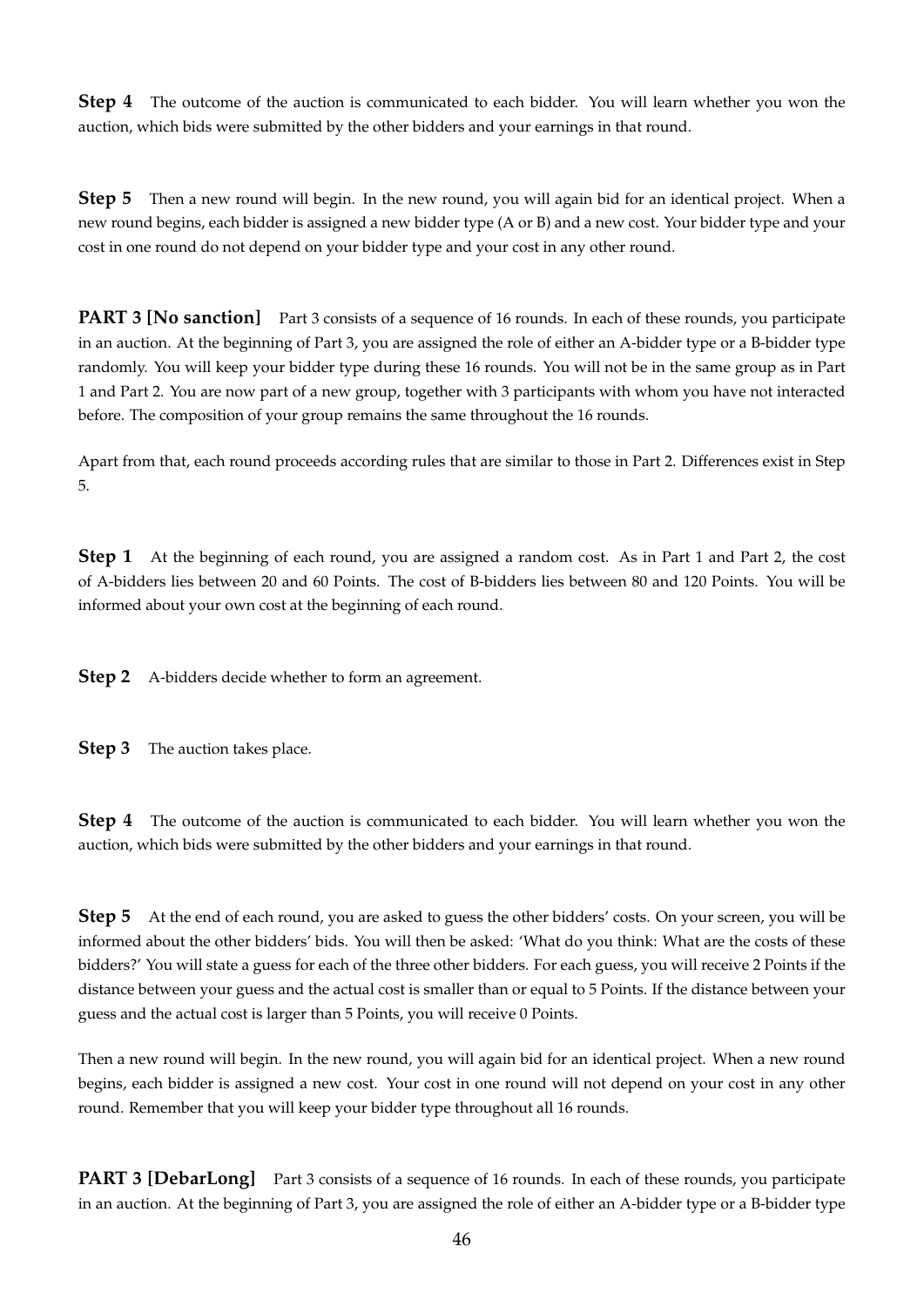randomly. You will keep your bidder type during these 16 rounds. You will not be in the same group as in Part 1 and Part 2. You are now part of a new group, together with 3 participants with whom you have not interacted before. The composition of your group remains the same throughout the 16 rounds.

Apart from that, each round proceeds according rules that are similar to those in Part 2. Differences exist in Step 4 and Step 6.

**Step 1** At the beginning of each round, you are assigned a random cost. As in Part 1 and Part 2, the cost of A-bidders lies between 20 and 60 Points. The cost of B-bidders lies between 80 and 120 Points. You will be informed about your own cost at the beginning of each round.

**Step 2** A-bidders decide whether to form an agreement.

**Step 3** The auction takes place.

**Step 4** If an agreement forms, both A-bidders can be excluded from the game for a duration of six rounds. If the A-bidders are excluded, they will not participate in the auction for the following six rounds. Only the Bbidders will participate in the auction in these six rounds. If the A-bidders are excluded in round 10 or later, they will be excluded for the remaining rounds of Part 3. The A-bidders can only be excluded simultaneously.

The probability of exclusion is 50%. Note that the A-bidders can only be excluded if an agreement forms. If no agreement forms, the A-bidders cannot be excluded.

Note that you will run the risk of exclusion only for an agreement made in the current round. This means that you will not be excluded in a round if no agreement forms in that round. If you formed an agreement in a previous round, you will not be excluded for this agreement in following rounds.

Both the A-bidders and the B-bidders will know whether the A-bidders have been excluded. When submitting their bids, B-bidders will always know whether the A-bidders are excluded from the auction.

**Step 5** The outcome of the auction is communicated to each bidder. You will learn whether you won the auction, which bids were submitted by the other bidders and your earnings in that round.

**Step 6** At the end of each round, you are asked to guess the costs of bidders who participated in the auction. On your screen, you will be informed about the bids of these bidders. You will then be asked: 'What do you think: What are the costs of these bidders?'. You will state a guess for each bidder who participated in the auction. For each guess, you will receive 2 Points if the distance between your guess and the actual cost is smaller than or equal to 5 Points. If the distance between your guess and the actual cost is larger than 5 Points, you will receive 0 Points.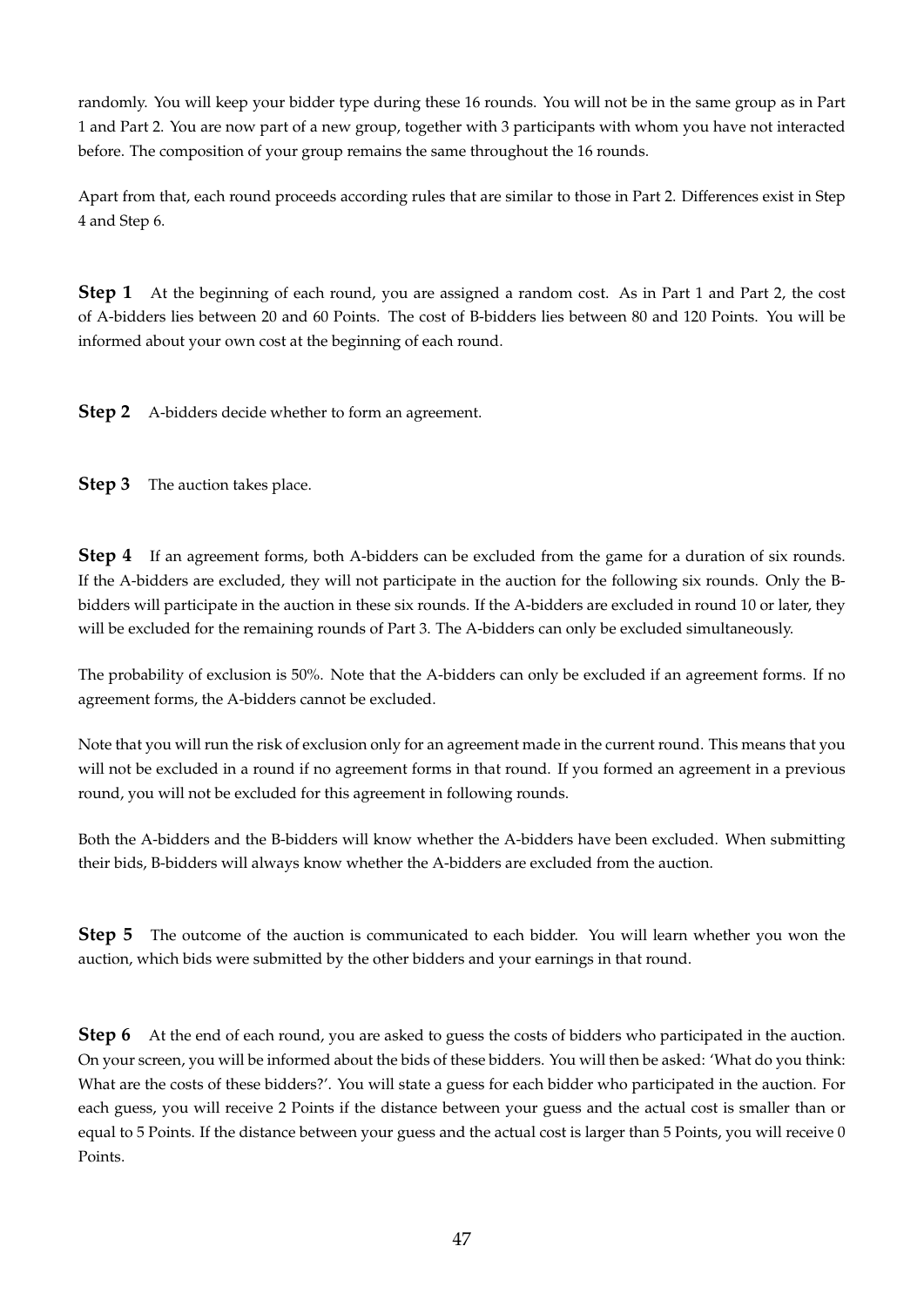Then a new round will begin. In the new round, you will again bid for an identical project. When a new round begins, each bidder is assigned a new cost. Your cost in one round will not depend on your cost in any other round. Remember that you will keep your bidder type throughout all 16 rounds.

#### **PART 3 [DebarShort]**

**Step 1-3** As in DebarLong.

**Step 4** If an agreement forms, both A-bidders can be excluded from the game for a duration of three rounds. If the A-bidders are excluded, they will not participate in the auction for the following three rounds. Only the B-bidders will participate in the auction in these three rounds. If the A-bidders are excluded in round 13 or later, they will be excluded for the remaining rounds of Part 3. The A-bidders can only be excluded simultaneously.

The probability of exclusion is 50%. Note that the A-bidders can only be excluded if an agreement forms. If no agreement forms, the A-bidders cannot be excluded.

Note that you will run the risk of exclusion only for an agreement made in the current round. This means that you will not be excluded in a round if no agreement forms in that round. If you formed an agreement in a previous round, you will not be excluded for this agreement in following rounds.

Both the A-bidders and the B-bidders will know whether the A-bidders have been excluded. When submitting their bids, B-bidders will always know whether the A-bidders are excluded from the auction.

**Step 5-6** As in DebarLong.

**PART 3 [Fine]** Part 3 consists of a sequence of 16 rounds. In each of these rounds, you participate in an auction. At the beginning of Part 3, you are assigned the role of either an A-bidder type or a B-bidder type randomly. You will keep your bidder type during these 16 rounds. You will not be in the same group as in Part 1 and Part 2. You are now part of a new group, together with 3 participants with whom you have not interacted before. The composition of your group remains the same throughout the 16 rounds.

Apart from that, each round proceeds according rules that are similar to those in Part 2. Differences exist in Step 4 and Step 6.

**Step 1** At the beginning of each round, you are assigned a random cost. As in Part 1 and Part 2, the cost of A-bidders lies between 20 and 60 Points. The cost of B-bidders lies between 80 and 120 Points. You will be informed about your own cost at the beginning of each round.

**Step 2** A-bidders decide whether to form an agreement.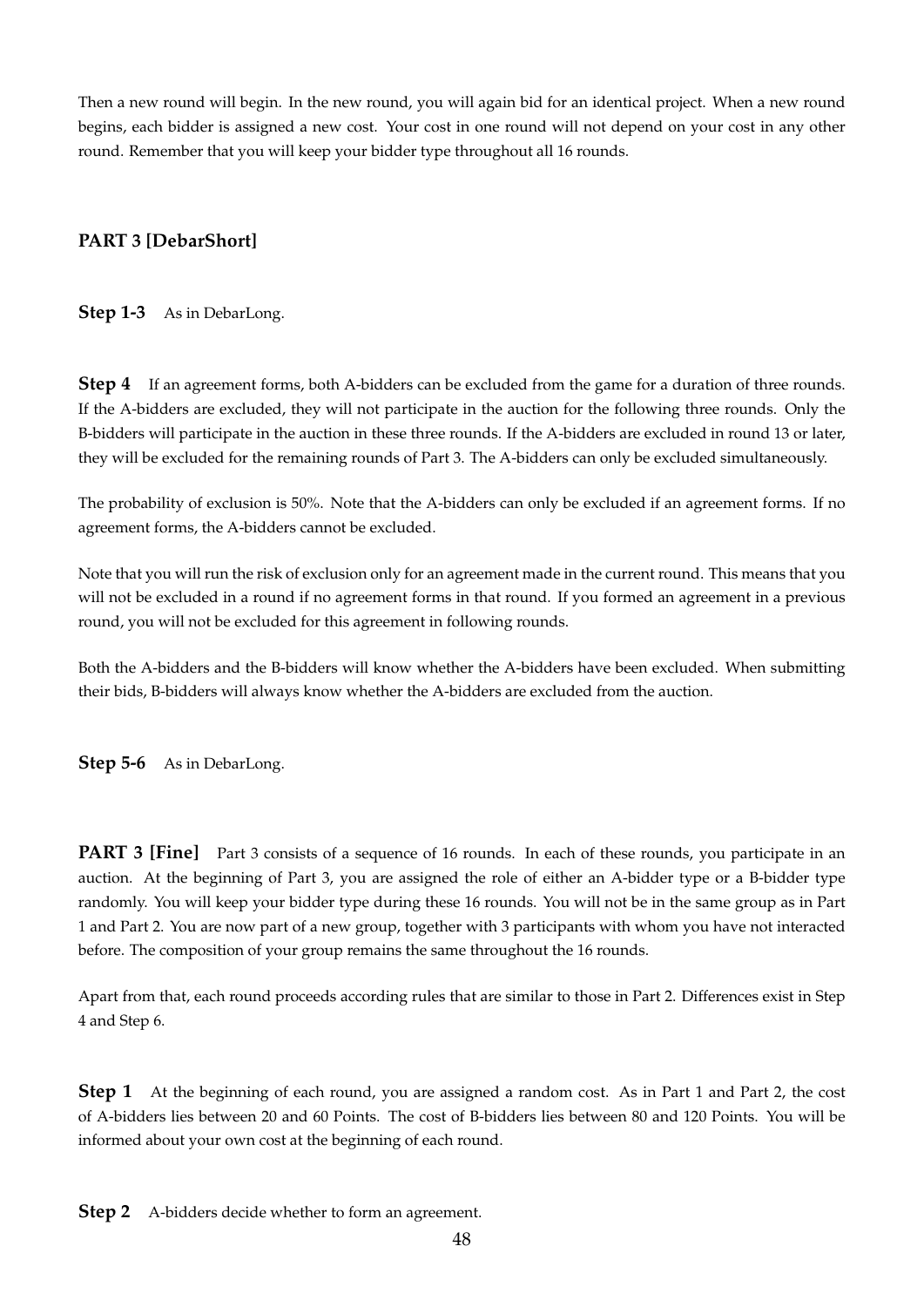#### **Step 3** The auction takes place.

**Step 4** If an agreement forms, both A-bidders might have to pay a fine of 24 Points. If a fine is imposed, an amount of 24 Points is deducted from the earnings that each A-bidder has made up to that round.

The probability of a fine is 50%. Note that a fine can only be imposed if an agreement forms. If no agreement forms, the A-bidders are not fined.

Note that you will run the risk of paying a fine only for an agreement made in the current round. This means that you will not have to pay a fine in a round if no agreement forms in that round. If you formed an agreement in a previous round, you will not be fined for this agreement in following rounds.

B-bidders will not know whether the A-bidders have been fined.

**Step 5** The outcome of the auction is communicated to each bidder. You will learn whether you won the auction, which bids were submitted by the other bidders and your earnings in that round.

**Step 6** At the end of each round, you are asked to guess the other bidders' costs. On your screen, you will be informed about the other bidders' bids. You will then be asked: What do you think: What are the costs of these bidders? You will state a guess for each of the three other bidders. For each guess, you will receive 2 Points if the distance between your guess and the actual cost is smaller than or equal to 5 Points. If the distance between your guess and the actual cost is larger than 5 Points, you will receive 0 Points.

Then a new round will begin. In the new round, you will again bid for an identical project. When a new round begins, each bidder is assigned a new cost. Your cost in one round will not depend on your cost in any other round. Remember that you will keep your bidder type throughout all 16 rounds.

#### **Control Questions**

Control questions Part 1

1) Is the following statement correct? In each round of Part 1, you will be matched with different participants. [No]

2) Is the following statement correct? In each round of Part 1, you will be assigned a new role and a new cost. [Yes]

3) Suppose you win the auction. Your cost is 20 and your bid is 40. How much do you earn? [20]

4) Suppose you win the auction. Your cost is 60 and your bid is 30. How much do you earn? [-30]

5) Suppose your cost is 90. Are you an A-bidder or a B-bidder? [B-bidder]

Control questions Part 2